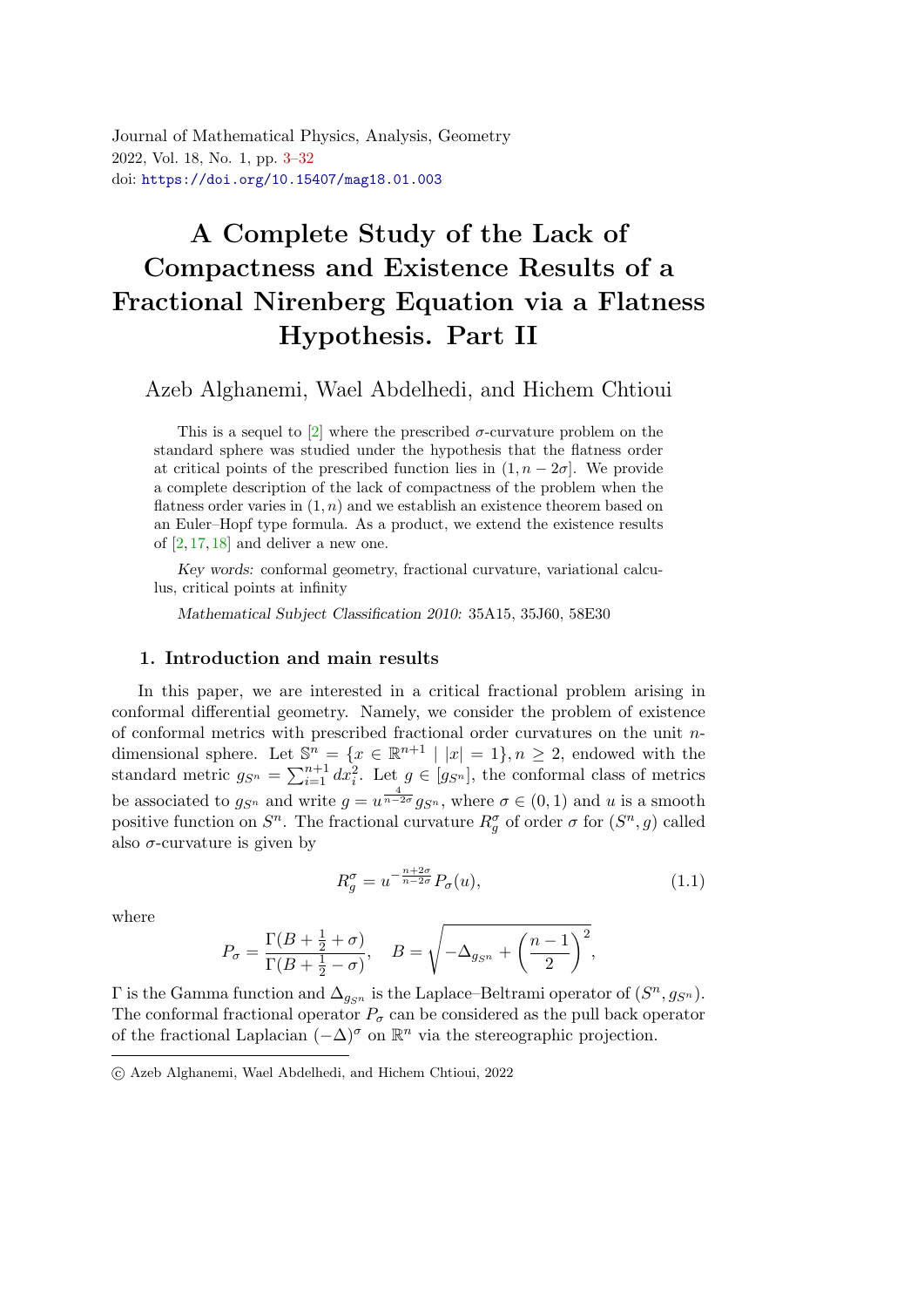The prescribed  $\sigma$ -curvature problem on the sphere  $S<sup>n</sup>$  can be described by the following question: For which function  $K: \mathbb{S}^n \to \mathbb{R}$ , there exists a conformal metric  $g \in [g_{S^n}]$  such that the associated  $\sigma$ -curvature function  $R_g^{\sigma}$  is equal to K? According to  $(1.1)$ , the problem is equivalent to solving the following fractional Nirenberg equation

<span id="page-1-0"></span>
$$
P_{\sigma}u = c(n, \sigma)Ku^{\frac{n+2\sigma}{n-2\sigma}}, \quad u > 0 \quad \text{on } \mathbb{S}^n,
$$
 (1.2)

where  $c(n, \sigma) = \frac{\Gamma(\frac{n}{2} + \sigma)}{\Gamma(\frac{n}{2} - \sigma)}$ .

Equation  $(1.2)$  and related fractional problems have been the target of investigations during the last several years because they have proved to be of great importance in geometry, analysis and physics (see  $[1, 2, 9, 10, 15, 16, 19, 22-25, 28]$  $[1, 2, 9, 10, 15, 16, 19, 22-25, 28]$  $[1, 2, 9, 10, 15, 16, 19, 22-25, 28]$  $[1, 2, 9, 10, 15, 16, 19, 22-25, 28]$  $[1, 2, 9, 10, 15, 16, 19, 22-25, 28]$  $[1, 2, 9, 10, 15, 16, 19, 22-25, 28]$  $[1, 2, 9, 10, 15, 16, 19, 22-25, 28]$  $[1, 2, 9, 10, 15, 16, 19, 22-25, 28]$  $[1, 2, 9, 10, 15, 16, 19, 22-25, 28]$  $[1, 2, 9, 10, 15, 16, 19, 22-25, 28]$  $[1, 2, 9, 10, 15, 16, 19, 22-25, 28]$  $[1, 2, 9, 10, 15, 16, 19, 22-25, 28]$  $[1, 2, 9, 10, 15, 16, 19, 22-25, 28]$  $[1, 2, 9, 10, 15, 16, 19, 22-25, 28]$  $[1, 2, 9, 10, 15, 16, 19, 22-25, 28]$  $[1, 2, 9, 10, 15, 16, 19, 22-25, 28]$ ) and the references therein).

In general, equation [\(1.2\)](#page-1-0) may have no solution. Besides the necessary condition that the function K has to be positive somewhere, there is a Kazdan–Warner type obstruction found in [\[17\]](#page-28-0): if u solves  $(1.2)$ , then

$$
\int_{S^n} \langle \nabla_{g_{S^n}} K, \nabla_{g_{S^n}} \xi \rangle u^{\frac{2n}{n-2\sigma}} d\xi = 0.
$$

This identity gives rise to many examples of function K for which  $(1.2)$  has no solution, see [\[17\]](#page-28-0).

There have been many studies devoted to the existence results trying to understand under what conditions equation [\(1.2\)](#page-1-0) is solvable. See, for example, the works of  $[1, 13, 26]$  $[1, 13, 26]$  $[1, 13, 26]$  $[1, 13, 26]$  under a "non-degeneracy" condition on K,  $[2, 17, 18]$  $[2, 17, 18]$  $[2, 17, 18]$  $[2, 17, 18]$  under a suitable "β-flatness" condition on K and [\[12,](#page-28-9) [20\]](#page-28-10) for  $K = 1$ .

This paper is a continuation of the work of [\[2\]](#page-27-0). Therefore, throughout this paper, we assume that K satisfies the following  $\beta$ -flatness hypothesis:

<span id="page-1-1"></span> $(f)_{\beta}: K : \mathbb{S}^n \to \mathbb{R}, n \geq 2$  is a  $C^1$ -positive function such that near each of its critical point y there exists a real number  $\beta = \beta(y) \in (1, n - 2\sigma]$  such that system centered at  $\gamma$  in some geodesic normal coordinates and the following expansion holds

$$
K(x) = K(y) + \sum_{k=1}^{n} b_k |(x - y)_k|^{\beta} + R(x - y),
$$

where  $b_k = b_k(y) \neq 0$  for all  $k = 1, ..., n$ ,  $\sum_{k=1}^{n} b_k(y) \neq 0$ , and

$$
\sum_{s=0}^{[\beta]} |\nabla^s R(x-y)||x-y|^{s-\beta} = o(1) \quad \text{as } x \text{ tends to } y.
$$

We point out that problem  $(1.2)$  was first addressed in  $[17]$  and  $[18]$  under the above  $(f)$  $(f)$  $(f)$ <sub>β</sub> condition. In these two seminal papers, Jin, Li, and Xiong where able to obtain an a priori restriction for solutions and derive an index-counting criteria for existence of solutions when the flatness order  $\beta = \beta(y)$  lies in  $(n - 2\sigma, n)$  at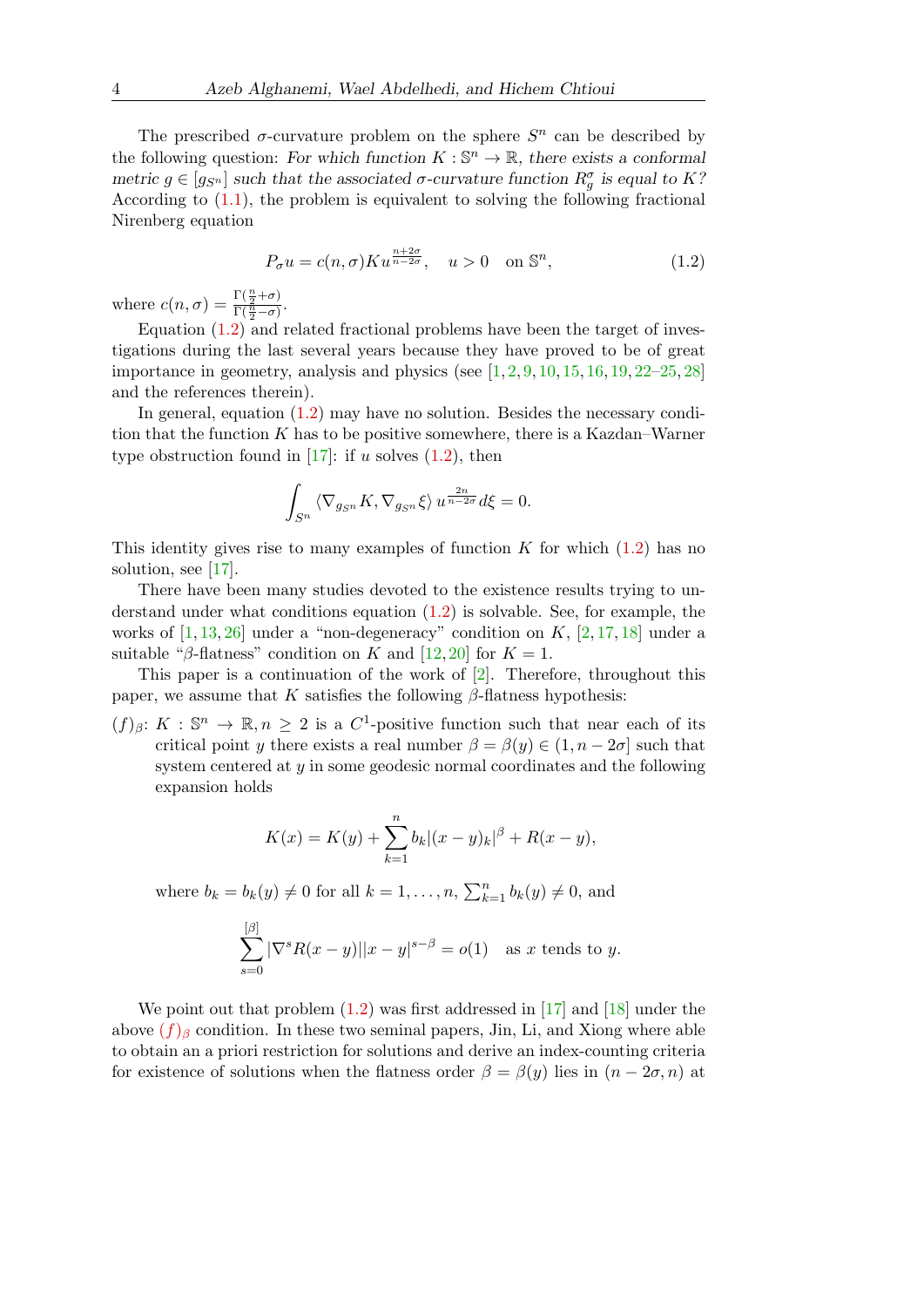any critical point  $y$  of  $K$ . Their approach is based on tricky variational tools and blow up subcritical approximations. Later in [\[2\]](#page-27-0), the authors studied problem [\(1.2\)](#page-1-0) under  $(f)_{\beta}$  $(f)_{\beta}$  $(f)_{\beta}$  condition when the flatness order  $\beta = \beta(y)$  lies in  $(1, n - 2\sigma]$  at any critical point  $y$  of  $K$ . The situation is different in this case. More precisely, when  $\beta(y) \in (n-2\sigma, n)$  at any critical point y of K, a sequence of subcritical solutions cannot blow up at more than one point (see [\[17,](#page-28-0)[18\]](#page-28-1)). However, if  $\beta(y) \in$  $(1, n - 2\sigma]$  at any critical point y of K, there could be blow up at many points. The complete description of the critical points at infinity (blow up points) in the later case with the related index-counting criteria of the existence of solutions were given in  $[2]$ . The method of  $[2]$  is based on the critical points at infinity of A. Bahri [\[4,](#page-27-2) [5\]](#page-28-11).

The purpose of the present paper is to study equation  $(1.2)$  when the prescribed function K is flat near its critical points for an order  $\beta \in (1, n)$ . We are then mainly interested in the statement when the function  $K$  admits critical points of flatness order in  $(1, n - 2\sigma]$  and others of flatness order in  $(n - 2\sigma, n)$ . This leads to a new interesting phenomenon drastically different from the previous ones. Indeed, when studying the lack of compactness of the problem and trying to identify the location of the critical points at infinity of the associated variational structure, it turn out that the mutual interaction among two different bubbles (solutions of  $(1.2)$  when  $K = 1$  on  $S<sup>n</sup>$ ), dominates the self interaction of the bubbles if  $\beta(y) \in (n - 2\sigma, n)$  for any critical points y of K. If  $\beta(y) \in (1, n - 1)$  $2\sigma$ ) for any critical points y of K, the reverse phenomenon happens. While if  $\beta(y) = n - 2\sigma$  for any critical points y of K, we have a phenomenon of balance.

Now if  $\beta$  varies in  $(1, n)$ , particularly if we single out two bubbles at two critical points  $y_i$  and  $y_j$  of K with  $\beta(y_i) \in (1, n-2\sigma]$  and  $\beta(y_j) \in (n-2\sigma, n)$ , the above three phenomena may occur, and each phenomenon (as we will see in Section [3](#page-7-0) of this paper) will be related to the sign of

$$
\beta(y_i) + \beta(y_j) - 2\frac{\beta(y_i)\beta(y_j)}{n-2\sigma}.
$$

We first recall the existence results of  $[2, 17, 18]$  $[2, 17, 18]$  $[2, 17, 18]$  $[2, 17, 18]$ . Let

$$
\mathcal{K} = \{ y \in \mathbb{S}^n \mid \nabla_{g_{S^n}} K(y) = 0 \},
$$
  

$$
\mathcal{K}^+ = \left\{ y \in \mathcal{K} \mid -\sum_{k=1}^n b_k(y) > 0 \right\},
$$
  

$$
\mathcal{K}_{\leq n-2\sigma} = \{ y \in \mathcal{K} \mid \beta(y) \in (1, n-2\sigma] \}
$$
  

$$
\mathcal{K}_{>n-2\sigma} = \{ y \in \mathcal{K} \mid \beta(y) \in (n-2\sigma, n) \}.
$$

For each p-tuple  $\tau_p = (y_1, \ldots, y_p), p \ge 1$ , of distinct critical points of K such that  $\beta(y_i) = n - 2\sigma$  for all  $i = 1, \ldots, p$ , we associate a  $p \times p$  symmetric matrix  $M(\tau_p) = (m_{ij})_{1 \leq i \neq j \leq p}$  by denoting

$$
m_{ii} = m(y_i, y_i) = \frac{n - 2\sigma}{2} c_i \frac{-\sum_{k=1}^n b_k(y_i)}{K(y_i)^{\frac{n}{2\sigma}}}, \quad 1 \le i \le p,
$$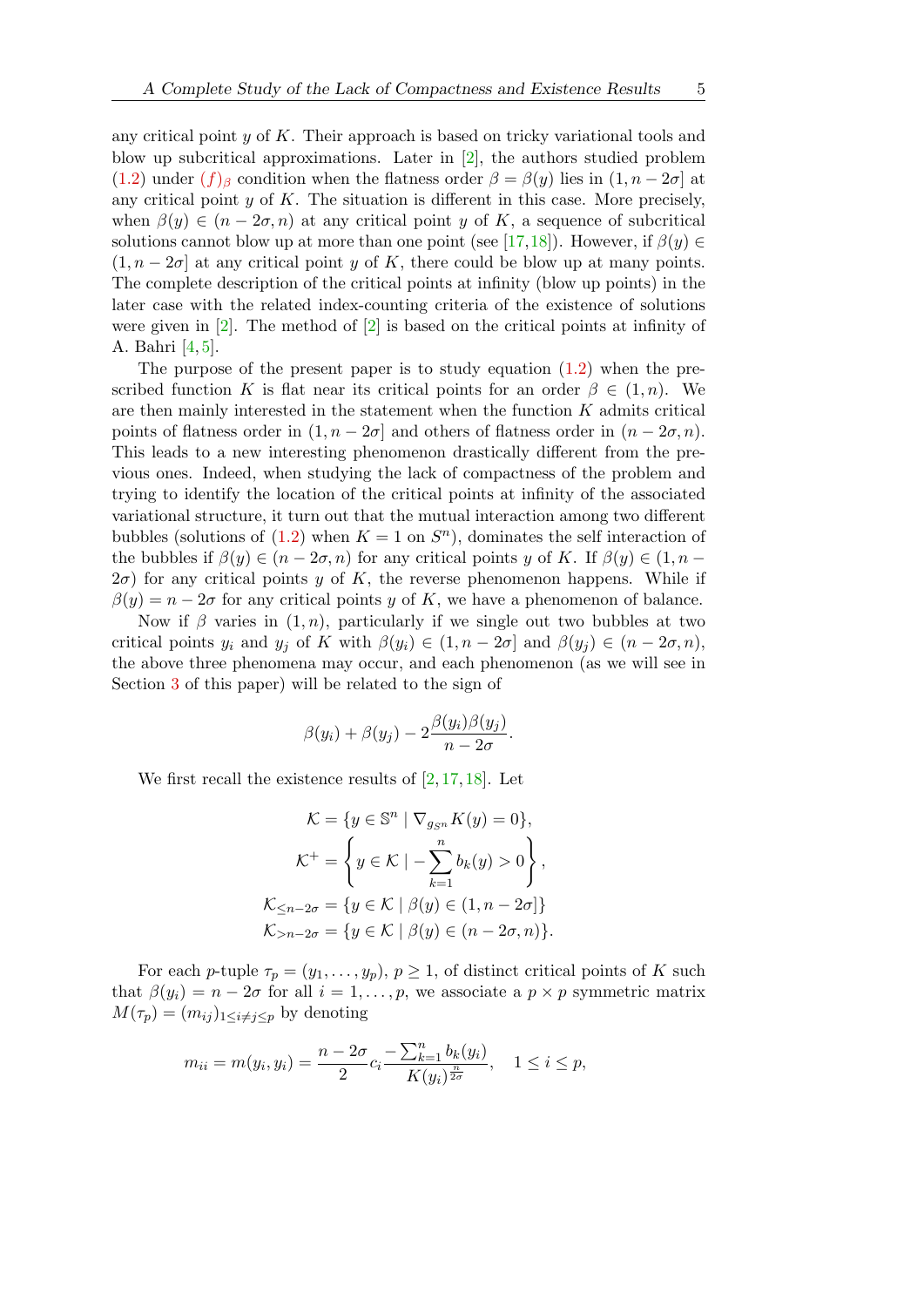$$
m_{ij} = m(y_i, y_j) = \tilde{c} 2^{\frac{n-2\sigma}{2}} \frac{G(y_i, y_j)}{\left(K(y_i)K(y_j)\right)^{\frac{n-2\sigma}{4\sigma}}}, \quad 1 \le i \ne j \le p,
$$

where

$$
G(y_i, y_j) = \frac{1}{(1 - \cos d(y_i, y_j))^{\frac{n - 2\sigma}{2}}},
$$
  

$$
c_i = c_0^{\frac{2n}{n - 2\sigma}} \int_{\mathbb{R}^n} \frac{|x_1|^{\beta(y_i)}}{(1 + |x|^2)^n} dx, \quad \tilde{c} = c_0^{\frac{2n}{n - 2\sigma}} \int_{\mathbb{R}^n} \frac{dx}{(1 + |x|^2)^{\frac{n + 2\sigma}{2}}}.
$$

Here  $x_1$  is the first component of x in the geodesic normal coordinate system, and  $c_0$  is a fixed positive constant defined in Section [2.](#page-4-0)

<span id="page-3-0"></span>(H<sub>1</sub>) Assume that the first eigenvalue  $\rho(\tau_p)$  of  $M(\tau_p)$  is different to zero for any  $M(\tau_p)$ .

Let  $\mathcal{C}^{\infty}_{\leq n-2\sigma}$  be the set of  $\tau_p = (y_1, \ldots, y_p) \in (\mathcal{K}_{\leq n-2\sigma} \cap \mathcal{K}^+)^p$  such that  $y_i \neq$  $y_j$  for all  $1 \leq i \neq j \leq p$  and  $\rho(y_{i_1}, \ldots, y_{i_q}) > 0$  for  $y_{i_1}, \ldots, y_{i_q}$  satisfying  $\beta(y_{i_j}) =$  $n - 2\sigma$ ,  $p \geq 1$ . For any  $y \in \mathcal{K}$ , let

$$
\tilde{i}(y) = \sharp{b_k(y), 1 \le k \le n, b_k(y) < 0}.
$$

**Theorem 1.1** ([\[17,](#page-28-0) [18\]](#page-28-1)). Assume that K satis[f](#page-1-1)ies  $(f)_{\beta}$ -condition,  $\beta \in (n - 1]$  $2\sigma$ , *n*). If

$$
\sum_{y \in \mathcal{K}_{>n-2\sigma} \cap \mathcal{K}^+} (-1)^{n-\tilde{i}(y)} \neq 1,
$$

then  $(1.2)$  has a solution.

For any  $\tau_p = (y_1, \ldots, y_p) \in \mathcal{K}^p, p \geq 1$ , we set

 $\tau_p$ 

$$
\widetilde{i}(\tau_p) = p - 1 + \sum_{j=1}^p n - \widetilde{i}(y_j).
$$

**Theorem 1.2** ([\[2\]](#page-27-0)). Assume that K satis[f](#page-1-1)ies  $(H_1)$  $(H_1)$  and  $(f)_{\beta}$ -condition,  $\beta \in$  $(1, n - 2\sigma)$ . If

$$
\sum_{\in \mathcal{C}^{\infty}_{\leq n-2\sigma}} (-1)^{\widetilde{i}(\tau_p)} \neq 1,
$$

then  $(1.2)$  has a solution.

We are now in position to state our main theorem. Let  $y \in \mathcal{K}_{\geq n-2\sigma}$ . We denote

$$
B_y = \left\{ q \in \mathcal{K}_{\leq n-2\sigma} \mid \beta(y) + \beta(q) - 2\frac{\beta(y)\beta(q)}{n-2\sigma} = 0 \right\}.
$$

<span id="page-3-1"></span>(H<sub>2</sub>) We assume that for any  $\tau_p = (q_1, \ldots, q_s) \in (B_y)^s, 1 \leq s \leq \sharp B_y$  such that  $q_i \neq q_j$  for all  $1 \leq i \neq j \leq s$ , we have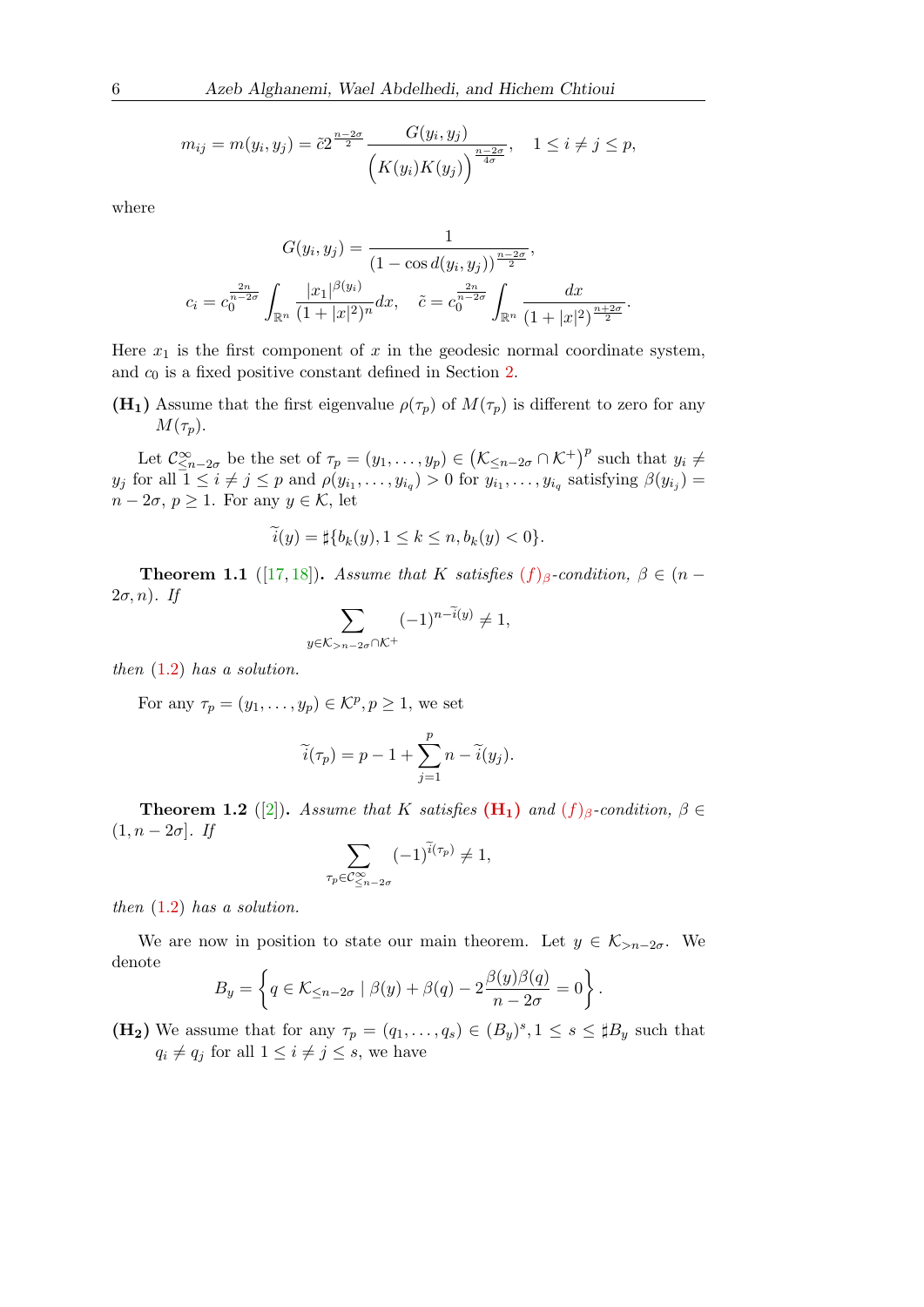$$
\sum_{i=1}^{s} \frac{c_i \beta(q_i)}{n} \frac{\left|\sum_{k=1}^{n} b_k(q_i)\right|}{K(q_i)^{1+\frac{n-2\sigma}{n}}} \left( \frac{n \tilde{c}_1 2^{\frac{n-2\sigma}{2}} K(q_i)^{1+\frac{n-2\sigma}{2}} G(q_i, y)}{\beta(q_i) c_i (K(q_i) K(y))^{\frac{n-2\sigma}{4}} \left|\sum_{k=1}^{n} b_k(q_i)\right|} \right)^{\frac{2\beta(y)}{n-2\sigma}} + \frac{c(y) \beta(y) \sum_{k=1}^{n} b_k(y)}{n K(y)^{1+\frac{n-2\sigma}{2}}} \neq 0,
$$

where  $c(y) = \int_{\mathbb{R}^n} \frac{|x_1|^{\beta(y)}}{(1+|x|^2)}$  $\frac{|x_1|^{r(s)}}{(1+|x|^2)^n}dx.$ 

We point out that an assumption like  $(H_2)$  $(H_2)$  was used for the scalar curvature problem on  $S<sup>n</sup>$  as a standard assumption to guarantee the existence of solution (see [\[11,](#page-28-12) Theorem 10.3] and [\[14\]](#page-28-13)).

Set

$$
\mathcal{C}^{\infty} = \left\{ (y, \tau_p) \mid y \in (\mathcal{K}_{>n-2\sigma} \cap \mathcal{K}^+), \ \tau_p = (z_1, \dots, z_p) \in \mathcal{C}^{\infty}_{\leq n-2\sigma},
$$

$$
\beta(y) + \beta(z_i) - 2\frac{\beta(y)\beta(z_i)}{n-2\sigma} > 0, \ 1 \leq i \leq p \right\}.
$$

We shall prove the following theorem.

<span id="page-4-1"></span>**Theorem 1.3.** Assume that K satis[f](#page-1-1)ies  $(H_1)$  $(H_1)$ ,  $(H_2)$ , and  $(f)_{\beta}$ -condition,  $\beta \in (1, n)$ . If

$$
\sum_{y \in (\mathcal{K}_{>n-2\sigma} \cap \mathcal{K}^+)} (-1)^{n-\widetilde{i}(y)} + \sum_{\tau_p \in \mathcal{C}^{\infty}_{\leq n-2\sigma}} (-1)^{\widetilde{i}(\tau_p)} + \sum_{(y,\tau_p) \in \mathcal{C}^{\infty}} (-1)^{\widetilde{i}(y,\tau_p)} \neq 1,
$$

then  $(1.2)$  has a solution.

In the next section, we state some preliminary results. In Section [3](#page-7-0) we describe the lack of compactness of the problem by identifying the location of all the critical points at infinity of the associated variational functional. Finally, in Section [4](#page-26-0) we prove our existence theorem.

# <span id="page-4-0"></span>2. Preliminaries

Problem [\(1.2\)](#page-1-0) has a variational structure. The variational space is  $H^{\sigma}(S^n)$ . It is the Sobolev space defined by the closer of  $C^{\infty}(S^n)$  by the norm

$$
||u|| = \left(\int_{S^n} P_{\sigma} u u \, dv_{g_{S^n}}\right)^{\frac{1}{2}}.
$$

The variational functional associated to [\(1.2\)](#page-1-0) is

$$
J(u) = \frac{\|u\|^2}{\left(\int_{S^n} Ku^{\frac{2n}{n-2\sigma}} dv_{g_{S^n}}\right)^{\frac{n-2\sigma}{n}}}, \quad u \in H^{\sigma}(S^n).
$$

Let

$$
\Sigma = \{ u \in H^{\sigma}(S^n) \mid ||u|| = 1 \} \text{ and } \Sigma^+ = \{ u \in \Sigma, u \ge 0 \}.
$$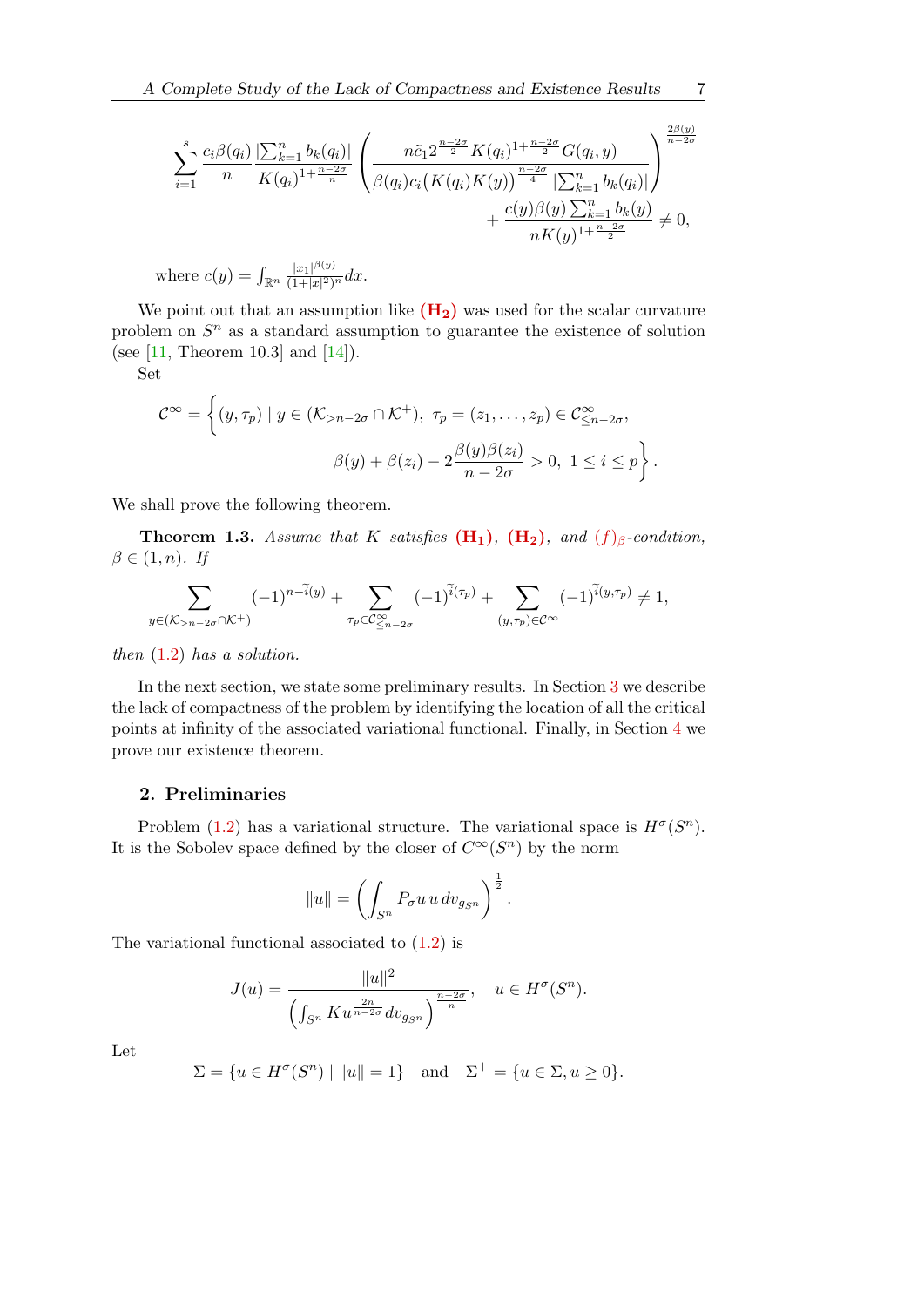Up to a multiplicative constant, a solution of  $(1.2)$  is a critical point of J subjected to the constraint  $u \in \Sigma^+$ . Since the Sobolev embedding  $H(S^n) \hookrightarrow L^{\frac{2n}{n-2\sigma}}(S^n)$  is not compact, the functional J does not satisfy the Palais–Smale condition. In order to describe the sequences which violate the Palais–Smale condition, we first recall the classification result of the solution of  $(1.2)$  when  $K = 1$  on  $S<sup>n</sup>$ .

For any  $a \in \mathbb{S}^n$  and  $\lambda > 0$ , let

$$
\delta_{(a,\lambda)}(x) = c_0 \left( \frac{\lambda}{\lambda^2 + 1 + (1 - \lambda^2) \cos d(a, x)} \right)^{\frac{n-2\sigma}{2}}, \quad x \in \mathbb{S}^n,
$$

where d is the distance induced by the standard metric  $g_{S<sup>n</sup>}$  and  $c_0$  is a fixed constant chosen so that  $\delta_{(a,\lambda)}$  solves

$$
P_{\sigma}u = u^{\frac{n+2\sigma}{n-2\sigma}}, \quad u > 0 \text{ on } \mathbb{S}^n
$$

(see [\[12,](#page-28-9) [20\]](#page-28-10)). Let  $p \in \mathbb{N}^*$  and  $u = \sum_{i=1}^p \alpha_i \delta_{(a_i,\lambda_i)} + v \in H^{\sigma}(S^n)$ ,  $\alpha_i > 0$ ,  $\lambda_i >$ 0,  $a_i \in S^n$  for all  $i = 1, \ldots, p$ . We say that  $v \in (V_0)$  $v \in (V_0)$  $v \in (V_0)$  if v satisfies the following assumption

<span id="page-5-0"></span>
$$
(V_0) \quad \langle v, \varphi \rangle = 0 \quad \text{for } \varphi \in \left\{ \delta_{(a_i, \lambda_i)}, \frac{\partial \delta_{(a_i, \lambda_i)}}{\partial \lambda_i}, \frac{\partial \delta_{(a_i, \lambda_i)}}{\partial a_i}, i = 1, \dots, p \right\}.
$$

Here  $\langle \cdot, \cdot \rangle$  denotes the inner product of  $H^{\sigma}(\mathbb{S}^n)$  defined by

$$
\langle u, w \rangle = \int_{\mathbb{S}^n} P_{\sigma} u w \, dv_{g_{S^n}}.
$$

Let  $p \in \mathbb{N}^*$  and  $\varepsilon > 0$ . Let  $V(p, \varepsilon)$  be the set of  $u \in \Sigma$  such that there exist  $\lambda_1, \ldots, \lambda_p > \varepsilon^{-1}$  and  $\alpha_1, \ldots, \alpha_p > 0$  that

$$
u = \sum_{i=1}^{p} \alpha_i \delta_{(a_i,\lambda_i)} + v,
$$

where  $||v|| < \varepsilon$ ,  $v \in (V_0)$ ,  $|J(u)^{\frac{n}{n-2\sigma}} \alpha_i^{\frac{4}{n-2\sigma}} K(a_i) - 1| < \varepsilon$  for all  $i = 1, \ldots, p$  and

$$
\varepsilon_{ij} := \left(\frac{\lambda_i}{\lambda_j} + \frac{\lambda_j}{\lambda_i} + \lambda_i \lambda_j d(a_i, a_j)^2\right)^{\frac{\sigma 2 - n}{2}} < \varepsilon \quad \text{for all } 1 \le i \ne j \le p.
$$

<span id="page-5-1"></span>**Proposition 2.1** ([\[21,](#page-28-14) [27\]](#page-29-4)). Let  $(u_k)_k$  be a sequence in  $\Sigma^+$  such that  $J(u_k)$ is bounded and  $\partial J(u_k)$  tends to zero. If  $(u_k)_k$  has no convergent subsequence in  $\Sigma^+$ , then there exist an integer  $p \in \mathbb{N}^*$ , a sequence  $(\varepsilon_k) > 0$  as  $\varepsilon_k \to 0$  and a subsequence of  $(u_k)_k$  denoted again  $(u_k)_k$  such that  $u_k \in V(p, \varepsilon_k)$  for all  $k \in \mathbb{N}$ .

The following Morse Lemma completely gets rid of the v-contributions.

<span id="page-5-2"></span>**Proposition 2.2** ([\[5,](#page-28-11)[6\]](#page-28-15)). There exists a  $C^1$ -map associating  $\bar{v} = \bar{v}(\alpha, a, \lambda)$  to each  $(\alpha_i, a_i, \lambda_i)$  such that  $\sum_{i=1}^p \alpha_i \delta_{(a_i, \lambda_i)} \in V(p, \varepsilon)$ , where  $\overline{v}$  is unique and satisfies

$$
J\left(\sum_{i=1}^p \alpha_i \delta_{(a_i,\lambda_i)} + \bar{v}\right) = \min_{v \in (V_0)} J\left(\sum_{i=1}^p \alpha_i \delta_{(a_i,\lambda_i)} + v\right).
$$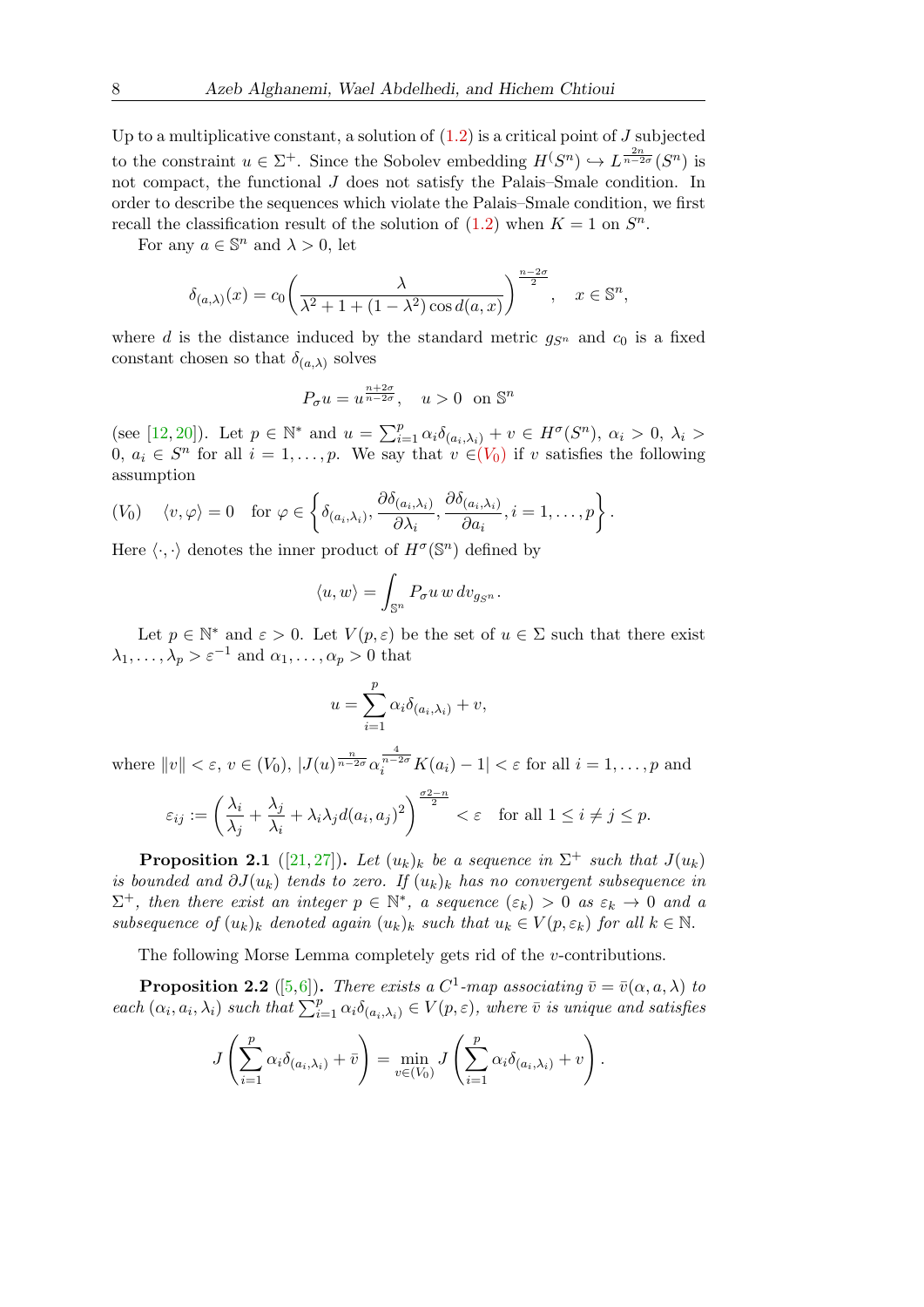Moreover, there exists a change of variables  $v - \overline{v} \rightarrow V$  such that

$$
J\left(\sum_{i=1}^p \alpha_i \delta_{(a_i,\lambda_i)} + v\right) = J\left(\sum_{i=1}^p \alpha_i \delta_{(a_i,\lambda_i)} + \bar{v}\right) + ||V||^2.
$$

Furthermore, under  $(f)_{\beta}$  $(f)_{\beta}$  $(f)_{\beta}$ -condition,  $1 < \beta < n$ , there exists  $c > 0$  such that the following estimate holds:

$$
\|\bar{v}\| \leq c \sum_{i=1}^{p} \left( \frac{1}{\lambda_i^{\frac{n}{2}}} + \frac{1}{\lambda_i^{\beta}} + \frac{|\nabla K(a_i)|}{\lambda_i} + \frac{(\log \lambda_i)^{\frac{n+2\sigma}{2n}}}{\lambda_i^{\frac{n+2\sigma}{2}}} \right) + c \left\{ \sum_{k \neq r} \frac{\frac{n+2\sigma}{2(n-2\sigma)}}{\epsilon_{kr}^{n-2\sigma}} (\log \varepsilon_{kr}^{-1})^{\frac{n+2\sigma}{2n}} \quad \text{if } n \geq 6\sigma, \\ \sum_{k \neq r} \varepsilon_{kr} (\log \varepsilon_{kr}^{-1})^{\frac{n-2\sigma}{n}} \quad \text{if } n < 6\sigma.
$$

We now state the definition of a critical point at infinity.

**Definition 2.3** ([\[4\]](#page-27-2)). A critical point at infinity of J is a limit of a noncompact flow line  $u(s)$  of the equation

$$
\dot{u}(s) = -\partial J(u(s)), \quad u(0) = u_0 \in \Sigma^+.
$$

If we assume that  $(1.2)$  has no solution, according to Propositions [2.1](#page-5-1) there exist  $p \in \mathbb{N}^*$  and a positive function  $\varepsilon(s)$  which tends to zero as s tends to  $+\infty$  such that p

$$
u(s) = \sum_{i=1}^{P} \alpha_i(s)\delta_{(a_i(s),\lambda_i(s))} + v(s) \in V(p,\varepsilon(s)) \text{ if } s \text{ is large.}
$$

Setting  $\tilde{\alpha}_i = \lim \alpha_i(s)$  and  $\tilde{\alpha}_i = \lim \alpha_i(s)$ , we denote a critical point at infinity by

$$
\sum_{i=1}^p \tilde{\alpha}_i \delta_{(\tilde{a}_i,\infty)} \quad \text{or} \quad (\tilde{a}_1,\ldots,\tilde{a}_p)_{\infty}.
$$

The following two results rule out the existence of critical points at infinity of J in  $V(p,\varepsilon) \setminus V_\delta(p,\varepsilon)$ , where  $\delta$  is a small positive constant which depends only on K and

$$
V_{\delta}(p, \varepsilon) = \left\{ u = \sum_{i=1}^{p} \alpha_{i} \delta_{(a_{i}, \lambda_{i})} + v \in V(p, \varepsilon) \mid
$$
  

$$
\forall i = 1, \dots, p \exists y_{i} \in \mathcal{K} \ \forall 1 \leq i \neq j \leq p \quad (\lambda_{i} | a_{i} - y_{i}| < \delta \text{ and } y_{i} \neq y_{j}) \right\}.
$$

<span id="page-6-0"></span>**Proposition 2.4.** Assume that K satis[f](#page-1-1)ies  $(f)_{\beta}$ -condition,  $\beta \in (1, n)$ . Let

$$
\beta = \max\{\beta(y), y \in \mathcal{K}\}.
$$

There exists a bounded pseudo-gradient  $W_0$  in  $V(p,\varepsilon) \setminus V_\delta(p,\varepsilon)$ ,  $p \geq 1$ , and a positive constant c independent of

$$
u = \sum_{i=1}^{p} \alpha_i \delta_{(a_i,\lambda_i)} \in V(p,\varepsilon) \setminus V_{\delta}(p,\varepsilon)
$$

such that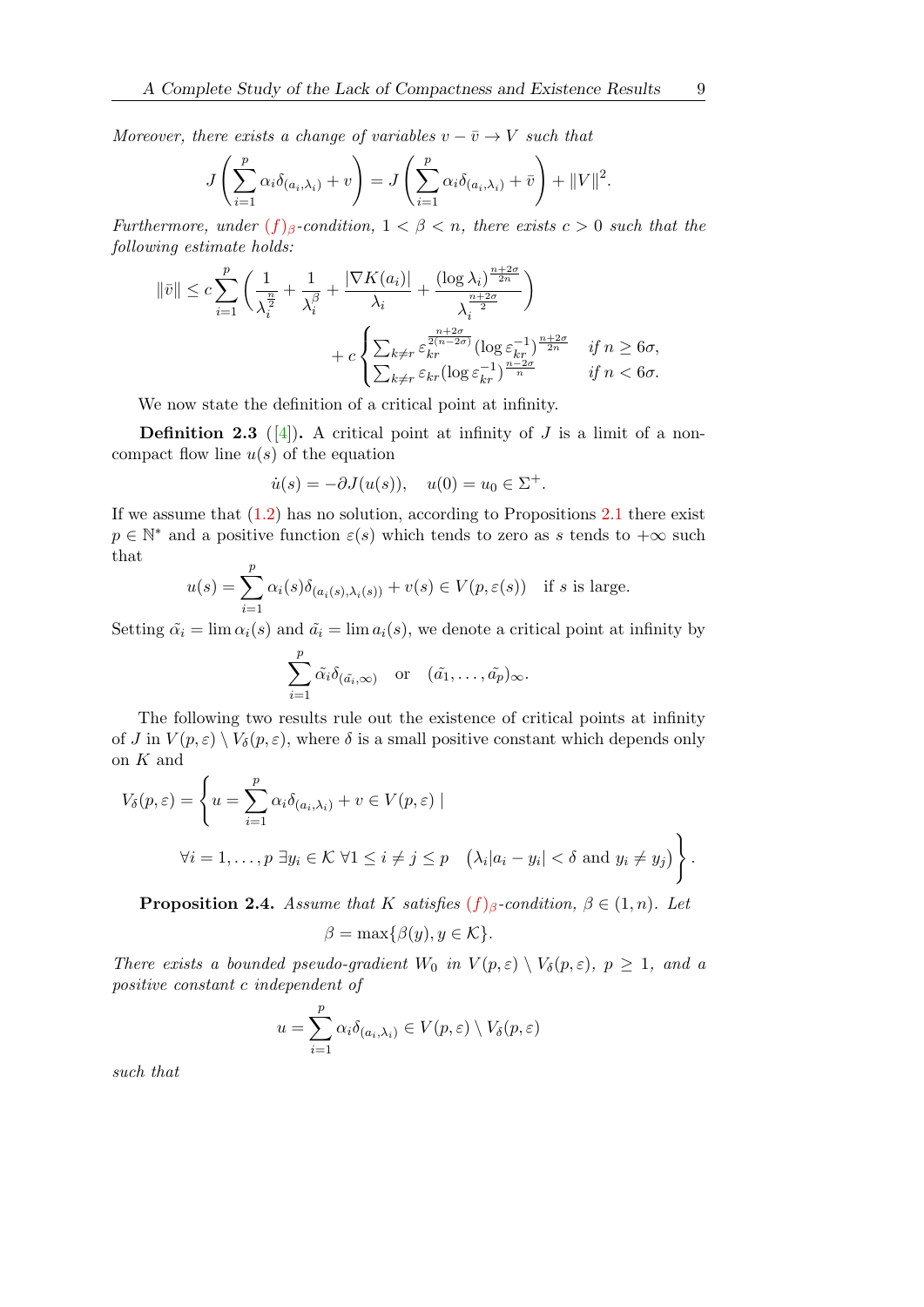(i) 
$$
\langle \partial J(u), W_0(u) \rangle \le -c \left( \sum_{i=1}^p \left( \frac{1}{\lambda_i^{\beta}} + \frac{|\nabla K(a_i)|}{\lambda_i} \right) + \sum_{j \neq i} \varepsilon_{ij} \right).
$$

(ii) 
$$
\left\langle \partial J(u+\bar{v}), W_0(u) + \frac{\partial \bar{v}}{\partial(\alpha_i, a_i, \lambda_i)} (W_0(u)) \right\rangle
$$
  

$$
\leq -c \left( \sum_{i=1}^p \left( \frac{1}{\lambda_i^{\beta}} + \frac{|\nabla K(a_i)|}{\lambda_i} \right) + \sum_{j \neq i} \varepsilon_{ij} \right).
$$

(iii) Along any flow line

$$
u(s) = \sum_{i=1}^{p} \alpha_i(s) \delta_{(a_i(s), \lambda_i(s))} \quad \text{of } W_0,
$$

 $\max_{1 \leq i \leq p} \lambda_i(s)$  is bounded as long as  $u(s)$  remains in  $V(p, \varepsilon) \setminus V_\delta(p, \varepsilon)$ .

Proof. The construction of  $W_0$  proceeds exactly as the one of [\[2\]](#page-27-0). More precisely, see the construction in the regions  $V_1^3(p,\varepsilon)$  and  $V_1^4(p,\varepsilon)$  in [\[2,](#page-27-0) pp. 1300–1304].  $\Box$ 

The above-mentioned result shows that no concentration phenomenon happens in  $V(p,\varepsilon) \setminus V_\delta(p,\varepsilon)$ , since any flow line of  $W_0$  remains in a compact set. This allows us to derive the following corollary.

**Corollary 2.5.** There is no critical points at infinity of J in  $V(p, \varepsilon) \setminus V_\delta(p, \varepsilon)$ ,  $p \geq 1$ .

The aim of the next section is the characterization of the critical points at infinity of J when the flatness order  $\beta(y)$  varies in  $(1, n)$  for any  $y \in \mathcal{K}$ . According to the corollary mentioned above, we are only interested to characterize these critical points in  $V_{\delta}(p, \varepsilon), p \geq 1$ .

## <span id="page-7-0"></span>3. Critical points at infinity

In this section we construct a decreasing pseudo-gradient of J in  $V_{\delta}(p, \varepsilon), p \geq 0$ 1, for which the Palais–Smale condition is satisfied along its flow lines as long as these flow lines do not enter in neighborhood of critical points  $y_i$ ,  $i = 1, \ldots, p$ , such that  $(y_1, \ldots, y_p) \in (\mathcal{K}_{\geq n-2\sigma} \cap \mathcal{K}^+) \cup \mathcal{C}^{\infty}_{\leq n-2\sigma} \cup \mathcal{C}^{\infty}$ . Namely, we shall prove the following main result.

<span id="page-7-1"></span>**Theorem 3.1.** Let  $\beta = \max{\beta(y), y \in \mathcal{K}}$ . Under assumptions  $(\mathbf{H_1}), (\mathbf{H_2}),$ and  $(f)_{\beta}$  $(f)_{\beta}$  $(f)_{\beta}$ ,  $\beta \in (1, n)$ , there exist a bounded pseudo-gradient W in  $V_{\delta}(p, \varepsilon)$ ,  $p \geq 1$ , and a fixed positive constant c such that for any

$$
u = \sum_{i=1}^p \alpha_i \delta_{(a_i,\lambda_i)} \in V_\delta(p,\varepsilon),
$$

the following assertions hold: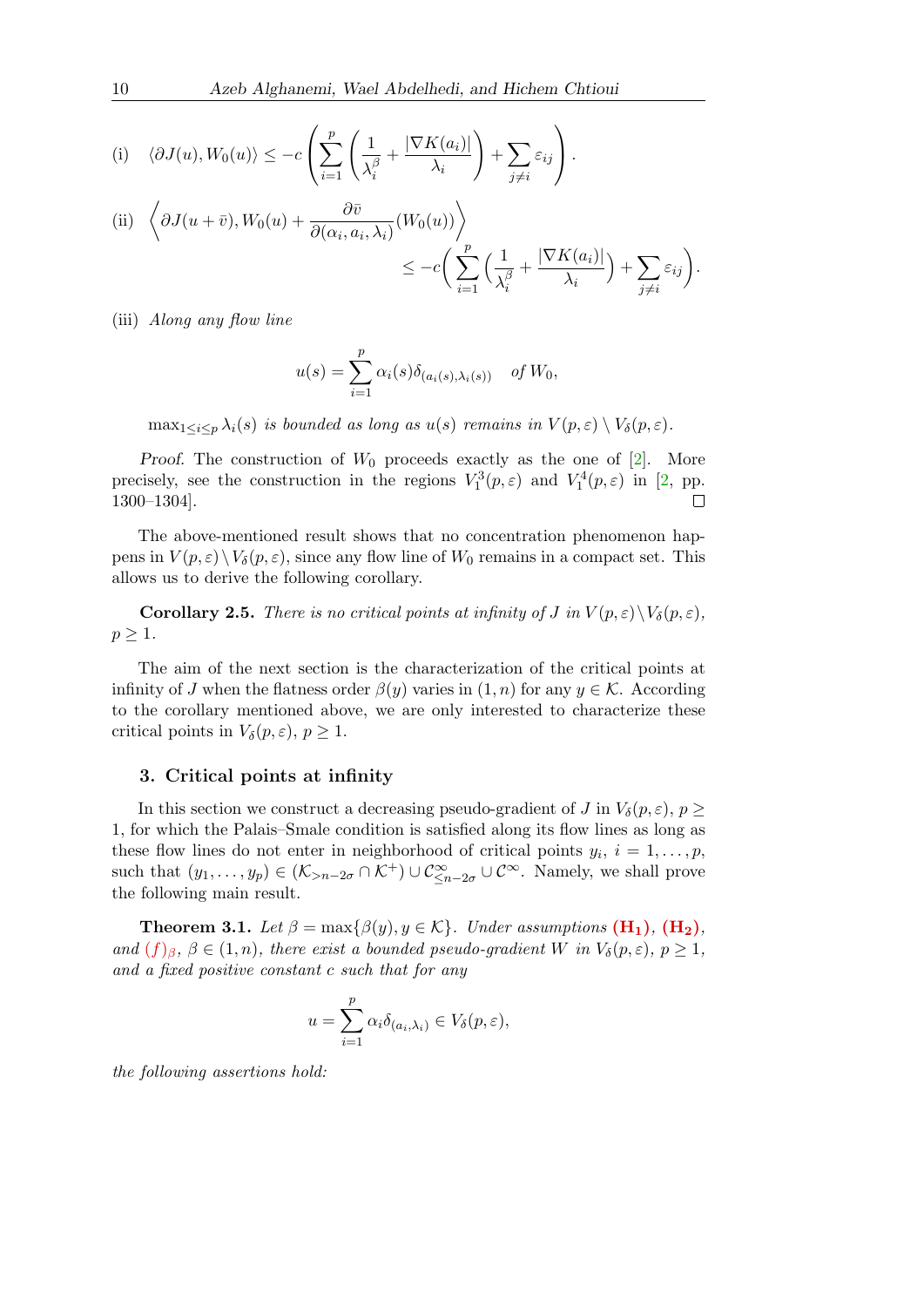<span id="page-8-0"></span>(i) 
$$
\langle \partial J(u), W(u) \rangle \leq -c \left( \sum_{i=1}^p \left( \frac{1}{\lambda_i^{\beta}} + \frac{|\nabla K(a_i)|}{\lambda_i} \right) + \sum_{j \neq i} \varepsilon_{ij} \right).
$$

<span id="page-8-1"></span>(ii) 
$$
\left\langle \partial J(u+\bar{v}), W(u) + \frac{\partial \bar{v}}{\partial(\alpha_i, a_i, \lambda_i)} (W(u)) \right\rangle
$$
  

$$
\leq -c \left( \sum_{i=1}^p \left( \frac{1}{\lambda_i^{\beta}} + \frac{|\nabla K(a_i)|}{\lambda_i} \right) + \sum_{j \neq i} \varepsilon_{ij} \right).
$$

<span id="page-8-2"></span>(iii) All the component  $\lambda_i(s)$ ,  $i = 1, \ldots, p$ , of the flow line

$$
u(s) = \sum_{i=1}^{p} \alpha_i(s)\delta_{(a_i(s),\lambda_i(s))}
$$

remain bounded as long as  $u(s)$  is out side a small neighborhood  $\mathcal{N}(p,\varepsilon)$  of  $\sum_{i=1}^p \delta_{(y_i,\infty)}/K(y_i)^{\frac{n-2\sigma}{2}}$ , where  $(y_1,\ldots,y_p) \in (\mathcal{K}_{>n-2\sigma}\cap \mathcal{K}^+) \cup \mathcal{C}^{\infty}_{\leq n-2\sigma} \cup \mathcal{C}^{\infty}$ . However, if  $u(s)$  enter  $\mathcal{N}(p,\varepsilon)$ , all concentration  $\lambda_i(s)$ ,  $i = 1,\ldots,p$  tend to  $\infty$ .

Before giving the proof of Theorem [3.1,](#page-7-1) we state the following result which is an immediate corollary of Theorem [3.1.](#page-7-1)

Corollary 3.2. Let K be a positive function satisfying  $(H_1)$  $(H_1)$ ,  $(H_2)$ , and  $(f)_{\beta}$  $(f)_{\beta}$  $(f)_{\beta}$ ,  $\beta \in (1, n)$ . If  $(1.2)$  has no solution then the only critical points at infinity of J are

$$
\sum_{i=1}^p \frac{\delta_{(y_i,\infty)}}{K(y_i)^{\frac{n-2\sigma}{2}}}, \quad \text{where } (y_1,\ldots,y_p) \in (\mathcal{K}_{>n-2\sigma} \cap \mathcal{K}^+) \cup \mathcal{C}^{\infty}_{\leq n-2\sigma} \cup \mathcal{C}^{\infty}.
$$

We recall, in  $[2,$  Theorem 3.1 and  $[3,$  Proposition 2.5, the authors studied the subject of Theorem [3.1](#page-7-1) and provided the description of the critical points at infinity of J when the flatness order  $\beta(y) \in (1, n-2\sigma]$  for any  $y \in \mathcal{K}$  and  $\beta(y) \in$  $(n-2\sigma,n)$  for any  $y \in \mathcal{K}$  respectively. In these two paper it is proved that

<span id="page-8-3"></span>**Proposition 3.3** ([\[2\]](#page-27-0)). Assume that  $\beta(y) \in (1, n-2\sigma]$  for any  $y \in \mathcal{K}$ . Under assumption  $(H_1)$  $(H_1)$ , there exists a bounded pseudo-gradient  $W_1$  in  $V(p, \varepsilon)$ ,  $p \geq 1$ , satisfying [\(i\)](#page-8-0), [\(ii\)](#page-8-1), and [\(iii\)](#page-8-2) of Theorem [3](#page-7-1).1, where  $(\mathcal{K}_{>n-2\sigma} \cap \mathcal{K}^+) \cup \mathcal{C}^{\infty}_{\leq n-2\sigma} \cup \mathcal{C}^{\infty}$ is replaced by  $\mathcal{C}^{\infty}_{\leq n-2\sigma}$  in [\(iii\)](#page-8-2).

<span id="page-8-4"></span>**Proposition 3.4** ([\[3\]](#page-27-3)). Assume that  $\beta(y) \in (n-2\sigma, n)$  for any  $y \in \mathcal{K}$ . There exists a bounded pseudo-gradient  $W_2$  in  $V(p, \varepsilon)$ ,  $p \ge 1$ , satisfying [\(i\)](#page-8-0), [\(ii\)](#page-8-1), and [\(iii\)](#page-8-2) of Theorem [3](#page-7-1).1, where  $(\mathcal{K}_{>n-2\sigma}\cap\mathcal{K}^+) \cup \mathcal{C}^{\infty}_{\leq n-2\sigma} \cup \mathcal{C}^{\infty}$  is replaced by  $\mathcal{K}_{>n-2\sigma}\cap$  $\mathcal{K}^+$  in [\(iii\)](#page-8-2).

We now state the proof of Theorem [3.1.](#page-7-1)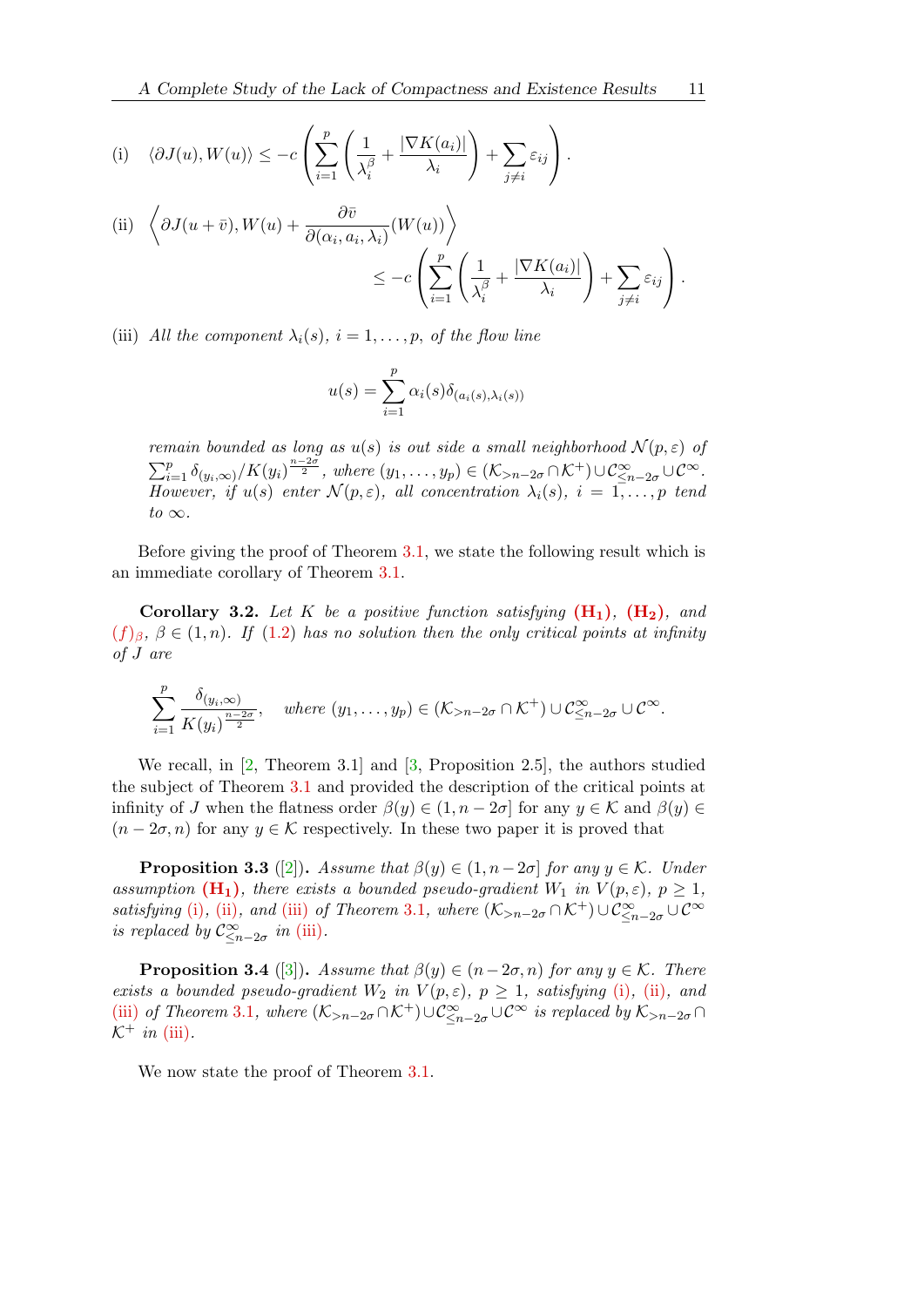Proof of Theorem [3](#page-7-1).1. Let

$$
u = \sum_{i=1}^p \alpha_i \delta_{(a_i,\lambda_i)} \in V_{\delta}(p,\varepsilon), \quad p \ge 1.
$$

For any  $i = 1, \ldots, p$  there exists  $y_i \in \mathcal{K}$  such that  $\lambda_i |a_i - y_i| < \delta$  and  $y_i \neq y_j$  for all  $1 \leq i \neq j \leq p$ . According to two above-mentioned results, we only consider here the situation where  $u$  is expressed as follows

$$
u = \sum_{i=1}^{q} \alpha_i \delta_{(a_i, \lambda_i)} + \sum_{i=q+1}^{p} \alpha_i \delta_{(a_i, \lambda_i)} = u_1 + u_2, \quad 1 \le q < p,
$$

where  $\beta(y_i) \in (1, n-2\sigma]$  for all  $i = 1, \ldots, q$  and  $\beta(y_i) \in (n-2\sigma, n)$ , for all  $i =$  $q+1,\ldots,p.$ 

The construction of the required pseudo-gradient  $W(u)$  will depend on the following three statements. In each statement, we construct an appropriate pseudogradient  $V_i$  satisfying the requirements of Theorem [3.1](#page-7-1) and the global pseudogradient W in  $V_{\delta}(p, \varepsilon)$  will be a convex combination of  $V_i$ ,  $i = 1, 2, 3$ .

In the next reasoning we denote  $\beta_i$  instead of  $\beta(y_i)$  for each i.

 ${\bf Statement~1:} \ \frac{p-1}{p-1}$ 

$$
u_1 = \sum_{i=1}^{p-1} \alpha_i \delta_{(a_i, \lambda_i)} \text{ and } u_2 = \alpha_p \delta_{(a_p, \lambda_p)} \text{ with } \beta_i + \beta_p - 2 \frac{\beta_i \beta_p}{n - 2\sigma} > 0, 1 \le i \le p-1.
$$
  
For any  $i = 1, ..., p-1$ , we claim the following

<span id="page-9-0"></span>
$$
\varepsilon_{ip} = o\left(\frac{1}{\lambda_i^{\beta_i}}\right) + o\left(\frac{1}{\lambda_p^{\beta_p}}\right) \quad \text{if } \varepsilon \quad \text{is small.} \tag{3.1}
$$

Indeed, let  $\gamma$  be a small positive constant. We have

$$
\varepsilon_{ip} \sim \frac{1}{(\lambda_i \lambda_p)^{\frac{n-2\sigma}{2}}}, \quad i = 1, \ldots, p-1.
$$

If  $\lambda_i^{\frac{n-2\sigma}{2}} \geq \frac{1}{\gamma}$  $\frac{1}{\gamma} \lambda_p^{\beta_p - \frac{n-2\sigma}{2}}$ , then  $\varepsilon_{ip} \leq \gamma \frac{1}{\lambda^{\beta}}$  $\frac{1}{\lambda_p^{\beta_p}} = o\left(\frac{1}{\lambda_p^{\beta_p}}\right)$  $\lambda_p^{\beta p}$ ) if  $\gamma$  is small. If  $\lambda_i^{\frac{n-2\sigma}{2}} \leq$ 1  $\frac{1}{\gamma} \lambda_p^{\beta_p - \frac{n-2\sigma}{2}}$ , then  $\beta_p$  will be strictly larger than  $\frac{n-2\sigma}{2}$  since  $\lambda_i > \varepsilon^{-1}$  and  $\varepsilon$  is arbitrary small. Thus,

$$
\lambda_i^{\frac{n-2\sigma}{2\beta_p-(n-2\sigma)}}\leq \frac{1}{\gamma^{\frac{2}{2\beta_p-(n-2\sigma)}}}\lambda_p.
$$

Therefore,

$$
\frac{1}{\lambda_p^{\frac{n-2\sigma}{2}}} \leq \frac{1}{\gamma^{\frac{n-2\sigma}{2\beta_p-(n-2\sigma)}}}\frac{1}{\lambda_i^{\frac{n-2\sigma}{2}\frac{n-2\sigma}{2\beta_p-(n-2\sigma)}}}.
$$

Consequently,

$$
\varepsilon_{ip} \leq \frac{1}{\gamma^{\frac{n-2\sigma}{2\beta_p - (n-2\sigma)}}}\frac{1}{\lambda_i^{\frac{n-2\sigma}{2}(1+\frac{n-2\sigma}{2\beta_p - (n-2\sigma)})}}.
$$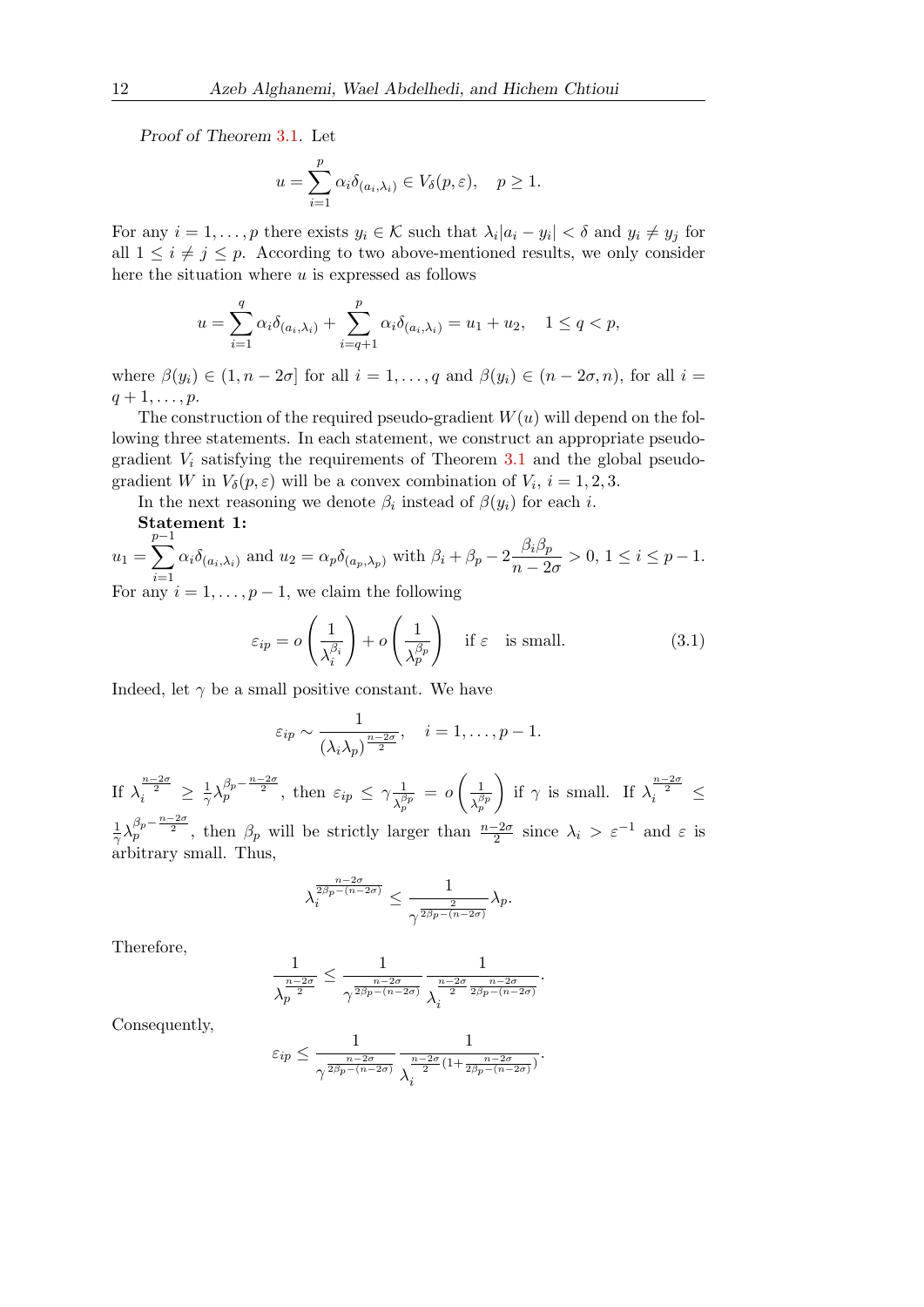Using the fact that  $\beta_i + \beta_p - 2 \frac{\beta_i \beta_p}{n - 2\sigma} > 0$ , we derive that

$$
\frac{n-2\sigma}{2}(1+\frac{n-2\sigma}{2\beta_p-(n-2\sigma)})>\beta_i
$$

and therefore  $\varepsilon_{ip} = o\left(\frac{1}{\sqrt{\beta}}\right)$  $\overline{\lambda_i^{\beta_i}}$ for  $\varepsilon$  small. Claim [\(3.1\)](#page-9-0) is then valid.

The construction of the required pseudo-gradient  $V_1$  in this statement depends to the two following three cases.

Case 1.1:  $(y_1, \ldots, y_{p-1}) \in C^{\infty}_{\leq n-2\sigma}$  and  $y_p \in (\mathcal{K}_{>n-2\sigma} \cap \mathcal{K}^+)$ . In this case, we set  $V_1^1(u) = W_1(u_1) + W_2(u_2)$  where  $W_1$  and  $W_2$  are the pseudo-gradients defined in Propositions [3.3](#page-8-3) and [3.4](#page-8-4) respectively. From the estimate (i) of Proposition [3.3](#page-8-3) we have

$$
\langle \partial J(u), W_1(u_1) \rangle \leq -c \left( \sum_{i=1}^{p-1} \left( \frac{1}{\lambda_i^{\beta_i}} + \frac{|\nabla K(a_i)|}{\lambda_i} \right) + \sum_{1 \leq i \neq j \leq p-1} \varepsilon_{ij} \right) + \sum_{i=1}^{p-1} O(\varepsilon_{ip}).
$$

In addition, from the estimate (i) of Proposition [3.4,](#page-8-4) we have

$$
\langle \partial J(u), W_2(u_2) \rangle \leq -c \left( \frac{1}{\lambda_p^{\beta_p}} + \frac{|\nabla K(a_p)|}{\lambda_p} \right) + \sum_{i=1}^{p-1} O\left(\varepsilon_{ip}\right).
$$

Using claim  $(3.1)$ , we obtain

$$
\langle \partial J(u), V_1^1(u) \rangle \le -c \left( \sum_{i=1}^p \left( \frac{1}{\lambda_i^{\beta_i}} + \frac{|\nabla K(a_i)|}{\lambda_i} \right) + \sum_{j \neq i} \varepsilon_{ij} \right).
$$

The properties of  $W_1$  and  $W_2$  in Propositions [3.3](#page-8-3) and [3.4](#page-8-4) show that a concentration phenomenon happens in this case in the sense that all components  $\lambda_i(s)$ ,  $i = 1, \ldots, p$ , tend to  $+\infty$  as s tends to  $+\infty$  along the flow lines of  $V_1^1$ .

Case 1.2:  $y_p \notin (\mathcal{K}_{\geq n-2\sigma} \cap \mathcal{K}^+)$ . We use  $W_2(u_2)$  which is the pseudo-gradient defined in Proposition [3.4.](#page-8-4) In this case  $W_2(u_2)$  satisfies the Palais–Smale condition on its flow lines in the sense that  $\lambda_p(s)$  remains bounded along  $u_2(s)$  =  $\alpha_p(s)\delta_{(a_p(s),\lambda_p(s))}$ . Moreover, by estimate (i) of Proposition [3.4](#page-8-4) we have

$$
\langle \partial J(u), W_2(u_2) \rangle \le -c \left( \frac{1}{\lambda_p^{\beta_p}} + \frac{|\nabla K(a_p)|}{\lambda_p} \right) + \sum_{i=1}^{p-1} O(\varepsilon_{ip}).
$$

Using claim  $(3.1)$ , we obtain

$$
\langle \partial J(u), W_2(u_2) \rangle \le -c \left( \frac{1}{\lambda_p^{\beta_p}} + \frac{|\nabla K(a_p)|}{\lambda_p} \right) + \sum_{i=1}^{p-1} o\left( \frac{1}{\lambda_i^{\beta_i}} \right).
$$

Let

$$
I = \left\{ i \mid 1 \le i \le p \text{ and } \lambda_i^{\beta_i} \ge \frac{1}{2} \lambda_p^{\beta_p} \right\}.
$$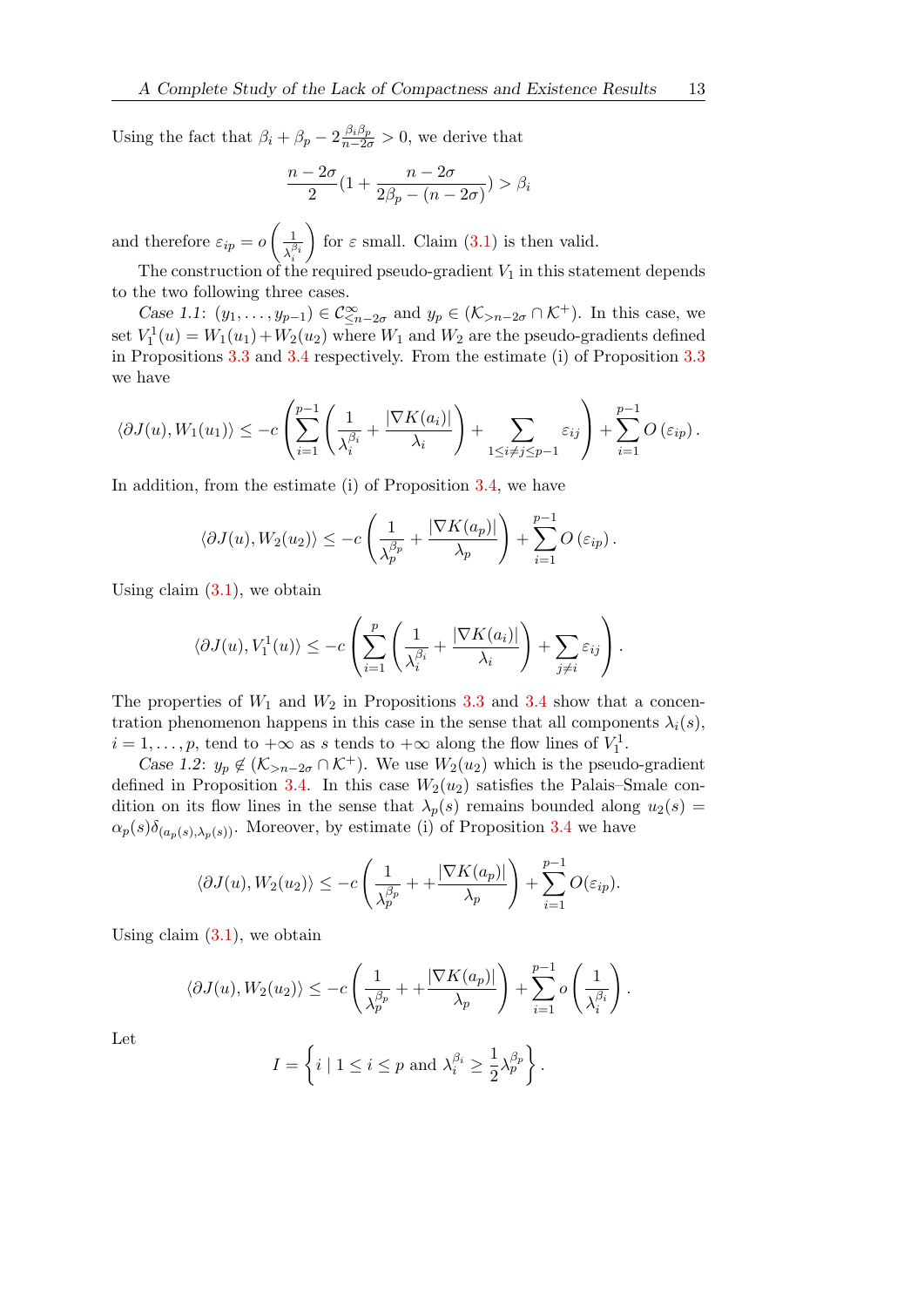From the above inequality, we get

$$
\langle \partial J(u), W_2(u_2) \rangle \le -c \left( \sum_{i \in I} \frac{1}{\lambda_i^{\beta_i}} + \frac{|\nabla K(a_p)|}{\lambda_p} \right) + \sum_{i \notin I} o \left( \frac{1}{\lambda_i^{\beta_i}} \right).
$$

Observe that under  $(f)_{\beta}$  $(f)_{\beta}$  $(f)_{\beta}$ -condition, we have

$$
|\nabla K(a_i)| \sim |a_i - y_i|^{\beta_i - 1}, \quad i = 1, \ldots, p.
$$

Using the fact that  $\lambda_i |a_i - y_i| \leq \delta$ , we get

$$
\frac{|\nabla K(a_i)|}{\lambda_i} \leq \frac{c_{\delta}}{\lambda_i^{\beta_i}}, \quad i = 1, \dots, p.
$$

We then have

$$
\langle \partial J(u), W_2(u_2) \rangle \le -c \sum_{i \in I} \left( \frac{1}{\lambda_i^{\beta_i}} + \frac{|\nabla K(a_i)|}{\lambda_i} \right) + \sum_{i \notin I} o\left( \frac{1}{\lambda_i^{\beta_i}} \right).
$$

For any  $i = 1, \ldots, p$ , we set

<span id="page-11-0"></span>
$$
Z_i(u) = \alpha_i \lambda_i \frac{\partial \delta_i}{\partial \lambda_i}.
$$

Using the estimate (iii) of Proposition  $A_1$  of [\[2\]](#page-27-0), we have

$$
\langle \partial J(u), Z_i(u) \rangle = 2J(u) \left( \frac{n - 2\sigma}{2n} \beta_i c_i \frac{\alpha_i^2}{K(a_i)} \frac{\sum_{k=1}^n b_k(y_i)}{\lambda_i^{\beta_i}} - \tilde{c} \sum_{j \neq i} \alpha_i \alpha_j \lambda_i \frac{\partial \varepsilon_{ij}}{\partial \lambda_i} \right) + \sum_{j=1}^p o\left(\frac{1}{\lambda_j^{\beta_j}}\right) + \sum_{j \neq i} o(\varepsilon_{ij}), \quad (3.2)
$$

where

$$
c_i = c_0^{\frac{2n}{n-2\sigma}} \int_{\mathbb{R}^n} \frac{|x_1|^{\beta_i}}{(1+|x|^2)^n} dx
$$

$$
\tilde{c} = c_0^{\frac{2n}{n-2\sigma}} \int_{\mathbb{R}^n} \frac{dx}{(1+|x|^2)^{\frac{n+2\sigma}{2}}}.
$$

Using the fact that

$$
\lambda_i \frac{\partial \varepsilon_{ij}}{\partial \lambda_i} \le -c\varepsilon_{ij}, \quad 1 \le i \ne j \le p,
$$

we obtain from  $(3.2)$ .

<span id="page-11-1"></span>
$$
\left\langle \partial J(u), -\sum_{i \in I} Z_i(u) \right\rangle \le -c \sum_{i \in I, j \neq i} \varepsilon_{ij} + \sum_{i \in I} O\left(\frac{1}{\lambda_i^{\beta_i}}\right) + \sum_{i \notin I} o\left(\frac{1}{\lambda_i^{\beta_i}}\right) \tag{3.3}
$$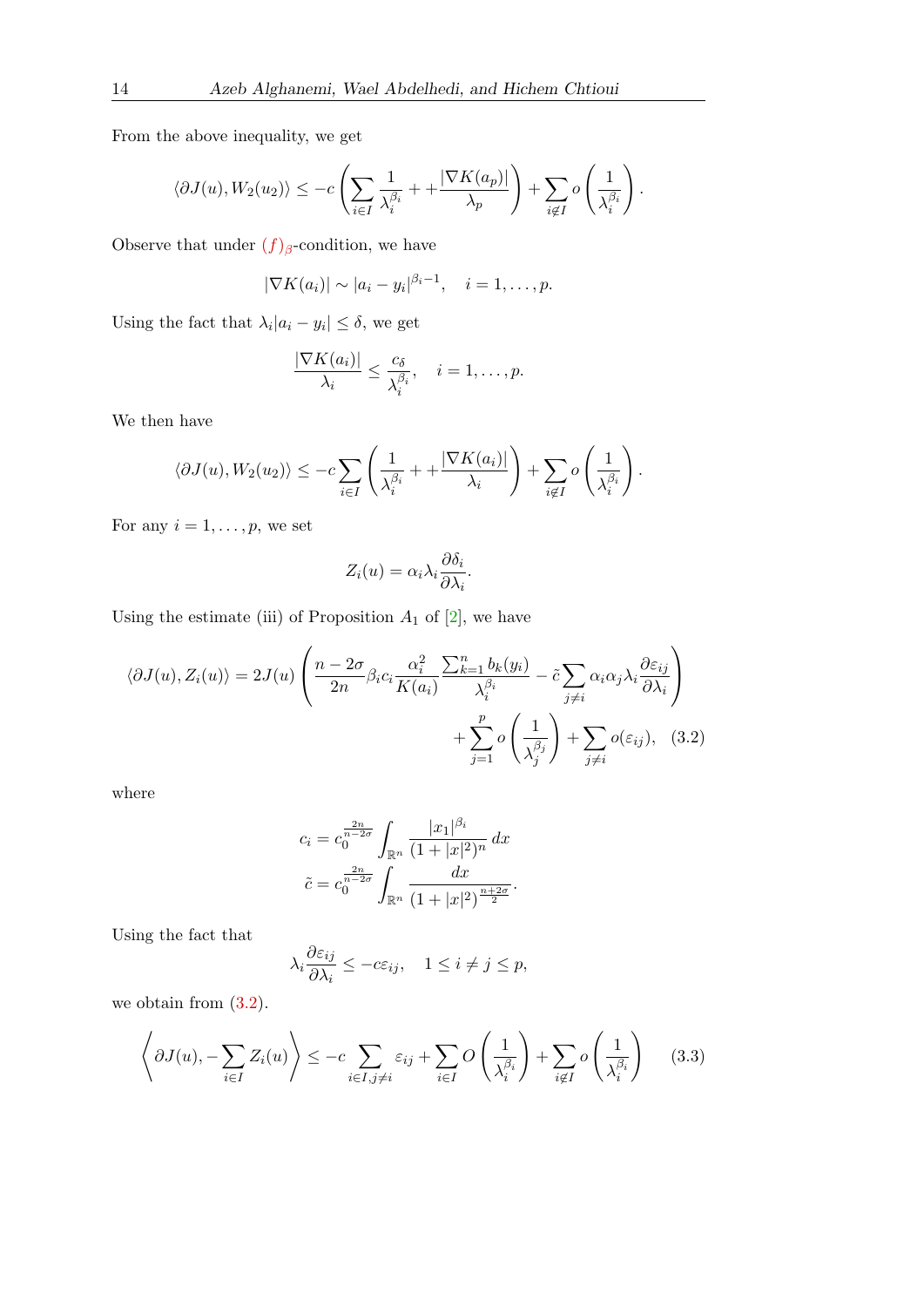Therefore, for  $m > 0$  being small enough, we get

$$
\left\langle \partial J(u), W_2(u_2) - m \sum_{i \in I} Z_i(u) \right\rangle \le -c \left( \sum_{i \in I} \left( \frac{1}{\lambda_i^{\beta_i}} + \frac{|\nabla K(a_i)|}{\lambda_i} \right) + \sum_{j \neq i} \varepsilon_{ij} \right) + \sum_{i \notin I} o \left( \frac{1}{\lambda_i^{\beta_i}} \right).
$$

Let  $J_1 = \{1, \ldots, p\} \setminus I$  and let  $\hat{u}_1 = \sum_{i \in J_1} \alpha_i \delta_{(a_i, \lambda_i)}$ . For any  $i \in J_1$ ,  $\beta_i \leq n - 2\sigma$ . Thus, by using the pseudo-gradient  $W_1$  of Proposition [3.3,](#page-8-3) we have

$$
\langle \partial J(u), W_1(\hat{u}_1) \rangle \leq -c \left( \sum_{i \in J_1} \left( \frac{1}{\lambda_i^{\beta_i}} + \frac{|\nabla K(a_i)|}{\lambda_i} \right) + \sum_{i \neq j \in J_1} \varepsilon_{ij} \right) + \sum_{i \in J_1, j \in I} O\left(\varepsilon_{ij}\right).
$$

Let  $m' > 0$  be small enough and let

$$
V_1^2(u) = W_2(u_2) - m \sum_{i \in I} Z_i(u) + m' W_1(\hat{u}_1).
$$

These above two inequalities yield

$$
\langle \partial J(u), V_1^2(u) \rangle \le -c \left( \sum_{i=1}^p \left( \frac{1}{\lambda_i^{\beta_i}} + \frac{|\nabla K(a_i)|}{\lambda_i} \right) + \sum_{i \neq j} \varepsilon_{ij} \right).
$$

By construction,  $V_1^2$  satisfies the Palais–Smale condition on its flow lines, since under the action  $W_1(\hat{u}_1)$ , all the concentration  $\lambda_i, i \in J_1$  satisfies  $\lambda_i^{\beta_i} < \frac{1}{2}$  $\frac{1}{2}\lambda_p^{\beta_p}$  and  $\lambda_p$  does not move.

Case 1.3:  $(y_1, \ldots, y_{p-1}) \notin C^{\infty}_{\leq n-2\sigma}$ . In this case  $W_1(u_1)$  defined in Proposition [3.3](#page-8-3) satisfies the Palais–Smale condition on its flow lines in the sense that the  $\max_{1 \leq i \leq p-1} \lambda_i(s)$  remains bounded along  $u_1(s) = \sum_{i=1}^{p-1} \alpha_i(s) \delta_{(a_i(s), \lambda_i(s))}$ . Moreover, it satisfies

$$
\langle \partial J(u), W_1(u_1) \rangle \le -c \left( \sum_{i=1}^{p-1} \left( \frac{1}{\lambda_i^{\beta_i}} + \frac{|\nabla K(a_i)|}{\lambda_i} \right) + \sum_{1 \le i \ne j \le p-1} \varepsilon_{ij} \right) + \sum_{i=1}^{p-1} O(\varepsilon_{ip})
$$
  

$$
\le -c \left( \sum_{i=1}^{p-1} \left( \frac{1}{\lambda_i^{\beta_i}} + \frac{|\nabla K(a_i)|}{\lambda_i} \right) + \sum_{1 \le i \ne j \le p-1} \varepsilon_{ij} \right) + o \left( \frac{1}{\lambda_p^{\beta_p}} \right). \quad (3.4)
$$

If  $\lambda_p^{\beta_p} > \frac{1}{2}$  $\frac{1}{2}\lambda_1^{\beta_1}$ , we set  $V_1^3(u) = W_1(u_1)$ . From the above inequality and claim  $(3.1)$ , we have

<span id="page-12-0"></span>
$$
\langle \partial J(u), V_1^3(u) \rangle \le -c \left( \sum_{i=1}^p \left( \frac{1}{\lambda_i^{\beta_i}} + \frac{|\nabla K(a_i)|}{\lambda_i} \right) + \sum_{i \neq j} \varepsilon_{ij} \right).
$$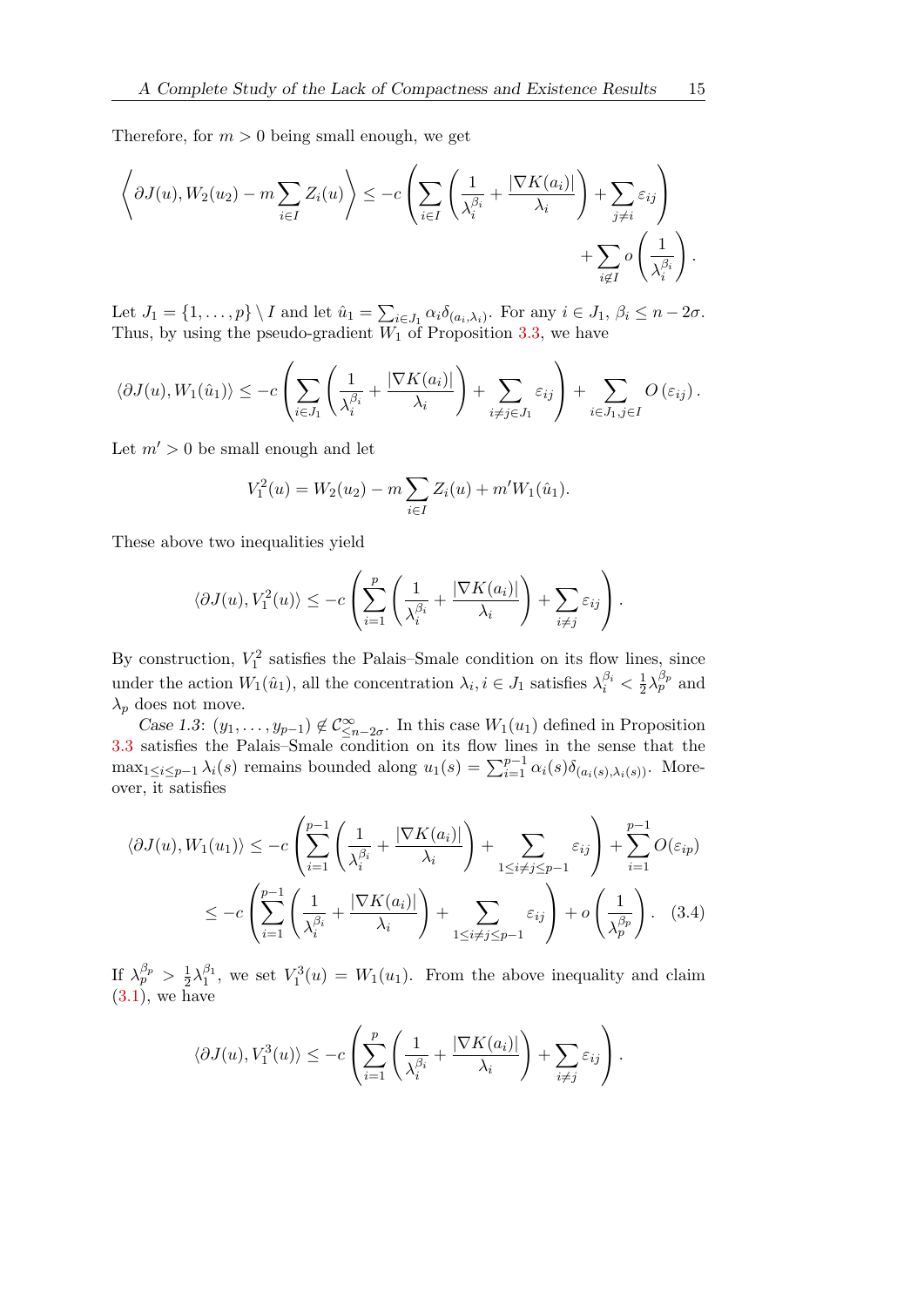If  $\lambda_p^{\beta_p} < \frac{1}{2}$  $\frac{1}{2}\lambda_1^{\beta_1}$ , we set  $Z(u) = (-\sum_{k=1}^n b_k(y_p))Z_p(u)$ . Observe that  $Z(u)$  satisfies the Palais–Smale condition, since  $\lambda_1$  does not move under the action of Z. Moreover, by the expansion  $(3.2)$ , we have

<span id="page-13-0"></span>
$$
\langle \partial J(u), Z(u) \rangle \le -\frac{c}{\lambda_p^{\beta_p}} + \sum_{i=1}^{p-1} O(\varepsilon_{ip}) \le -\frac{c}{\lambda_p^{\beta_p}} + \sum_{i=1}^{p-1} o\left(\frac{1}{\lambda_i^{\beta_i}}\right). \tag{3.5}
$$

In this situation, we set  $V_1^3(u) = Z(u) + W_1(u_1)$ . From [\(3.4\)](#page-12-0) [\(3.5\)](#page-13-0), we have

$$
\langle \partial J(u), V_1^3(u) \rangle \le -c \left( \sum_{i=1}^p \left( \frac{1}{\lambda_i^{\beta_i}} + \frac{|\nabla K(a_i)|}{\lambda_i} \right) + \sum_{i \neq j} \varepsilon_{ij} \right).
$$

This conclude the construction of the required pseudo-gradient  $V_1$  in this first statement. It is defined by a convex combination of  $V_1^1, V_1^2$  and  $V_1^3$ .

#### Statement 2:

$$
u_1 = \sum_{i=1}^{p-1} \alpha_i \delta_{(a_i, \lambda_i)} \text{ and } u_2 = \alpha_p \delta_{(a_p, \lambda_p)} \text{ with } \beta_i + \beta_p - 2 \frac{\beta_i \beta_p}{n - 2\sigma} \ge 0, \ 1 \le i \le p-1
$$

and there exists at least  $i_0 \in \{1, \ldots, p-1\}$  such that  $\beta_{i_0} + \beta_p - 2 \frac{\beta_{i_0} \beta_p}{n}$  $\frac{\rho_{i_0} \rho_p}{n - 2\sigma} = 0.$ Setting

$$
A_p = \left\{ i \mid 1 \le i \le p-1 \text{ and } \beta_i + \beta_p - 2\frac{\beta_i \beta_p}{n-2\sigma} = 0 \right\}.
$$

It is easy to verify that  $\frac{n-2\sigma}{2} < \beta_i$  for all  $i \in A_p$ . We introduce the following Lemma.

<span id="page-13-1"></span>**Lemma 3.5.** Under assumption  $(H_2)$  $(H_2)$ , there exists a bounded pseudo-gradient  $Y_1(u)$  satisfying

$$
\langle \partial J(u), Y_1(u) \rangle \le -c \sum_{i \in A_p} \left( \frac{1}{\lambda_i^{\beta_i}} + \varepsilon_{ip} \right) + \sum_{i \notin A_p} o\left( \frac{1}{\lambda_i^{\beta_i}} \right).
$$

Moreover,  $\max_{1 \leq i \leq p} \lambda_i(s)$  remains bounded along the associated flow-lines

$$
u(s) = \sum_{i=1}^{p} \alpha_i(s) \, \delta_{(a_i(s), \lambda_i(s))}.
$$

*Proof.* For any  $1 \leq i \neq j \leq p$ , we have

$$
\varepsilon_{ij} = \left(\frac{2}{(1 - \cos d(a_i, a_j))\lambda_i\lambda_j}\right)^{\frac{n-2\sigma}{2}} (1 + o(1)) = 2^{\frac{n-2\sigma}{2}} \frac{G(y_i, y_j)}{(\lambda_i\lambda_j)^{\frac{n-2\sigma}{2}}} (1 + o(1))
$$

Thus,

$$
\lambda_i \frac{\partial \varepsilon_{ij}}{\partial \lambda_i} = -\frac{n - 2\sigma}{2} 2^{\frac{n - 2\sigma}{2}} \frac{G(y_i, y_j)}{(\lambda_i \lambda_j)^{\frac{n - 2\sigma}{2}}} (1 + o(1)).
$$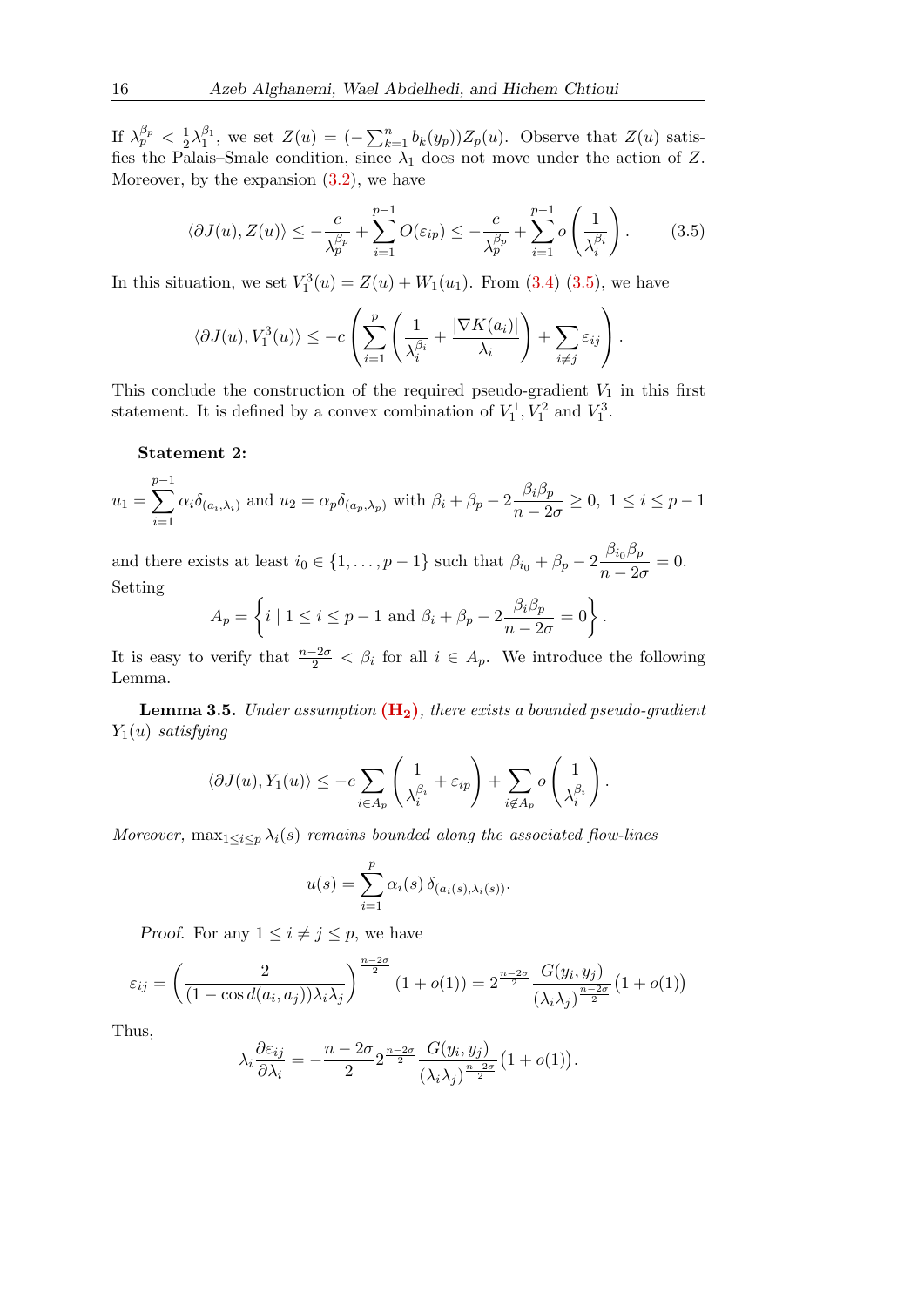Estimate  $(3.2)$  is then reduced to

$$
\langle \partial J(u), Z_i(u) \rangle = (n - 2\sigma) J(u) \left( 2^{\frac{n-2\sigma}{2}} \tilde{c} \sum_{j \neq i} \alpha_i \alpha_j 2^{\frac{n-2}{2}} \frac{G(y_i, y_j)}{(\lambda_i \lambda_j)^{\frac{n-2\sigma}{2}}} + \alpha_i^2 \frac{c_i \beta_i}{nK(y_i)} \frac{\sum_{k=1}^n b_k(y_i)}{\lambda_i^{\beta_i}} \right) + \sum_{j=1}^p o\left( \frac{1}{\lambda_j^{\beta_j}} \right) + o\left( \sum_{j \neq i} \varepsilon_{ij} \right), \quad i = 1, \dots, p.
$$

Using the fact that  $\alpha_i^{\frac{4}{n-2\sigma}} J(u)^{\frac{n}{n-2\sigma}} K(a_i) = 1 + o(1)$ , we get

$$
\alpha_i \alpha_j = \frac{1}{\left(K(a_i)K(a_j)\right)^{\frac{n-2\sigma}{4}}} J(u)^{\frac{-n}{2}} (1 + o(1))
$$

$$
\alpha_i^2 = \frac{1}{K(a_i)^{\frac{n-2\sigma}{2}}} J(u)^{\frac{-n}{2}} (1 + o(1)).
$$

Therefore,

$$
\langle \partial J(u), Z_i(u) \rangle = (n - 2\sigma) J(u)^{1 - \frac{n}{2}} \left( 2^{\frac{n - 2\sigma}{2}} \tilde{c} \sum_{j \neq i} \frac{G(y_i, y_j)}{(K(y_i)K(y_j))^{\frac{n - 2\sigma}{4}}} \frac{1}{(\lambda_i \lambda_j)^{\frac{n - 2\sigma}{2}}} + \frac{\beta_i c_i}{nK(y_i)^{1 + \frac{n - 2\sigma}{2}}} \sum_{k=1}^n b_k(y_i) + \sum_{j=1}^p o\left(\frac{1}{\lambda_i^{\beta_i}}\right) + o\left(\sum_{j \neq i} \varepsilon_{ij}\right).
$$
 (3.6)

Let  $\gamma_0$  be a fixed positive constant small enough and let

$$
I_{\gamma_0} = \left\{ i \in A_p \mid \frac{2^{\frac{n-2\sigma}{2}} \tilde{c}}{(K(y_i)K(y_j))^{\frac{n-2\sigma}{4}} (\lambda_i \lambda_j)^{\frac{n-2\sigma}{2}}} \times (1 - \gamma_0) \frac{\beta_i c_i}{n K(y_i)^{1 + \frac{n-2\sigma}{2}}} \frac{|\sum_{k=1}^n b_k(y_i)|}{\lambda_i^{\beta_i}} \right\}.
$$

The proof of Lemma [3.5](#page-13-1) depends on the following two cases.

Case 1:  $I_{\gamma_0} \neq \emptyset$ . In this case, we move each  $\lambda_i$ ,  $i \in I_{\gamma_0}$ , according to the following differential equation

<span id="page-14-0"></span>
$$
\dot{\lambda}_i = \left(-\sum_{k=1}^n b_k(y_i)\right)\lambda_i.
$$

The corresponding vector field is

$$
X_i(u) = \left(-\sum_{k=1}^n b_k(y_i)\right) Z_i(u).
$$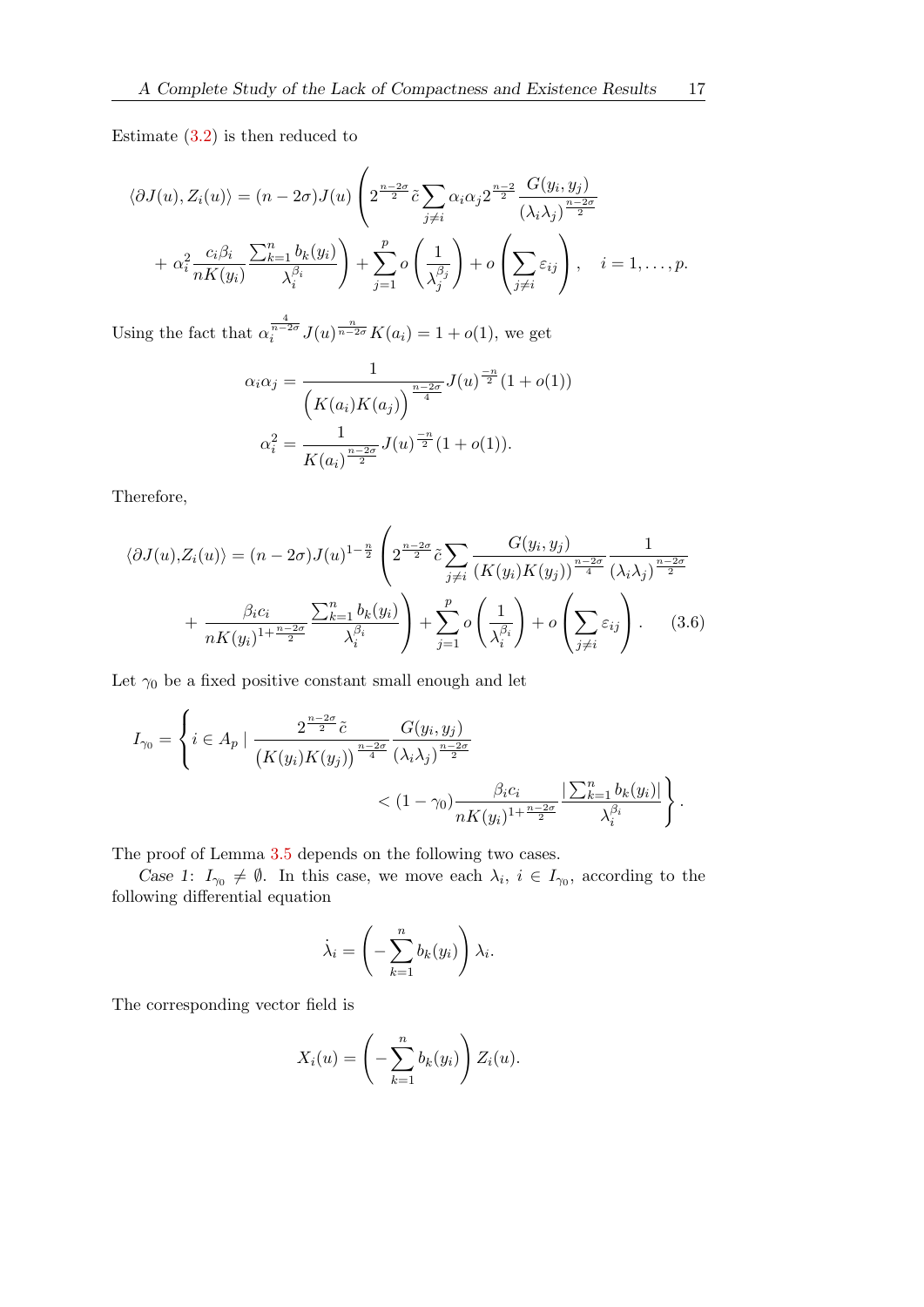Observe that  $X_i, i \in I_{\gamma_0}$  satisfies the Palais–Smale condition along its flow lines, since for any  $i \in I_{\gamma_0}$  we have  $\lambda_i^{\beta_i - \frac{n-2\sigma}{2}} \leq M \lambda_p^{\frac{n-2\sigma}{2}}$ , where M is a fixed positive constant and  $\lambda_p$  does not move under the action of  $X_i$ . Using estimate [\(3.6\)](#page-14-0), we have

$$
\langle \partial J(u), X_i(u) \rangle = (n - 2\sigma) J(u)^{1 - \frac{n}{2}} \left( -\frac{\beta_i c_i}{n K(y_i)^{1 + \frac{n - 2\sigma}{2}}} \frac{(\sum_{k=1}^n b_k(y_i))^2}{\lambda_i^{\beta_i}} - 2^{\frac{n - 2\sigma}{2}} \tilde{c} \sum_{j \neq i} \frac{(\sum_{k=1}^n b_k(y_i))^2}{(K(y_i)K(y_j))^{\frac{n - 2\sigma}{4}}} \frac{G(y_i, y_j)}{(\lambda_i \lambda_j)^{\frac{n - 2\sigma}{2}}} \right) + \sum_{j=1}^p o\left(\frac{1}{\lambda_j^{\beta_j}}\right) + o\left(\sum_{j \neq i} \varepsilon_{ij}\right).
$$

In our statement, we have

$$
\beta_i + \beta_p - 2 \frac{\beta_i \beta_p}{n - 2\sigma} \ge 0, \quad i = 1, \dots, p - 1.
$$

This implies that  $\beta_i < n - 2\sigma$  for all  $i = 1, \ldots, p - 1$  and therefore

<span id="page-15-2"></span>
$$
\varepsilon_{ij} = o\left(\frac{1}{\lambda_i^{\beta_i}}\right) + o\left(\frac{1}{\lambda_j^{\beta_j}}\right), \text{ as } \varepsilon \to 0, \quad i, j = 1, \dots, p-1, \ i \neq j. \tag{3.7}
$$

Thus for any  $i \in I_{\gamma_0}$ , the following assertion holds

$$
\langle \partial J(u), X_i(u) \rangle = (n - 2\sigma) J(u)^{1 - \frac{n}{2}} \left( -\frac{\beta_i c_i}{n K(y_i)^{1 + \frac{n - 2\sigma}{2}}} \frac{(\sum_{k=1}^n b_k(y_i))^2}{\lambda_i^{\beta_i}} - 2^{\frac{n - 2\sigma}{2}} \tilde{c} \sum_{i=1}^n \frac{|\sum_{k=1}^n b_k(y_i)|}{(K(y_i)K(y_p))^{\frac{n - 2\sigma}{4}}} \frac{G(y_i, y_p)}{(\lambda_i \lambda_p)^{\frac{n - 2\sigma}{2}}} \right) + \sum_{j=1}^p o\left(\frac{1}{\lambda_j^{\beta_j}}\right).
$$

If  $(\sum_{k=1}^n b_k(y_i)) < 0$ , then from the above inequality, we obtain

<span id="page-15-0"></span>
$$
\langle \partial J(u), X_i(u) \rangle \le -c \left( \frac{1}{\lambda_i^{\beta_i}} + \varepsilon_{ip} \right) + \sum_{j \neq i} o \left( \frac{1}{\lambda_j^{\beta_j}} \right) \le \frac{-c}{\lambda_i^{\beta_i}} + \sum_{j \neq i} o \left( \frac{1}{\lambda_j^{\beta_j}} \right). \tag{3.8}
$$

If  $(\sum_{k=1}^n b_k(y_i)) > 0$ , using the fact that  $i \in I_{\gamma_0}$ , we obtain

<span id="page-15-1"></span>
$$
\langle \partial J(u), X_i(u) \rangle \le (n - 2\sigma) J(u)^{1 - \frac{n}{2}} \left( -\frac{\beta_i c_i}{n K(y_i)^{1 + \frac{n - 2\sigma}{2}}} \frac{(\sum_{k=1}^n b_k(y_i))^2}{\lambda_i^{\beta_i}} - (1 - \gamma_0) \frac{\beta_i c_i}{n K(y_i)^{1 + \frac{n - 2\sigma}{2}}} \sum_{j \ne i} \frac{(\sum_{k=1}^n b_k(y_i))^2}{\lambda_i^{\beta_i}} \right) + \sum_{j \ne i} o\left(\frac{1}{\lambda_j^{\beta_j}}\right) \le \frac{-c}{\lambda_i^{\beta_i}} + \sum_{j \ne i} o\left(\frac{1}{\lambda_j^{\beta_j}}\right).
$$
 (3.9)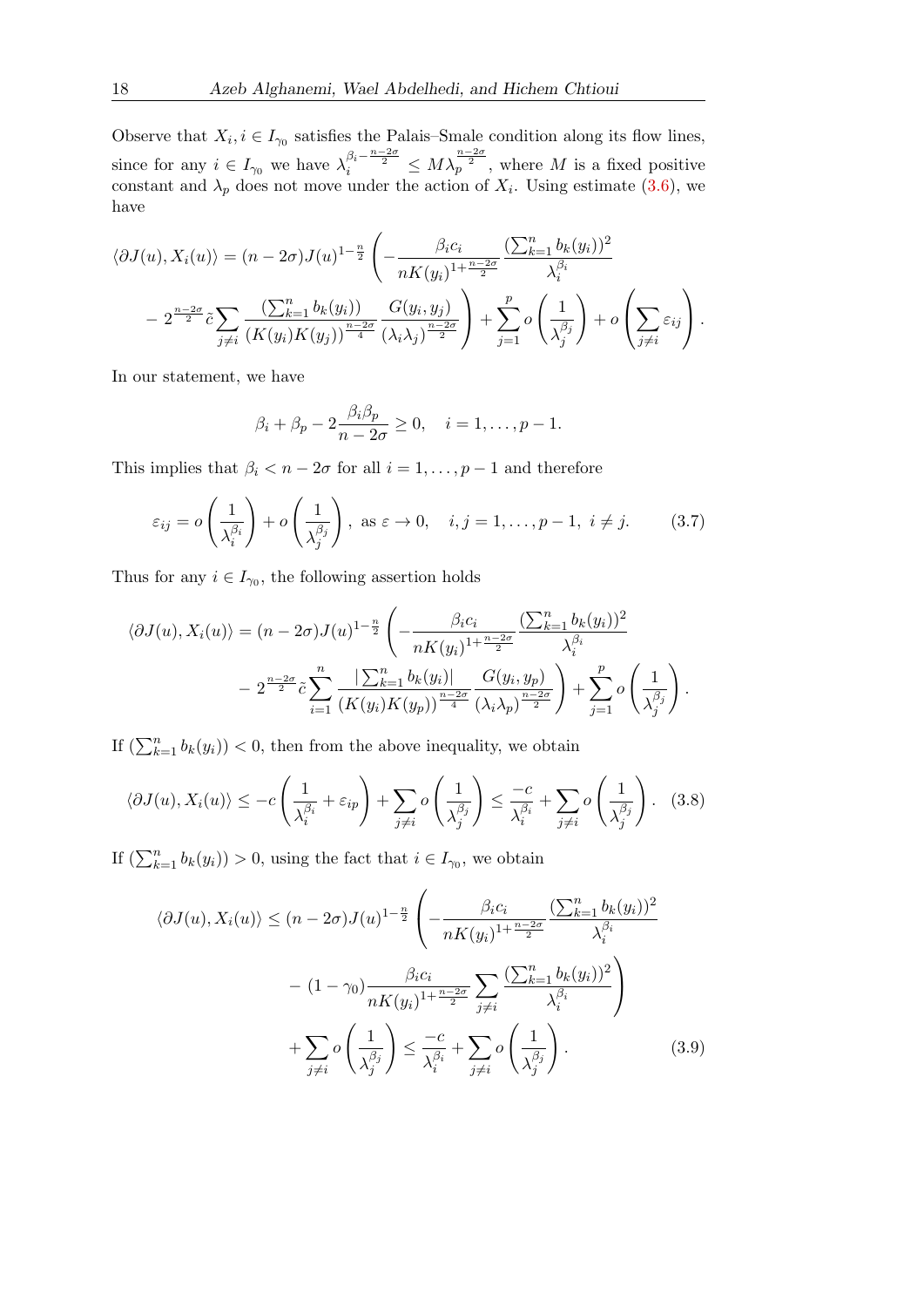Then  $(3.8)$  and  $(3.9)$  imply that

<span id="page-16-0"></span>
$$
\left\langle \partial J(u), \sum_{i \in I_{\gamma_0}} X_i(u) \right\rangle \le -c \sum_{i \in I_{\gamma_0}} \frac{1}{\lambda_i^{\beta_i}} + \sum_{j \notin I_{\gamma_0}} o\left(\frac{1}{\lambda_j^{\beta_j}}\right). \tag{3.10}
$$

For the indices  $i \in A_p \setminus I_{\gamma_0}$ , we have

$$
\frac{2^{\frac{n-2\sigma}{2}}\tilde{c}}{(K(y_i)K(y_j))^{\frac{n-2\sigma}{4}}}\frac{G(y_i,y_j)}{(\lambda_i\lambda_j)^{\frac{n-2\sigma}{2}}} \ge (1-\gamma_0)\frac{\beta_i c_i}{nK(y_i)^{1+\frac{n-2\sigma}{2}}}\frac{\sum_{k=1}^n b_k(y_i)}{\lambda_i^{\beta_i}}.
$$

This implies that

$$
\lambda_i^{\beta_i - \frac{n-2\sigma}{2}} \ge m_1 \lambda_p^{\frac{n-2\sigma}{2}}, \quad i \in A_p \setminus I_{\gamma_0},
$$

where  $m_1$  is a fixed positive constant. Now let  $i_0 \in I_{\gamma_0}$ . We have

$$
\lambda_p^{\frac{n-2\sigma}{2}} \ge \frac{1}{M} \lambda_{i_0}^{\beta_{i_0} - \frac{n-2\sigma}{2}}.
$$

It follows that

<span id="page-16-1"></span>
$$
\lambda_i \ge m' \lambda_{i_0}, \quad i \in A_p \setminus I_{\gamma_0}, \tag{3.11}
$$

since  $\beta_i = \beta_{i_0}$  for all  $i \in A_p$ . Here m' is a fixed positive constant. Using [\(3.10\)](#page-16-0) and  $(3.11)$ , we obtain

<span id="page-16-2"></span>
$$
\left\langle \partial J(u), \sum_{i \in I_{\gamma_0}} X_i(u) \right\rangle \le -c \sum_{i \in A_p} \frac{1}{\lambda_i^{\beta_i}} + \sum_{j \notin A_p} o\left(\frac{1}{\lambda_j^{\beta_j}}\right). \tag{3.12}
$$

Moreover, as in estimate  $(3.3)$ , we have

<span id="page-16-3"></span>
$$
\left\langle \partial J(u), -\sum_{i \in A_p} Z_i(u) \right\rangle \le -c \sum_{i \in A_p, j \neq i} \varepsilon_{ij} + \sum_{i \in A_p} O\left(\frac{1}{\lambda_j^{\beta_j}}\right) + \sum_{i \notin A_p} o\left(\frac{1}{\lambda_j^{\beta_j}}\right). \tag{3.13}
$$

Let in this case

$$
Y_1(u) = \sum_{i \in I_{\gamma_0}} X_i(u) - m \sum_{i \in A_p} Z_i(u),
$$

where  $m$  is a small positive constant. From  $(3.12)$  and  $(3.13)$ , we have

$$
\langle \partial J(u), Y_1(u) \rangle \le -c \sum_{i \in A_p} \left( \frac{1}{\lambda_i^{\beta_i}} + \sum_{j \neq i} \varepsilon_{ij} \right) + \sum_{j \notin A_p} o\left( \frac{1}{\lambda_j^{\beta_j}} \right)
$$
  

$$
\le -c \sum_{i \in A_p} \left( \frac{1}{\lambda_i^{\beta_i}} + \varepsilon_{ip} \right) + \sum_{j \notin A_p} o\left( \frac{1}{\lambda_j^{\beta_j}} \right).
$$

This conclude the proof of Lemma [3.5](#page-13-1) in this case.

Case 2:  $I_{\gamma 0} = \emptyset$ . It follows that for any  $i \in A_p$ , we have

$$
\frac{2^{\frac{n-2\sigma}{2}}\tilde{c}}{(K(y_i)K(y_p))^{\frac{n-2\sigma}{4}}}\frac{G(y_i,y_p)}{(\lambda_i\lambda_p)^{\frac{n-2\sigma}{2}}} \ge (1-\gamma_0)\frac{\beta_i c_i}{nK(y_i)^{1+\frac{n-2\sigma}{2}}}\frac{|\sum_{k=1}^n b_k(y_i)|}{\lambda_i^{\beta_i}}.
$$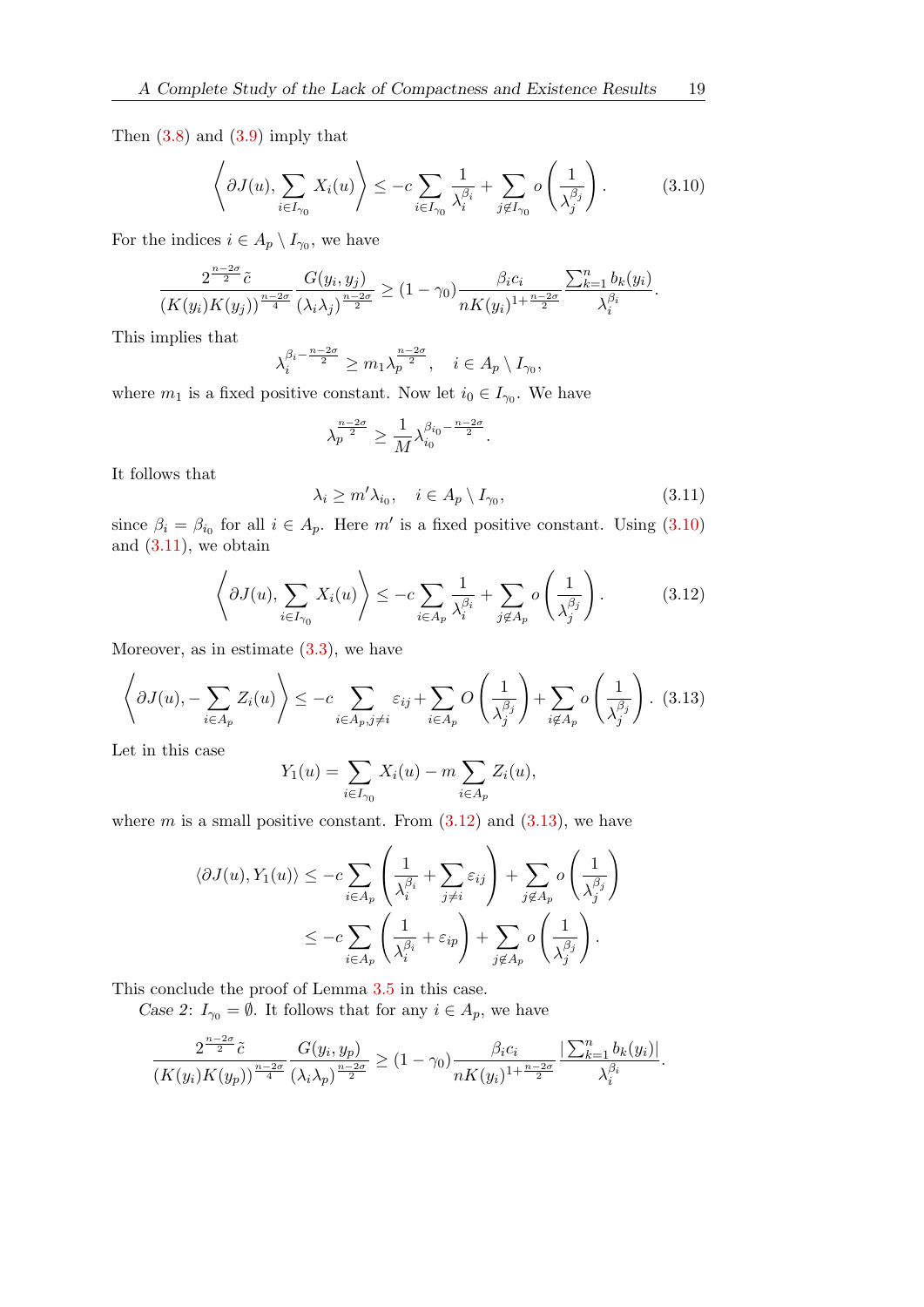Let

$$
I = \left\{ i \in A_p \mid (1 - 2\gamma_0) \frac{\beta_i c_i}{n K(y_i)^{1 + \frac{n - 2\sigma}{2}}} \frac{\left| \sum_{k=1}^n b_k(y_i) \right|}{\lambda_i^{\beta_i}} < \frac{2^{\frac{n - 2\sigma}{2}} \tilde{c}}{\left( K(y_i) K(y_p) \right)^{\frac{n - 2\sigma}{4}}} \right\}
$$
  
and 
$$
\frac{G(y_i, y_p)}{(\lambda_i \lambda_p)^{\frac{n - 2\sigma}{2}}} < (1 + 2\gamma_0) \frac{\beta_i c_i}{n K(y_i)^{1 + \frac{n - 2\sigma}{2}}} \frac{\left| \sum_{k=1}^n b_k(y_i) \right|}{\lambda_i^{\beta_i}} \right\}.
$$

For any  $i \in I$ , we have

$$
(1-2\gamma_0)^{\frac{2\beta_p}{n-2\sigma}}\frac{K_{ip}}{\lambda_i^{\beta_i}} < \frac{1}{\lambda_p^{\beta_p}} < (1+2\gamma_0)^{\frac{2\beta_p}{n-2\sigma}}\frac{K_{ip}}{\lambda_i^{\beta_i}},
$$

where

$$
K_{ip} = \left(\frac{\beta_i c_i (K(y_i)K(y_p))^{\frac{n-2\sigma}{4}} |\sum_{k=1}^n b_k(y_i)|}{n2^{\frac{n-2\sigma}{2}}\tilde{c}K(y_i)^{1+\frac{n-2\sigma}{2}}G(y_i, y_p)}\right)^{\frac{2\beta_p}{n-2\sigma}}
$$

since  $(\beta_i - \frac{n-2\sigma}{2})$  $(\frac{-2\sigma}{2})\frac{2\beta_p}{n-2\sigma} = \beta_i$ . Moreover, we have

<span id="page-17-1"></span>
$$
(1+2\gamma_0)^{\frac{-2\beta_p}{n-2\sigma}} \frac{K_{ip}^{-1}}{\lambda_p^{\beta_p}} < \frac{1}{\lambda_i^{\beta_i}} < (1-2\gamma_0)^{\frac{-2\beta_p}{n-2\sigma}} \frac{K_{ip}^{-1}}{\lambda_p^{\beta_p}}.\tag{3.14}
$$

<span id="page-17-0"></span>,

Using estimate  $(3.6)$ , we have

$$
\langle \partial J(u), Z_p(u) \rangle = (n - 2\sigma)J(u)^{1-\frac{n}{2}} \left( \frac{\beta_p c_p}{nK(y_p)^{1+\frac{n-2\sigma}{2}}} \frac{\sum_{k=1}^n b_k(y_p)}{\lambda_p^{\beta_p}} + 2^{\frac{n-2\sigma}{2}} \tilde{c} \sum_{i \neq p} \frac{G(y_i, y_p)}{(K(y_i)K(y_p))^{\frac{n-2\sigma}{4}}} \frac{1}{(\lambda_i \lambda_p)^{\frac{n-2\sigma}{2}}} \right) + \sum_{j=1}^p o\left(\frac{1}{\lambda_i^{\beta_i}}\right) + o\left(\sum_{j \neq p} \varepsilon_{jp}\right).
$$
 (3.15)

Observe that for any  $i\neq p$  ad  $i\not\in A_p,$  we have

$$
\beta_i + \beta_p - \frac{2\beta_i \beta_p}{n - 2\sigma} > 0.
$$

Therefore, by claim [3.1,](#page-9-0) we get  $\varepsilon_{ip} = o\left(\frac{1}{\sqrt{p}}\right)$  $\lambda_i^{\beta_i}$  $+ o\left(\frac{1}{\beta}\right)$  $\lambda_p^{\beta p}$ ), as  $\varepsilon$  is small. [\(3.15\)](#page-17-0) is then reduced to

$$
\langle \partial J(u), Z_p(u) \rangle = (n - 2\sigma)J(u)^{1-\frac{n}{2}} \left( \frac{\beta_p c_p}{nK(y_p)^{1+\frac{n-2\sigma}{2}}} \frac{\sum_{k=1}^n b_k(y_p)}{\lambda_p^{\beta_p}} + 2^{\frac{n-2\sigma}{2}} \tilde{c} \sum_{i \in A_p} \frac{G(y_i, y_p)}{(K(y_i)K(y_p))^{\frac{n-2\sigma}{4}}} \frac{1}{(\lambda_i \lambda_p)^{\frac{n-2\sigma}{2}}} \right)
$$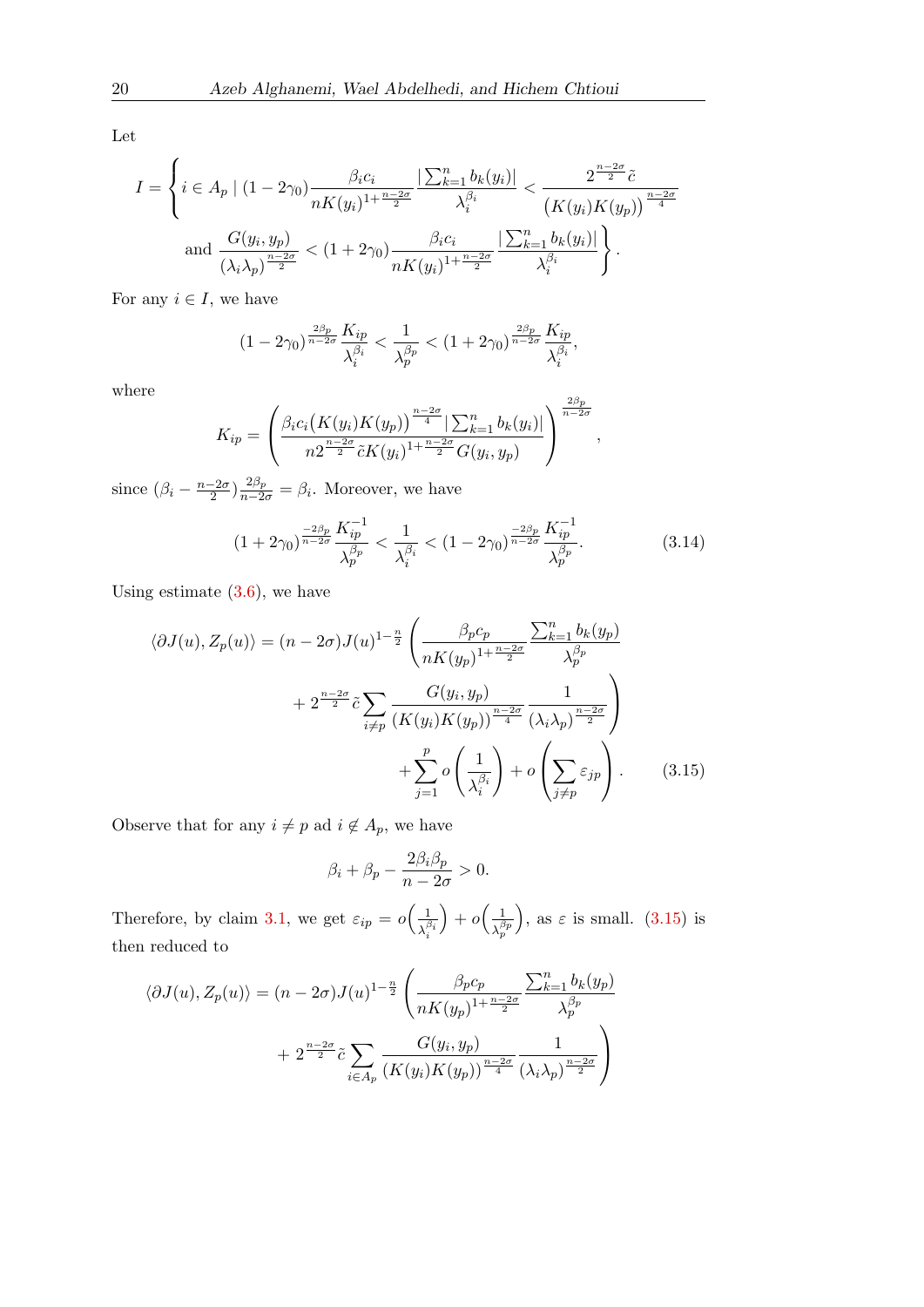<span id="page-18-0"></span>
$$
+\sum_{j=1}^{p} o\left(\frac{1}{\lambda_i^{\beta_i}}\right) + o\left(\sum_{j \in A_p} \varepsilon_{jp}\right)
$$
  
=  $(n - 2\sigma)J(u)^{1-\frac{n}{2}}\left(\frac{\beta_p c_p}{nK(y_p)^{1+\frac{n-2\sigma}{2}}}\frac{\sum_{k=1}^{n} b_k(y_p)}{\lambda_p^{\beta_p}} + 2^{\frac{n-2\sigma}{2}}\tilde{c}\sum_{i \in I} \frac{G(y_i, y_p)}{(K(y_i)K(y_p))^{\frac{n-2\sigma}{4}}}\frac{1}{(\lambda_i \lambda_p)^{\frac{n-2\sigma}{2}}}\right)$   
+ 
$$
\sum_{j \in A_p \setminus I}^{p} O\left(\varepsilon_{jp}\right) + \sum_{i=1}^{p} o\left(\frac{1}{\lambda_i^{\beta_i}}\right) + o\left(\sum_{j \in A_p} \varepsilon_{jp}\right).
$$
(3.16)

Using the fact that

$$
(1 - 2\gamma_0) \sum_{i \in I} \frac{\beta_i c_i}{n K(y_i)^{1 + \frac{n - 2\sigma}{2}}} \frac{\left| \sum_{k=1}^n b_k(y_i) \right|}{\lambda_i^{\beta_i}} < \sum_{i \in I} \frac{2^{\frac{n - 2\sigma}{2}} \tilde{c}}{\left( K(y_i) K(y_p) \right)^{\frac{n - 2\sigma}{4}}},
$$
\n
$$
\frac{G(y_i, y_p)}{(\lambda_i \lambda_p)^{\frac{n - 2\sigma}{2}}} < (1 + 2\gamma_0) \sum_{i \in I} \frac{\beta_i c_i}{n K(y_i)^{1 + \frac{n - 2\sigma}{2}}} \frac{\left| \sum_{k=1}^n b_k(y_i) \right|}{\lambda_i^{\beta_i}},
$$

we get from [\(3.14\)](#page-17-1) that

$$
L_1 < 2^{\frac{n-2\sigma}{2}} \tilde{c} \sum_{i \in I} \frac{1}{\left(K(y_i)K(y_p)\right)^{\frac{n-2\sigma}{4}}} \frac{G(y_i, y_p)}{\left(\lambda_i \lambda_p\right)^{\frac{n-2\sigma}{2}}} < L_2,
$$

where,

$$
L_1 = \frac{1 - 2\gamma_0}{(1 + 2\gamma_0)^{\frac{2\beta_p}{n - 2\sigma}}} \sum_{i \in I} \frac{\beta_i c_i}{n K(y_i)^{1 + \frac{n - 2\sigma}{2}}} \frac{\left| \sum_{k=1}^n b_k(y_i) \right|}{K_{ip} \lambda_p^{\beta_p}},
$$
  

$$
L_2 = \frac{1 + 2\gamma_0}{(1 - 2\gamma_0)^{\frac{2\beta_p}{n - 2\sigma}}} \sum_{i \in I} \frac{\beta_i c_i}{n K(y_i)^{1 + \frac{n - 2\sigma}{2}}} \frac{\left| \sum_{k=1}^n b_k(y_i) \right|}{K_{ip} \lambda_p^{\beta_p}}.
$$

Thus, from [\(3.16\)](#page-18-0), we obtain the following two inequalities

<span id="page-18-1"></span>
$$
\widetilde{L}_1 < \langle \partial J(u), Z_p(u) \rangle < \widetilde{L}_2,\tag{3.17}
$$

where,

$$
\widetilde{L}_{1} = (n - 2\sigma)J(u)^{1-\frac{n}{2}}\frac{\beta_{p}c_{p}}{n}\frac{\sum_{k=1}^{n}b_{k}(y_{p})}{K(y_{p})^{1+\frac{n-2\sigma}{2}}}\frac{1-2\gamma_{0}}{(1+2_{0})^{\frac{2\beta_{p}}{n-2\sigma}}}
$$
\n
$$
\times \sum_{i\in I} \frac{\beta_{i}c_{i}}{nK(y_{i})^{1+\frac{n-2\sigma}{2}}}\frac{|\sum_{k=1}^{n}b_{k}(y_{i})|}{K_{ip}}\frac{1}{\lambda_{p}^{\beta_{p}}} + O\left(\sum_{i\in A_{p}\backslash I}\varepsilon_{ip}\right) + \sum_{j=1}^{p}o\left(\frac{1}{\lambda_{j}^{\beta_{j}}}\right).
$$
\n
$$
\widetilde{L}_{2} = (n - 2\sigma)J(u)^{1-\frac{n}{2}}\frac{\beta_{p}c_{p}}{n}\frac{\sum_{k=1}^{n}b_{k}(y_{p})}{K(y_{p})^{1+\frac{n-2\sigma}{2}}}\frac{1+2\gamma_{0}}{(1-2\gamma_{0})^{\frac{2\beta_{p}}{n-2\sigma}}}
$$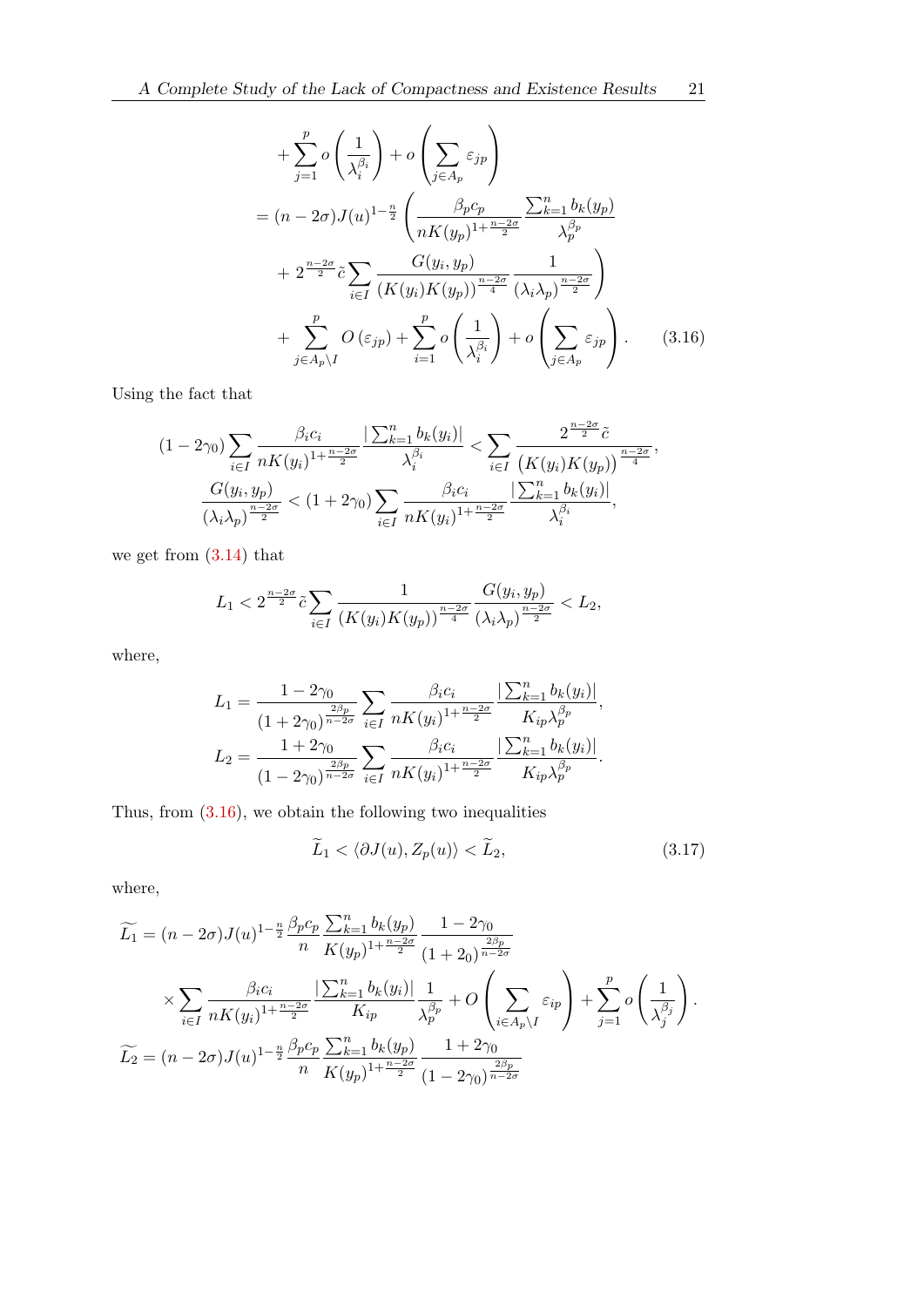$$
\times \sum_{i\in I} \frac{\beta_i c_i}{n K(y_i)^{1+\frac{n-2\sigma}{2}}} \frac{\left|\sum_{k=1}^n b_k(y_i)\right|}{K_{ip}} \frac{1}{\lambda_p^{\beta_p}} + O\left(\sum_{i\in A_p\setminus I} \varepsilon_{ip}\right) + \sum_{j=1}^p o\left(\frac{1}{\lambda_j^{\beta_j}}\right).
$$

Let

$$
S = \sum_{i \in I} \frac{\beta_i c_i}{n K(y_i)^{1 + \frac{n - 2\sigma}{2}}} \frac{|\sum_{k=1}^n b_k(y_i)|}{K_{ip}}.
$$

For  $\gamma$  small enough, the sign of  $\frac{\beta_p c_p}{n}$  $\sum_{k=1}^n b_k(y_p)$  $K(y_p)^{1+\frac{n-2\sigma}{2}}$  $+ - \frac{1 \pm 2\gamma_0}{2}$  $(1 \mp 2\gamma_0)^{\frac{2\beta_p}{n-2\sigma}}$  $S$  is the sign of

$$
\frac{\beta_p c_p}{n} \frac{\sum_{k=1}^n b_k(y_p)}{K(y_p)^{1 + \frac{n - 2\sigma}{2}}} + S,
$$

which is non zero by assumption  $(H_2)$  $(H_2)$ . Setting

$$
X(u) = - \text{ sign } \left( \frac{\beta_p c_p}{n} \frac{\sum_{k=1}^n b_k(y_p)}{K(y_p)^{1 + \frac{n - 2\sigma}{2}}} + S \right) Z_p(u).
$$

Observe that by [\(3.14\)](#page-17-1), we have  $\lambda_p^{\beta_p} \leq M \lambda_i^{\beta_i}$  for any  $i \in I$  where M is a fixed positive constant which depends only on K. Since  $\lambda_i$  does not move under the action of  $X$ , the Palais–Smale condition then satisfied along the flow lines of  $X$ . Moreover, by [\(3.17\)](#page-18-1), we get

$$
\langle \partial J(u), X(u) \rangle \le -\frac{c}{\lambda_p^{\beta_p}} + \sum_{i \in A_p \setminus I} O(\varepsilon_{ip}) + o\left(\sum_{i=1}^{p-1} \frac{1}{\lambda_i^{\beta_i}}\right).
$$

From  $(3.14)$ , we have

$$
\langle \partial J(u), X(u) \rangle \le -c \sum_{i \in I} \frac{1}{\lambda_i^{\beta_i}} + \sum_{i \in A_p \setminus I} O(\varepsilon_{ip}) + o\left(\sum_{i \notin I} \frac{1}{\lambda_i^{\beta_i}}\right).
$$

Observe that for any  $i \in I$ , we have  $\varepsilon_{ip} \sim \frac{1}{\sqrt{\varepsilon}}$  $\overline{\lambda_i^{\beta_i}}$ . We therefore have

<span id="page-19-1"></span>
$$
\langle \partial J(u), X(u) \rangle \le -c \sum_{i \in I} \left( \frac{1}{\lambda_i^{\beta_i}} + \varepsilon_{ip} \right) + \sum_{i \in A_p \setminus I} O(\varepsilon_{ip}) + o\left(\sum_{i \notin I} \frac{1}{\lambda_i^{\beta_i}}\right). \tag{3.18}
$$

We now take care for the indices  $i \in A_p \setminus I$  For any  $i \in A_p \setminus I$ , we have

<span id="page-19-0"></span>
$$
\frac{2^{\frac{n-2\sigma}{2}}\tilde{c}}{(K(y_i)K(y_p))^{\frac{n-2\sigma}{4}}}\frac{G(y_i, y_p)}{(\lambda_i \lambda_p)^{\frac{n-2\sigma}{2}}} \ge \frac{(1+2\gamma_0)\beta_i c_i}{nK(y_i)^{1+\frac{n-2\sigma}{2}}}\frac{\left|\sum_{k=1}^n b_k(y_i)\right|}{\lambda_i^{\beta_i}}.\tag{3.19}
$$

We decrease all  $\lambda_i, i \in A_p \setminus I$  according to the differential equation  $\dot{\lambda}_i = -\lambda_i$ . The related pseudo-gradient is

$$
X'(u) = -\sum_{i \in A_p \setminus I} Z_i(u).
$$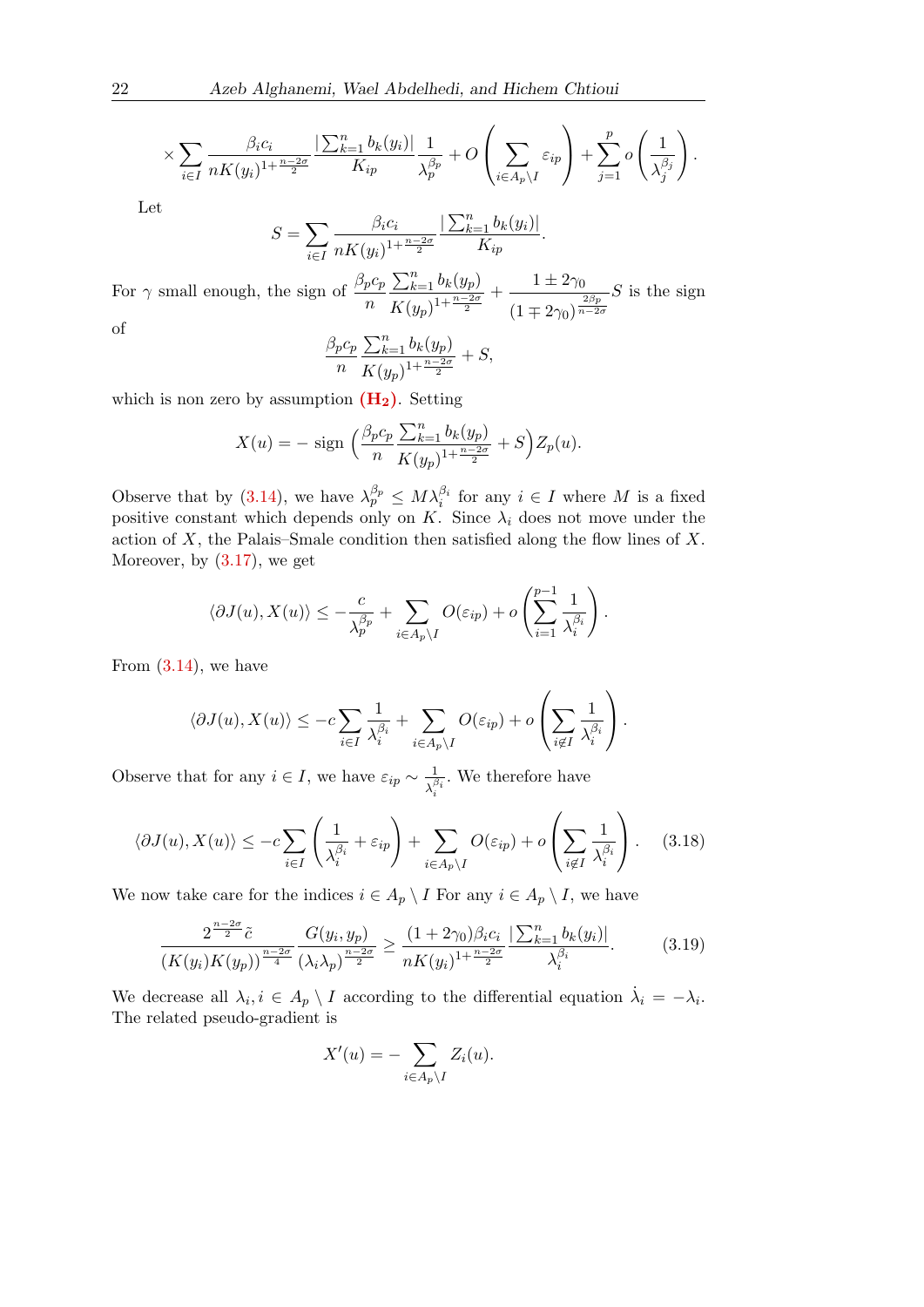Using estimate  $(3.6)$ , we have

$$
\langle \partial J(u), X'(u) \rangle = -(n - 2\sigma)J(u)^{1-\frac{n}{2}} \left( \sum_{i \in A_p \setminus I} \frac{\beta_i c_i}{n K(y_i)^{1+\frac{n-2\sigma}{2}}} \frac{\sum_{k=1}^n b_k(y_i)}{\lambda_i^{\beta_i}} + 2^{\frac{n-2\sigma}{2}} \tilde{c} \sum_{i \in A_p \setminus I} \sum_{j \neq i} \frac{G(y_i, y_j)}{(K(y_i)K(y_j))^{\frac{n-2\sigma}{4}}} \frac{1}{(\lambda_i \lambda_j)^{\frac{n-2\sigma}{2}}} \right) + \sum_{j=1}^p o\left(\frac{1}{\lambda_i^{\beta_i}}\right) + o\left(\sum_{i \in A_p \setminus I, j \neq i} \varepsilon_{ij}\right).
$$

Since  $\varepsilon_{ij} = o\left(\frac{1}{\sqrt{2}}\right)$  $\overline{\lambda_i^{\beta_i}}$  $+ o\left(\frac{1}{\beta}\right)$  $\overline{\lambda_j^{\beta_j}}$ for all  $i \in A_p \setminus I, j \neq i$  and  $j \neq p$ , we get

$$
\langle \partial J(u), X'(u) \rangle = -(n-2\sigma)J(u)^{1-\frac{n}{2}} \left( \sum_{i \in A_p \setminus I} \frac{\beta_i c_i}{n K(y_i)^{1+\frac{n-2\sigma}{2}}} \frac{\sum_{k=1}^n b_k(y_i)}{\lambda_i^{\beta_i}} + 2^{\frac{n-2\sigma}{2}} \tilde{c} \sum_{i \in A_p \setminus I} \frac{G(y_i, y_p)}{(K(y_i)K(y_p))^{\frac{n-2\sigma}{4}}} \frac{1}{(\lambda_i \lambda_p)^{\frac{n-2\sigma}{2}}} \right) + \sum_{j=1}^p o\left(\frac{1}{\lambda_i^{\beta_i}}\right).
$$

Using inequality [\(3.19\)](#page-19-0), we obtain

$$
\langle \partial J(u), X'(u) \rangle \le -c \sum_{i \in A_p \setminus I} \varepsilon_{ip} + o\left(\sum_{j=1}^p \frac{1}{\lambda_j^{\beta_j}}\right).
$$

Again by  $(3.19)$ , we have

<span id="page-20-0"></span>
$$
\langle \partial J(u), X'(u) \rangle \le -c \sum_{i \in A_p \setminus I} \left( \varepsilon_{ip} + \frac{1}{\lambda_i^{\beta_i}} \right) + o \left( \sum_{i \in A_p \setminus I} \frac{1}{\lambda_j^{\beta_j}} \right). \tag{3.20}
$$

Now for  $m > 0$  being small enough, let

$$
Y_1(u) = X'(u) + mX(u).
$$

From  $(3.18)$  and  $(3.20)$ , we get

$$
\langle \partial J(u), Y_1(u) \rangle \le -c \sum_{i \in A_p} \left( \frac{1}{\lambda_j^{\beta_j}} + \varepsilon_{ip} \right) + o \left( \sum_{j \notin A_p} \frac{1}{\lambda_j^{\beta_j}} \right).
$$

The proof of Lemma [3.5](#page-13-1) is thereby completed.

In order to complete the construction of the required pseudo-gradient  $V_2$  in this statement 2, we denote the index of  $A_p$  such that  $\lambda_{i_1} = \min_{i \in A_p} \lambda_i$  by  $i_1$ . Set

$$
I_1 = \left\{ i \mid 1 \le i \le p \text{ and } \lambda_i^{\beta_i} \ge \frac{1}{2} \lambda_{i_1}^{\beta_{i_1}} \right\}.
$$

 $\Box$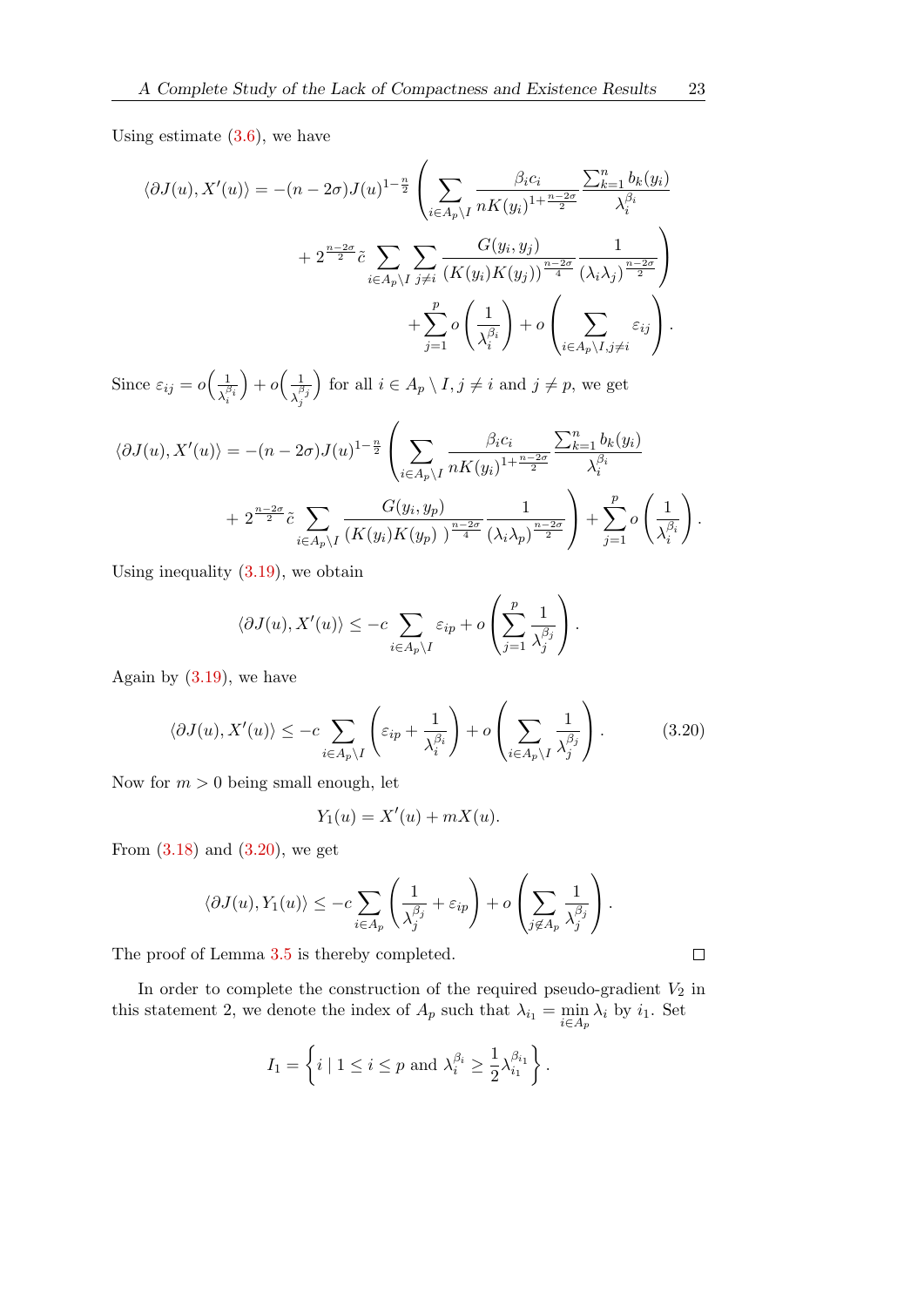Since  $\beta_i = \beta_{i_1}$  for all  $i \in A_p$ ,  $A_p$  is then included in  $I_1$  and thus,

<span id="page-21-1"></span>
$$
\langle \partial J(u), Y_1(u) \rangle \le -c \left( \sum_{i \in I_1} \frac{1}{\lambda_i^{\beta_i}} + \sum_{i \in A_p} \varepsilon_{ip} \right) + o \left( \sum_{i \notin I_1} \frac{1}{\lambda_i^{\beta_i}} \right). \tag{3.21}
$$

<span id="page-21-0"></span>We now introduce the following lemma.

**Lemma 3.6.** There exists a bounded pseudo-gradient  $Y_2(u)$  satisfying

$$
\langle \partial J(u), Y_2(u) \rangle \le -c \left( \sum_{i \in I_1^c} \left( \frac{1}{\lambda_i^{\beta_i}} + \frac{|\nabla K(a_i)|}{\lambda_i} \right) + \sum_{i \neq j \in I_1^c} \varepsilon_{ij} \right) + \sum_{i \in I_1^c, j \in I_1} O(\varepsilon_{ij}).
$$

Moreover,  $\max_{1 \leq i \leq p} \lambda_i(s)$  remains bounded along the associated flow-line

$$
u(s) = \sum_{i=1}^{p} \alpha_i(s) \delta_{(a_i(s), \lambda_i(s))}.
$$

Proof. Setting  $\hat{u} = \sum_{i \in I_1^c} \alpha_i \delta_{(a_i, \lambda_i)}$ . Consider the following three cases for  $\hat{u}$ . Case 1:  $I_1^c = \{p\}$ . Let in this case  $Y_2(u) = W_2(\hat{u})$  where  $W_2$  is the pseudogradient of Proposition [3.4.](#page-8-4) It satisfies

$$
\langle \partial J(u), Y_2(u) \rangle \le -c \left( \frac{1}{\lambda_p^{\beta_p}} + \frac{|\nabla K(a_i)|}{\lambda_i} \right) + \sum_{i=1}^{p-1} O(\varepsilon_{ip}).
$$

Case 2:  $p \notin I_1^c$ . In this case, let  $Y_2(u) = W_1(\hat{u})$  where  $W_1$  is the pseudogradient defined in Proposition [3.3.](#page-8-3) It satisfies

$$
\langle \partial J(u), Y_2(u) \rangle \le -c \left( \sum_{i \in I_1^c} \left( \frac{1}{\lambda_i^{\beta_i}} + \frac{|\nabla K(a_i)|}{\lambda_i} \right) + \sum_{i \neq j \in I_1^c} \varepsilon_{ij} \right) + \sum_{i \in I_1^c, j \in I_1} O(\varepsilon_{ij}).
$$

Case 3:  $p \in I_1^c$  and  $\sharp I_1^c \geq 2$ . In this case,  $\hat{u}$  satisfies the condition of statement 1. Namely, for any  $i \in I_1^c$  and  $i \neq p$ , we have  $\beta_i + \beta_p - \frac{2\beta_i \beta_p}{n - 2\sigma} > 0$ . We apply then  $Y_2(u) = V_1(\hat{u})$  where  $V_1$  is the pseudo-gradient defined in statement 1. It satisfies

$$
\langle \partial J(u), Y_2(u) \rangle \le -c \left( \sum_{i \in I_1^c} \left( \frac{1}{\lambda_i^{\beta_i}} + \frac{|\nabla K(a_i)|}{\lambda_i} \right) + \sum_{i \neq j \in I_1^c} \varepsilon_{ij} \right) + \sum_{i \in I_1^c, j \in I_1} O(\varepsilon_{ij}).
$$

Observe that in all three cases above,  $Y_2(u)$  acts on the indices  $i \in I^c$ . Therefore, it satisfies the Palais–Smale condition on its flow-lines, since for any  $i \in I_1^c$ , we have  $\lambda_i^{\beta_i} \leq \frac{1}{2}$  $\frac{1}{2}\lambda_{i_1}^{\beta_{i_1}}$  $\lambda_{i_1}$  and  $\lambda_{i_1}$  does not move. This finishes the proof of Lemma [3.6.](#page-21-0)

From [\(3.7\)](#page-15-2) it follows that

<span id="page-21-2"></span>
$$
\varepsilon_{ij} = o\left(\frac{1}{\lambda_i^{\beta_i}}\right) + o\left(\frac{1}{\lambda_j^{\beta_j}}\right), \quad i, j = 1, \dots, p-1, \ i \neq j,
$$
 (3.22)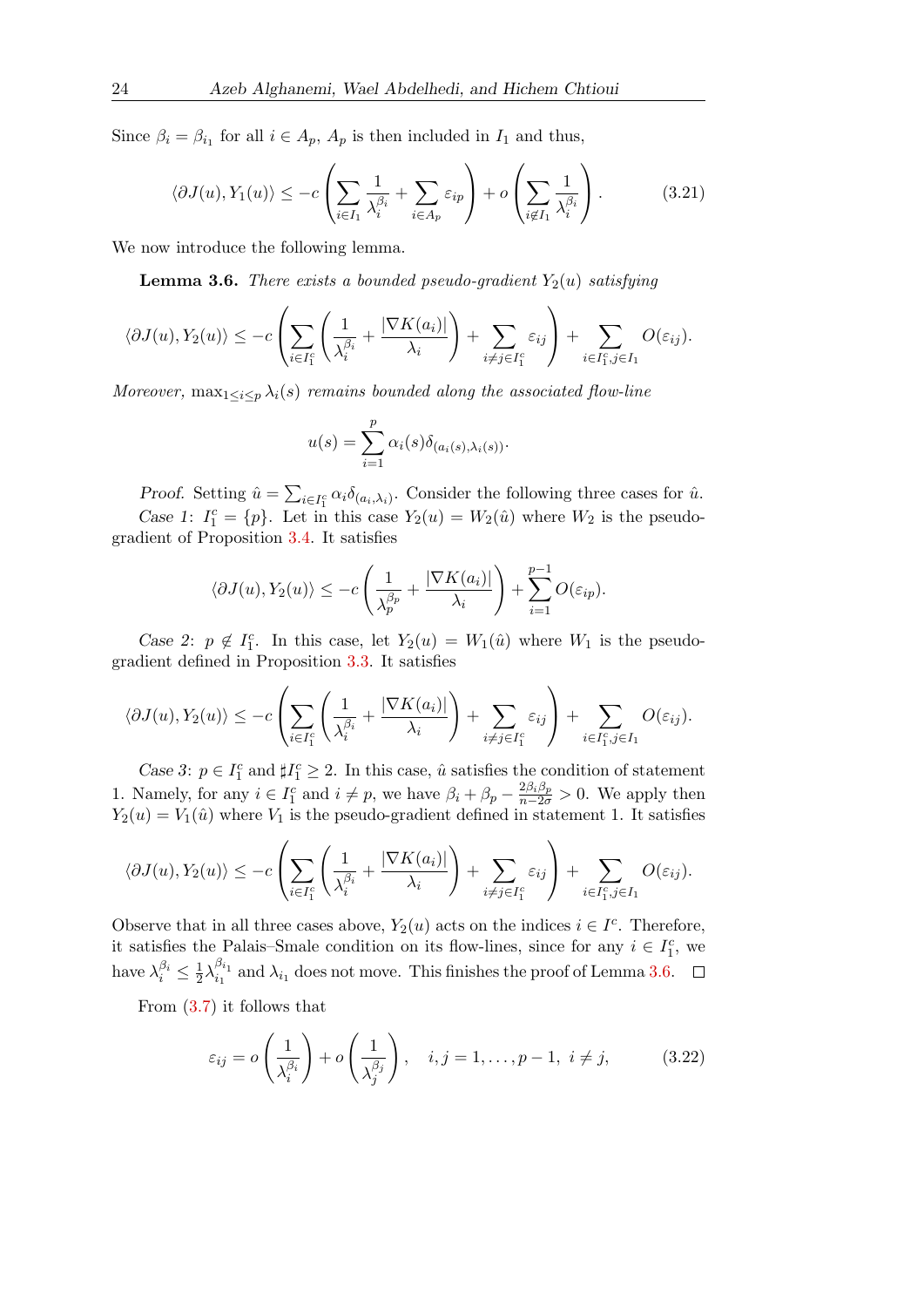<span id="page-22-1"></span><span id="page-22-0"></span>
$$
\varepsilon_{ip} = o\left(\frac{1}{\lambda_i^{\beta_i}}\right) + o\left(\frac{1}{\lambda_p^{\beta_p}}\right), \quad i \notin A_p.
$$
\n(3.23)

Therefore,

$$
\langle \partial J(u), Y_2(u) \rangle \le -c \left( \sum_{i \in I_1^c} \left( \frac{1}{\lambda_i^{\beta_i}} + \frac{|\nabla K(a_i)|}{\lambda_i} \right) + \sum_{i \neq j \in I_1^c} \varepsilon_{ij} \right) + \sum_{i \in I_1} o \left( \frac{1}{\lambda_i^{\beta_i}} \right) + \sum_{i \in A_p} O(\varepsilon_{ip}). \tag{3.24}
$$

Let  $m > 0$  be small enough. From  $(3.21)$  and  $(3.24)$ , we obtain

$$
\langle \partial J(u), Y_1(u) + mY_2(u) \rangle \le -c \left( \sum_{i=1}^p \left( \frac{1}{\lambda_i^{\beta_i}} + \frac{|\nabla K(a_i)|}{\lambda_i} \right) + \sum_{i \in A_p} \varepsilon_{ip} \right),
$$

and from  $(3.22)$  and  $(3.23)$ , we get

$$
\langle \partial J(u), Y_1(u) + mY_2(u) \rangle \le -c \left( \sum_{i=1}^p \left( \frac{1}{\lambda_i^{\beta_i}} + \frac{|\nabla K(a_i)|}{\lambda_i} \right) + \sum_{i \neq j} \varepsilon_{ij} \right).
$$

In this statement, we set  $V_2 = Y_1 + mY_2$ . No concentration phenomenon happens along the flow lines of  $V_2$ .

Statement 3:

$$
u_1 = \sum_{i=1}^{p-1} \alpha_i \delta_{(a_i,\lambda_i)}
$$
 and  $u_2 = \alpha_p \delta_{(a_p,\lambda_p)}$ 

and there exists at least  $i_0 \in \{1, \ldots, p-1\}$  such that  $\beta_{i_0} + \beta_p - 2 \frac{\beta_{i_0} \beta_p}{n}$  $\frac{\mu_{0}P}{n-2\sigma}$  < 0, or  $u_2$  is a sum of at least two bubbles.

It is easy to check that for any  $y_i, y_j \in \mathcal{K}_{>n-2\sigma}, i \neq j$ , we have  $\beta_i + \beta_j$  $\frac{2\beta_i\beta_j}{n-2\sigma} < 0$ . Therefore, for  $u = u_1 + u_2$ , there exist  $1 \le j_0 \ne j_0 \le p$  such that

<span id="page-22-2"></span>
$$
\beta_{i_0} + \beta_{j_0} - \frac{2\beta_{i_0}\beta_{j_0}}{n - 2\sigma} < 0. \tag{3.25}
$$

We order all  $\lambda_i^{\beta_i}$ ,  $i = 1, \ldots, p$ . Without loss of generality, we assume that

$$
\lambda_{i_1}^{\beta_{i_1}} \leq \lambda_{i_2}^{\beta_{i_2}} \leq \cdots \lambda_{i_p}^{\beta_{i_p}}.
$$

For  $M > 0$  being a large enough, we define

$$
I = \left\{ i \mid 1 \le i \le p \text{ and } \lambda_i^{\beta_i} \le M \lambda_{i_1}^{\beta_{i_1}} \right\}.
$$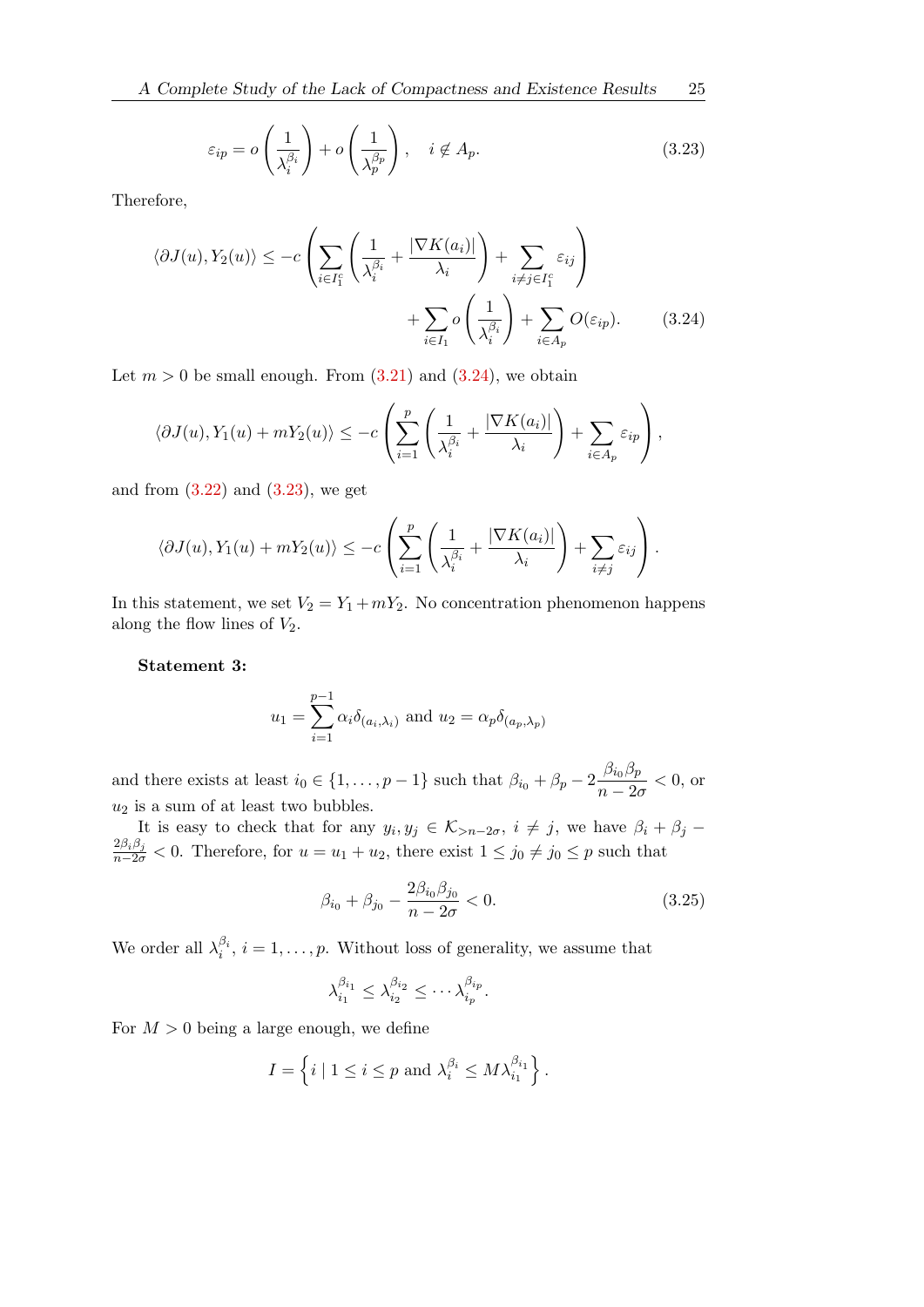Three cases may occurs.

Case 1:  $\sharp I = 1$ . In this statement, we have

$$
\frac{1}{\lambda_i^{\beta_i}} = o\left(\frac{1}{\lambda_{i_1}^{\beta_{i_1}}}\right) \quad \text{if } M \text{ is large, } i \neq i_1.
$$

Using expansion [\(3.2\)](#page-11-0) and the fact that

$$
\lambda_i \frac{\partial \varepsilon_{ij}}{\partial \lambda_i} \le -c\varepsilon_{ij}, \quad i \neq j,
$$

we obtain

$$
\left\langle \partial J(u), -\sum_{i \neq i_1} Z_i(u) \right\rangle \le -c \sum_{i \neq j} \varepsilon_{ij} + \sum_{i \neq i_1} O\left(\frac{1}{\lambda_i^{\beta_i}}\right)
$$
  
 
$$
\le -c \sum_{i \neq j} \varepsilon_{ij} + o\left(\frac{1}{\lambda_{i_1}^{\beta_{i_1}}}\right).
$$
 (3.26)

We now move  $\lambda_{i_1}$  according to the differential equation

<span id="page-23-0"></span>
$$
\dot{\lambda}_{i_1} = (-\sum_{k=1}^n b_k(y_{i_1})) \lambda_{i_1}.
$$

The corresponding vector field is

$$
X_{i_1}(u) = \left(-\sum_{k=1}^n b_k(y_{i_1})\right) Z_{i_1}(u),
$$

where  $X_{i_1}$  satisfies the Palais–Smale condition along its flow lines, and by  $(3.2)$ , we have

<span id="page-23-1"></span>
$$
\langle \partial J(u), X_{i_1}(u) \rangle \le -\frac{c}{\lambda_{i_1}^{\beta_{i_1}}} + \sum_{j \neq i_1} O(\varepsilon_{1j}). \tag{3.27}
$$

In this case, let

$$
V_3^1(u) = mX_{i_1}(u) + \sum_{i \neq i_1} Z_i(u),
$$

where  $m > 0$  and small. From the inequalities  $(3.26)$  and  $(3.27)$ , we deduce that

$$
\langle \partial J(u), V_3^1(u) \rangle \le -c \left( \sum_{i=1}^p \frac{1}{\lambda_1^{\beta_1}} + \sum_{i \neq j} \varepsilon_{1j} \right)
$$
  

$$
\le -c \left( \sum_{i=1}^p \left( \frac{1}{\lambda_i^{\beta_i}} + \frac{|\nabla K(a_i)|}{\lambda_i} \right) + \sum_{j \neq i} \varepsilon_{1j} \right).
$$

Case 2:  $\sharp I \geq 2$  and  $\beta_i + \beta_j - \frac{2\beta_i\beta_j}{n-2\sigma} \geq 0$  for all  $i \neq j \in I$ . We introduce the following Lemma.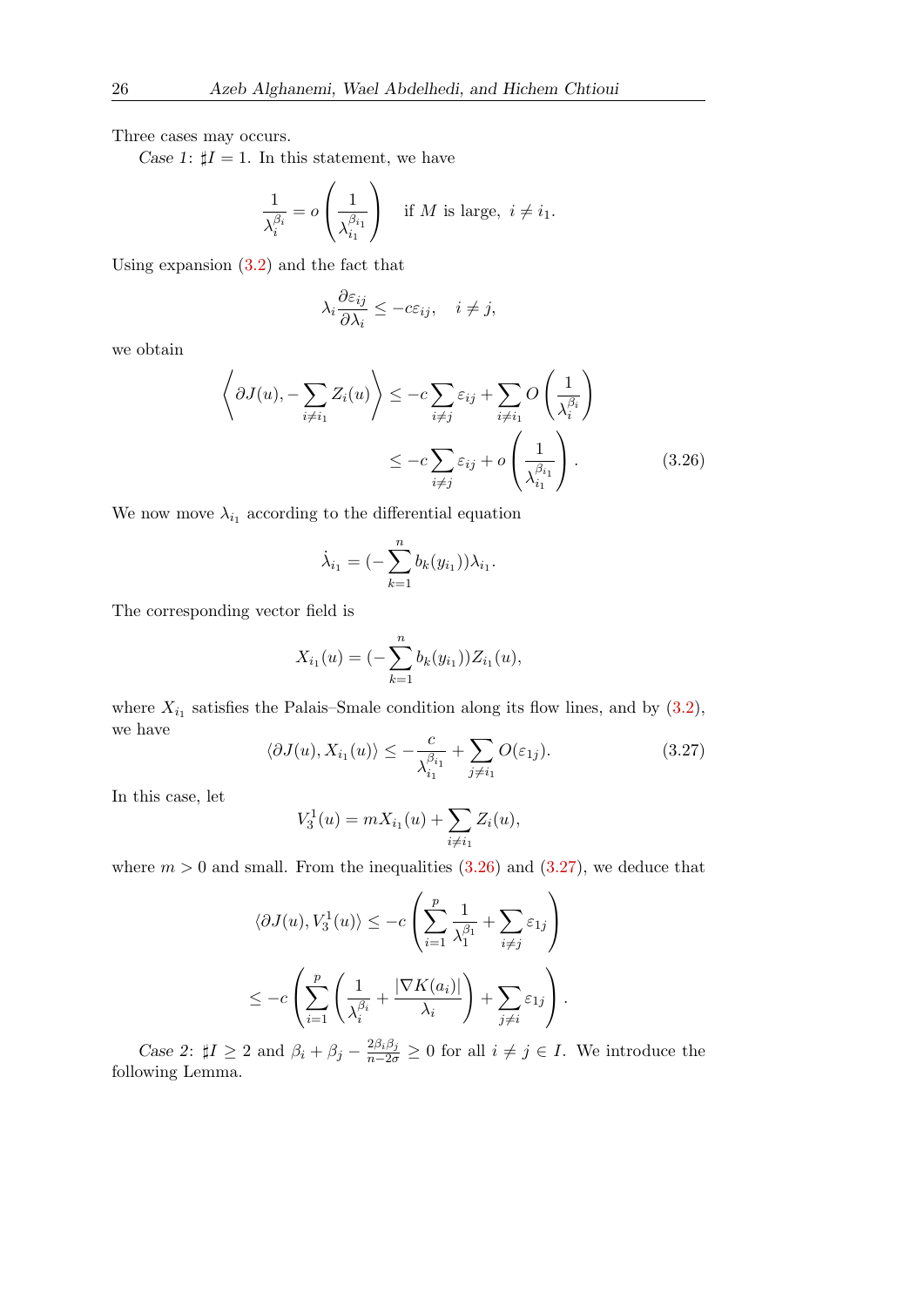<span id="page-24-0"></span>**Lemma 3.7.** There exists a bounded pseudo-gradient  $Y_3(u)$  satisfying

$$
\langle \partial J(u), Y_3(u) \rangle \le -c \left( \sum_{i \in I} \left( \frac{1}{\lambda_i^{\beta_i}} + \frac{|\nabla K(a_i)|}{\lambda_i} \right) + \sum_{j \neq i \in I} \varepsilon_{ij} \right) + O\left( \sum_{i \in I, j \notin I} \varepsilon_{ij} \right).
$$

Moreover,  $\max_{1 \leq i \leq p} \lambda_i(s)$  remains bounded along the associated flow line

$$
u(s) = \sum_{i=1}^{p} \alpha_i(s)\delta_{(a_i(s),\lambda_i(s))}.
$$

Proof. Let  $\hat{u} = \sum_{i \in I} \alpha_i \delta_i$ . Then,  $\hat{u}$  has to satisfy one of the following situations.

Situation 1:  $\beta_i \leq n - 2\sigma$  for all  $li \in I$ . Let in this case,  $Y_3(u) = W_1(\hat{u})$  where  $W_1$  is the pseudo-gradient of Proposition [3.3.](#page-8-3) It satisfies

$$
\langle \partial J(u), Y_3(u) \rangle \le -c \left( \sum_{i \in I} \left( \frac{1}{\lambda_i^{\beta_i}} + \frac{|\nabla K(a_i)|}{\lambda_i} \right) + \sum_{j \neq i \in I} \varepsilon_{ij} \right) + O\left( \sum_{i \in I, j \notin I} \varepsilon_{ij} \right).
$$

Situation 2: There exists only one index  $i \in I$  such that  $\beta_i > n - 2\sigma$ . In this case,  $\hat{u}$  satisfies either the condition of statement 1 or the condition of statement 2. Let  $Y_3(u) = V_i(\hat{u})$  where  $V_i$  is the pseudo-gradient defined in the above statement,  $i = 1, 2$ . Therefore, it satisfies

$$
\langle \partial J(u), Y_3(u) \rangle \le -c \left( \sum_{i \in I} \left( \frac{1}{\lambda_i^{\beta_i}} + \frac{|\nabla K(a_i)|}{\lambda_i} \right) + \sum_{j \neq i \in I} \varepsilon_{ij} \right) + O\left( \sum_{i \in I, j \notin I} \varepsilon_{ij} \right).
$$

Observe that in the above two situations  $Y_3(u)$  satisfies the Palais–Smale condition on its flow-lines  $u(s)$ , since it acts only on the indices  $i \in I$  and by  $(3.25)$ , there exists at least an index  $j_0 \in \{1, \ldots, p\}$  such that  $j_0 \notin I$ . Notice that

$$
\lambda_i^{\beta_i} \le \frac{1}{M} \lambda_j^{\beta_j}, \quad i \in I, \ j \notin I.
$$

This conclude the proof of Lemma [3.7.](#page-24-0)

We now decrease all  $\lambda_i, i \notin I$ . Using [\(3.2\)](#page-11-0), we have

$$
\left\langle \partial J(u), -\sum_{i \notin I} Z_i(u) \right\rangle \le -c \sum_{i \notin I, j \neq i} \varepsilon_{ij} + \sum_{i \notin I} O\left(\frac{1}{\lambda_i^{\beta_i}}\right)
$$

$$
\le -c \sum_{i \notin I, j \neq i} \varepsilon_{ij} + o\left(\frac{1}{\lambda_{i_1}^{\beta_{i_1}}}\right).
$$

Let in this case

$$
V_3^2(u) = mY_3(u) - \sum_{i \notin I} Z_i(u),
$$

 $\Box$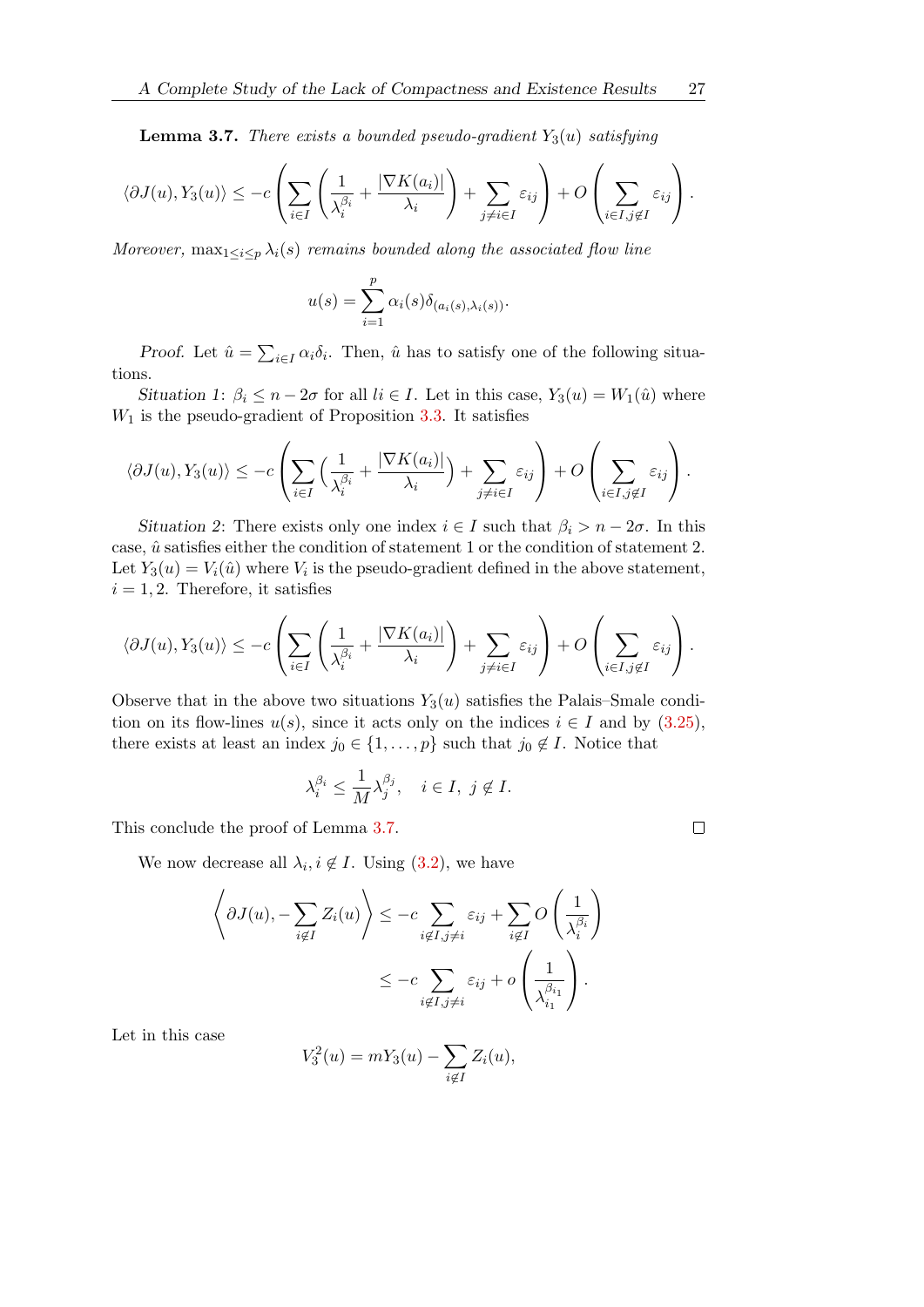where  $m > 0$  and small. Using Lemma [3.7](#page-24-0) and the above inequality, we have

$$
\langle \partial J(u), V_3^2(u) \rangle \le -c \sum_{i \in I} \frac{1}{\lambda_i^{\beta_i}} + \sum_{j \neq i} \varepsilon_{ij} \le -c \left( \sum_{i=1}^p \frac{1}{\lambda_i^{\beta_i}} + \sum_{j \neq i} \varepsilon_{ij} \right)
$$

$$
\le -c \left( \sum_{i=1}^p \left( \frac{1}{\lambda_i^{\beta_i}} + \frac{|\nabla K(a_i)|}{\lambda_i} \right) + \sum_{j \neq i} \varepsilon_{ij} \right).
$$

Case 3:  $\sharp I \geq 2$  and there exist  $i_0 \neq j_0 \in I$  such that

$$
\beta_{i_0}+\beta_{j_0}-\frac{2\beta_{i_0}\beta_{j_0}}{n-2\sigma}<0.
$$

In this case, we claim that

<span id="page-25-0"></span>
$$
\frac{1}{\lambda_{i_0}^{\beta_{i_0}}} = o(\varepsilon_{i_0 j_0}) \quad \text{as } \varepsilon \to 0.
$$
 (3.28)

Indeed,

$$
\frac{1}{\lambda_{i_0}^{\beta_{i_0}}}\varepsilon_{i_0j_0}^{-1} \sim \frac{(\lambda_{i_0}\lambda_{j_0})^{\frac{n-2\sigma}{2}}}{\lambda_{i_0}^{\beta_{i_0}}} = \frac{\lambda_{j_0}^{\frac{n-2\sigma}{2}}}{\lambda_{i_0}^{\beta_{i_0} - \frac{n-2\sigma}{2}}}.
$$

Since  $i_0, j_0 \in I$ , we get  $\frac{1}{M} \leq \frac{\lambda_{j_0}^{\beta_{j_0}}}{\lambda_{j_0}^{\beta_{j_0}}}$  $\lambda_{i_0}^{\beta_{i_0}}$  $\leq M$ . Therefore,

$$
\frac{1}{\lambda_{i_0}^{\beta_{i_0}}}\varepsilon_{i_0j_0}^{-1}\leq M\frac{\lambda_{i_0}^{\frac{\beta_{i_0}}{\beta_{j_0}}\frac{n-2\sigma}{2}}}{\lambda_{i_0}^{\beta_{i_0}-\frac{n-2\sigma}{2}}}\leq M\frac{1}{\lambda_{i_0}^{-\frac{n-2\sigma}{2\beta_{j_0}}\left(\beta_{i_0}+\beta_{j_0}-\frac{2\beta_{i_0}\beta_{j_0}}{n-2\sigma}\right)}}\to 0 \text{ as } \varepsilon\to 0.
$$

Hence claim [\(3.28\)](#page-25-0) is valid. We now decrease all the  $\lambda_i$ ,  $i = 1, \ldots, p$ . Let

$$
V_3^3(u) = -\sum_{i=1}^p Z_i(u).
$$

By  $(3.2)$ , we have

$$
\langle \partial J(u), V_3^3(u) \rangle \le -c \sum_{j \neq i} \varepsilon_{ij} + \sum_{i=1}^p O\left(\frac{1}{\lambda_i^{\beta_i}}\right).
$$

Observe that for M large we have  $\frac{1}{\lambda_i^{\beta_i}}$  $=$   $\sigma$  $\begin{pmatrix} 1 \end{pmatrix}$  $\overline{\lambda_{i_1}^{\beta_{i_1}}}$  $\setminus$ for all  $i \notin I$  and for  $\varepsilon$  being small enough,  $\frac{1}{\lambda_i^{\beta_i}}$  $\sim \frac{1}{\beta}$  $\lambda_{i_0}^{\beta_{i_0}}$  $= o(\varepsilon_{i_0 j_0})$  for all  $i \in I$ . Therefore,

$$
\langle \partial J(u), V_3^3(u) \rangle \le -c \sum_{i=1}^p \left( \frac{1}{\lambda_i^{\beta_i}} + \sum_{j \neq i} \varepsilon_{ij} \right)
$$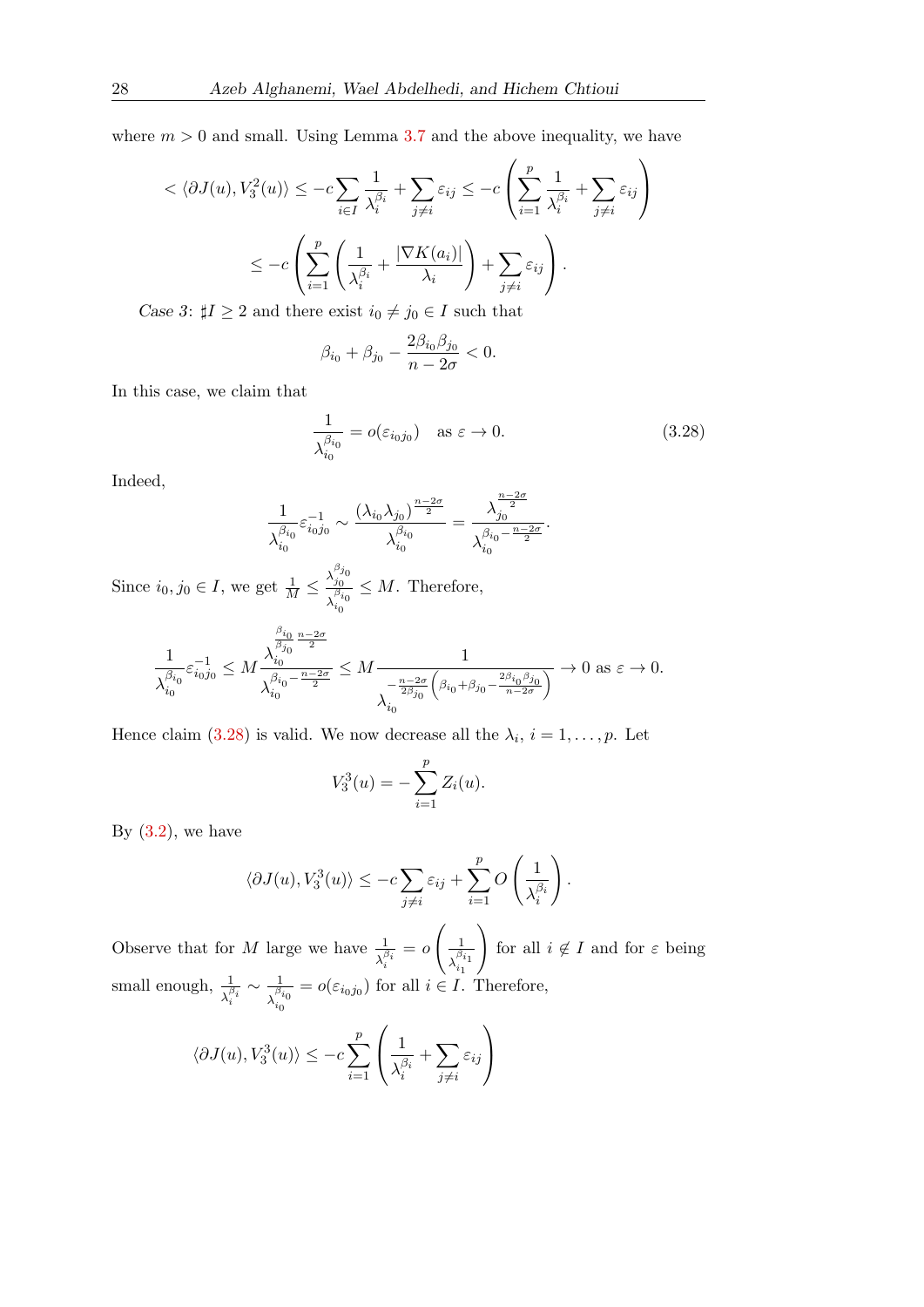$$
\leq -c \left( \sum_{i=1}^p \left( \frac{1}{\lambda_i^{\beta_i}} + \frac{|\nabla K(a_i)|}{\lambda_i} \right) + \sum_{j \neq i} \varepsilon_{1j} \right).
$$

This finishes the construction of the required pseudo-gradient  $V_3$  in this statement. It is defined by a convex combination of  $V_3^1, V_3^2$ , and  $V_3^3$ .

The global vector field W in  $V_{\delta}(p, \varepsilon)$  will be a convex combination of  $V_1, V_2$ and  $V_3$ . It satisfies conditions (i) and (iii) of Theorem [3.1.](#page-7-1) Concerning (ii) it follows from (i) and the estimate of  $\|\bar{v}\|$  given in Proposition [2.2.](#page-5-2) The proof of Theorem [3.1](#page-7-1) is thereby completed.  $\Box$ 

Remark 3.8. Let  $p \geq 1$ . On  $V(p, \varepsilon)$ , we define a global pseudogradient  $\widetilde{W}$  as a convex combination of  $W_0$  and W where  $W_0$  and W are the vector fields defined in Proposition [2.4](#page-6-0) and Theorem [3.1](#page-7-1) respectively. Of course the flow lines of  $W$ do not preserve  $\Sigma^+$  for any time. In order to obtain solutions of  $(1.2)$  in  $\Sigma^+$ , we reduce our study to a small neighborhood of  $\Sigma^+$  as is done in [\[8\]](#page-28-16). For  $\eta_0$  a fixed positive constant small enough, we set

$$
J_{\eta_0} = \left\{ u \in \Sigma \mid J(u)^{\frac{n}{2\sigma}} \|u^-\| < \eta_0 \right\},\,
$$

where  $u^- = \max(-u, 0)$ . Let V be the vector field on  $V_{\eta_0}(\Sigma^+)$  defined by

$$
V(u) = W(u) \qquad \text{if } u \in V(p, \varepsilon), \quad p \ge 1,
$$
  

$$
V(u) = -\partial J(u) \qquad \text{if } u \in V_{\eta_0}(\Sigma^+) \setminus V\left(p, \frac{\varepsilon}{2}\right), \quad p \ge 1.
$$

Observe that for small  $\varepsilon$ ,  $V(p, \varepsilon) \subset V_{\frac{\eta_0}{2}}(\Sigma^+)$ . Therefore, V coincide with  $-\partial J$ on  $V_{\eta_0}(\Sigma^+) \setminus V_{\frac{\eta_0}{2}}(\Sigma^+)$ . Reasoning by analogy with [\[8,](#page-28-16) Lemma 4.1], we can see that any flow line generated by  $-\partial J$  with initial condition in  $V_{\eta_0}(\Sigma^+)$  remains in  $V_{\eta_0}(\Sigma^+)$ . Thus  $V_{\eta_0}(\Sigma^+)$  in invariant under the flow of V.

# <span id="page-26-0"></span>4. Proof of Theorem [1.3](#page-4-1)

Assume that J has no critical point in  $V_{\eta_0}(\Sigma^+)$ . Under the assumptions  $(\mathbf{H}_1)$ ,  $(\mathbf{H_2})$  $(\mathbf{H_2})$  $(\mathbf{H_2})$ , and  $(f)_{\beta}, \beta \in (1, n)$ , the critical points at infinity of J are  $(y_1, \ldots, y_p)_{\infty} =$  $\delta_{(y_i,\infty)}, p \geq 1$ , and  $(y_1,\ldots,y_p) \in (\mathcal{K}_{\geq n-2\sigma} \cap \mathcal{K}^+) \cup \mathcal{C}^{\infty}_{\leq n-2\sigma} \cup \mathcal{C}^{\infty}$ . To compute the index of J at  $(y_1, \ldots, y_p)_{\infty}$ , we proceed as in [\[8,](#page-28-16) Lemma 4.2]. For any  $u =$  $\sum_{i=1}^p \alpha_i \delta_{(a_i,\lambda_i)}$  near  $(y_1,\ldots,y_p)_{\infty}$  the following generalized Morse Lemma holds. We have

$$
J\left(\sum_{i=1}^{p} \alpha_{i} \delta_{(a_{i},\lambda_{i})} + \bar{v}\right) = S\left(\sum_{i=1}^{p} \frac{1}{K(y_{i})^{\frac{n-2\sigma}{2}}}\right)^{\frac{2}{n}} \times \left(1 - |H|^{2} + \sum_{i=1}^{p} \left(\sum_{k=1}^{n} b_{k}(y_{i})\right) |(a_{i} - y_{i})_{k}|^{\beta_{i}} + c \sum_{i=1}^{p} \frac{1}{\lambda_{i}^{\beta_{i}}}\right),
$$

where  $H \in \mathbb{R}^{p-1}$  is the coordinate related to the expansion of J with respect to the  $\alpha_i$ 's variables and S and c are two positive constants.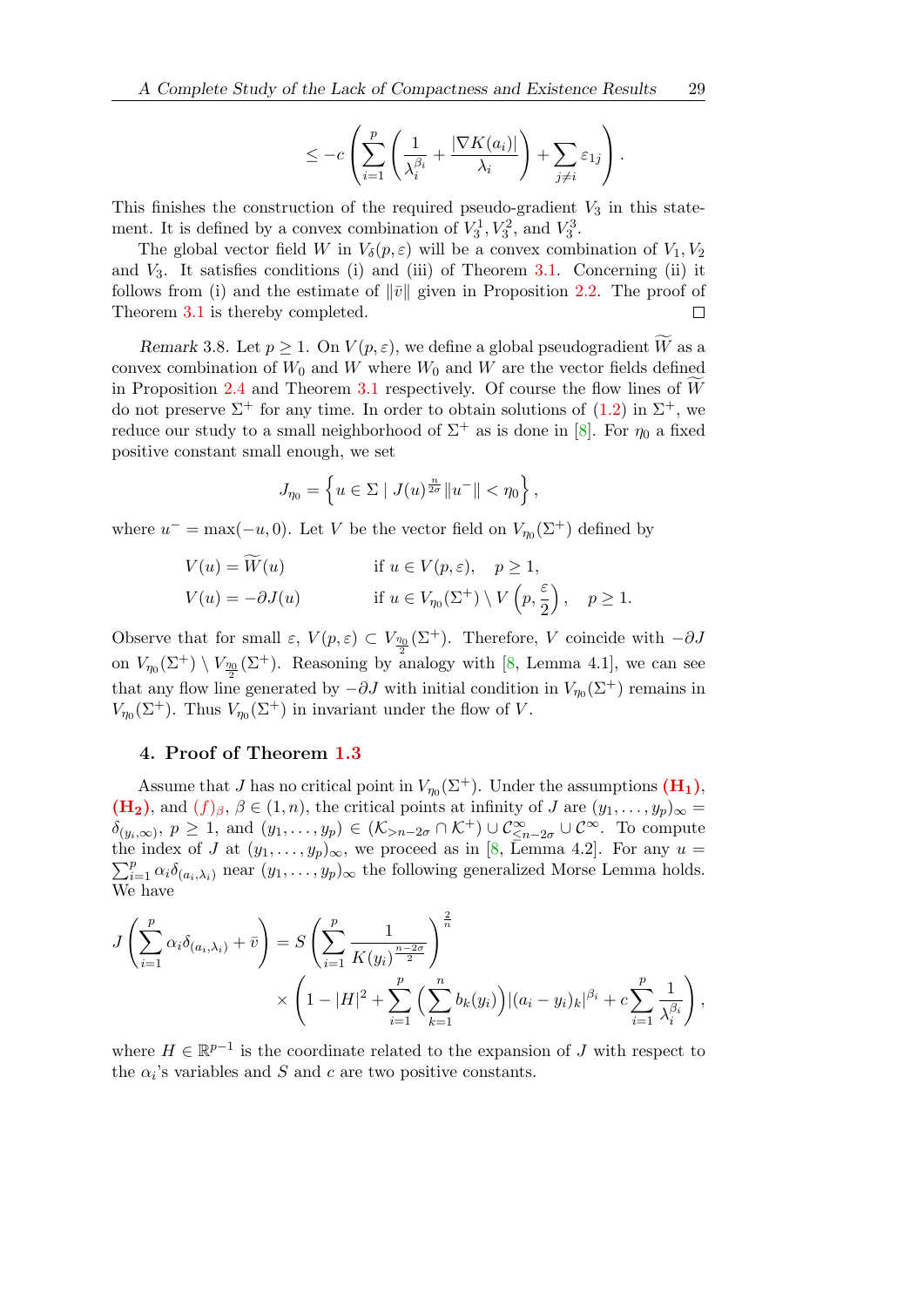Using the fact that  $b_k(y_i) \neq 0$  for all  $k = 1, \ldots, n$ , the index of J at  $(y_1, \ldots, y_p)_{\infty}$  is then given by

$$
i(y_1,\ldots,y_p)_{\infty}=p-1+\sum_{i=1}^p(n-\widetilde{i}(y_i)),
$$

where

$$
i(y_i) = \sharp\{b_k(y_i) \mid 1 \leq k \leq n \text{ and } b_k(y_i) < 0\}.
$$

We apply now the deformation Lemma of  $[7]$ . Since J has no critical point in  $V_{\eta_0}(\Sigma^+),$ 

<span id="page-27-4"></span>
$$
V_{\eta_0}(\Sigma^+) \simeq \bigcup_{(y_1,\ldots,y_p)\in(\mathcal{K}_{>n-2\sigma}\cap\mathcal{K}^+)\cup\mathcal{C}^{\infty}_{\leq n-2\sigma}\cup\mathcal{C}^{\infty}} W_u^{\infty}(y_1,\ldots,y_p)_{\infty},\qquad(4.1)
$$

where  $W_u^{\infty}(y_1,\ldots,y_p)_{\infty}$  denote the unstable manifold of  $(-\partial J)$  at  $(y_1,\ldots,y_p)_{\infty}$ and  $\simeq$  denotes retract by deformation.

By applying the Euler–Poincaré characteristic on the both side of  $(4.1)$  after recalling that  $V_{\eta_0}(\Sigma^+)$  is a contractible space and dim  $W_u^{\infty}(y_1,\ldots,y_p)_{\infty} =$  $i(y_1, \ldots, y_p)_{\infty}$ , we get

$$
1 = \sum_{(y_1,\ldots,y_p)\in(\mathcal{K}_{>n-2\sigma}\cap\mathcal{K}^+)\cup\mathcal{C}^\infty_{\leq n-2\sigma}\cup\mathcal{C}^\infty} (-1)^{i(y_1,\ldots,y_p)_\infty}
$$

This contradicts the assumption of Theorem [1.3.](#page-4-1) Therefore, J admits a critical point  $u_0$  in  $V_{\eta_0}(\Sigma^+)$ . Using the same argument of ([8], pages 659-660), we obtain that  $u_0$ <sup>-</sup> = 0 and therefore  $u_0 \in \sum^+$ . This completes the proof of our result.

Acknowledgment. This project was funded by the Deanship of Scientific Research (DSR), King Abdulaziz University, Jeddah, Saudi Arabia under Grant No. (KEP-PhD-41-130-38). The authors, therefore, acknowledge with thanks DSR technical and financial support.

#### References

- <span id="page-27-1"></span>[1] W. Abdelhedi and H. Chtioui, On a Nirenberg-type problem involving the square root of the Laplacian, J. Funct. Anal. 265 (2013), 2937–2955.
- <span id="page-27-0"></span>[2] W. Abdelhedi, H. Chtioui, and H. Hajaiej, A complete study of the lack of compactness and existence results of a Fractional Nirenberg Equation via a flatness hypothesis: Part I, Anal. PDE, 9 (2016), No. 6, 1285–1315.
- <span id="page-27-3"></span>[3] W. Abdelhedi and H. Chtioui, On a fractional Nirenberg problem on n-dimensional spheres: Existence and multiplicity results, Bull. Sc. Math. 140 (2016), No. 6, 617– 628.
- <span id="page-27-2"></span>[4] A. Bahri, Critical Point at Infinity in Some Variational Problems, Pitman Res. Notes Math, 182, Longman Sci. Tech., Harlow, 1989.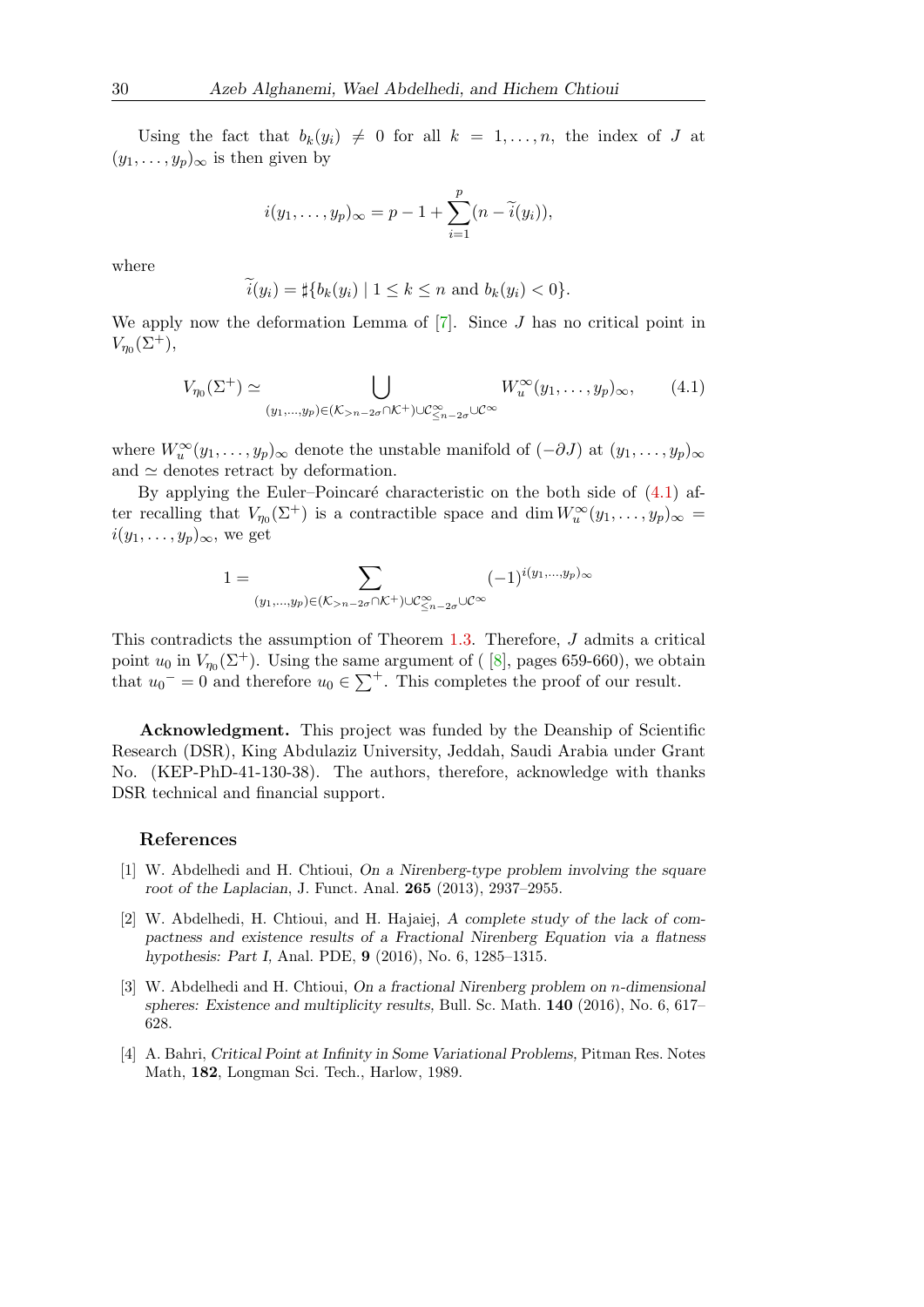- <span id="page-28-11"></span>[5] A. Bahri, An invariant for Yamabe-type flows with applications to scalar curvature problems in high dimensions, A celebration of J. F. Nash Jr., Duke Math. J. 81 (1996), 323–466.
- <span id="page-28-15"></span>[6] A. Bahri and J.-M. Coron, On a nonlinear elliptic equation involving the critical Sobolev exponent: The effect of topology of the domain, Comm. Pure Appli. Math. 41 (1988), 255–294.
- <span id="page-28-17"></span>[7] A. Bahri and P. H. Rabinowitz, Periodic solutions of 3-body problems, Ann. Inst. H. Poincaré Anal. Nonlin. 8 (1991), 561–649.
- <span id="page-28-16"></span>[8] M. Ben Ayed, Y. Chen, H. Chtioui, and M. Hammami, On the prescribed scalar curvature problem on 4-manifolds, Duke Math. J. 84 (1996), 633–677.
- <span id="page-28-2"></span>[9] C. Brändle, E. Colorado, A. de Pablo, and U. Sánchez, A concave-convex elliptic problem involving the fractional Laplacian, Proc. Roy. Soc. Edinburgh Sect. A 143 (2013), 39–71.
- <span id="page-28-3"></span>[10] X. Cabré, J. Tan, *Positive solutions of nonlinear problems involving the square root* of the Laplacian, Adv. Math. 224 (2010), 2052–2093.
- <span id="page-28-12"></span>[11] C.C. Chen and C.S. Lin, Prescribing the scalar curvature on  $S<sup>n</sup>$ , I. Apriori estimates J. Differential Geom. 57 (2001), 67–171.
- <span id="page-28-9"></span>[12] W. Chen, C. Li, and B. Ou. Classification of solutions for an integral equation, Communications on Pure and Applied Mathematics 59 (2006), No. 3, 330–343.
- <span id="page-28-8"></span>[13] Y. Chen, C. Liu, and Y. Zheng, Existence results for the fractional Nirenberg problem, J. Funct. Anal. 270 (2016), No. 11, 4043–4086.
- <span id="page-28-13"></span>[14] H. Chtioui, On the Chen-Lin conjecture for the prescribed scalar curvature problem, <https://arxiv.org/abs/2009.06262>.
- <span id="page-28-4"></span>[15] A. Fiscella, Infinitely many solutions for a critical Kirchhoff type problem involving a fractional operator, Differential Integral Equations 29 (2016), No. 5-6, 513–530.
- <span id="page-28-5"></span>[16] M. Gonzalez and J. Qing, Fractional conformal Laplacians and fractional Yamabe problems, Anal. PDE 6 (2013), 1535–1576.
- <span id="page-28-0"></span>[17] T. Jin, Y. Li, and J. Xiong, On a fractional Nirenberg problem, part I: blow up analysis and compactness of solutions, J. Eur. Math. Soc. 16 (2014), 1111–1171.
- <span id="page-28-1"></span>[18] T. Jin, Y. Li and J. Xiong, On a fractional Nirenberg problem, part II: existence of solutions, Int. Math. Res. Not. 6 (2015), 1555–1589.
- <span id="page-28-6"></span>[19] T. Jin, Y. Li, and J. Xiong, The Nirenberg problem and its generalizations: A unified approach, Math. Ann. 369 (2017), 109–151.
- <span id="page-28-10"></span>[20] Y.Y. Li, Remark on some conformally invariant integral equations: the method of moving spheres, J. Eur. Math. Soc. 6 (2004),153–180.
- <span id="page-28-14"></span>[21] Y. Y. Li and M. Zhu, Uniqueness theorems through the method of moving spheres, Duke Math. J. 80 (1995), 383–417.
- <span id="page-28-7"></span>[22] C. Liu and Q. Ren, Uniqueness of types of infinitely-many-bump solutions for the fractional Nirenberg problem, J. Math. Anal. Appl. 468 (2018), No. 1, 1–37.
- [23] R. Musina, A. I. Nazarov, On fractional Laplacians, Comm. Partial Diferential Equations 39 (2014), No. 9, 1780–1790.